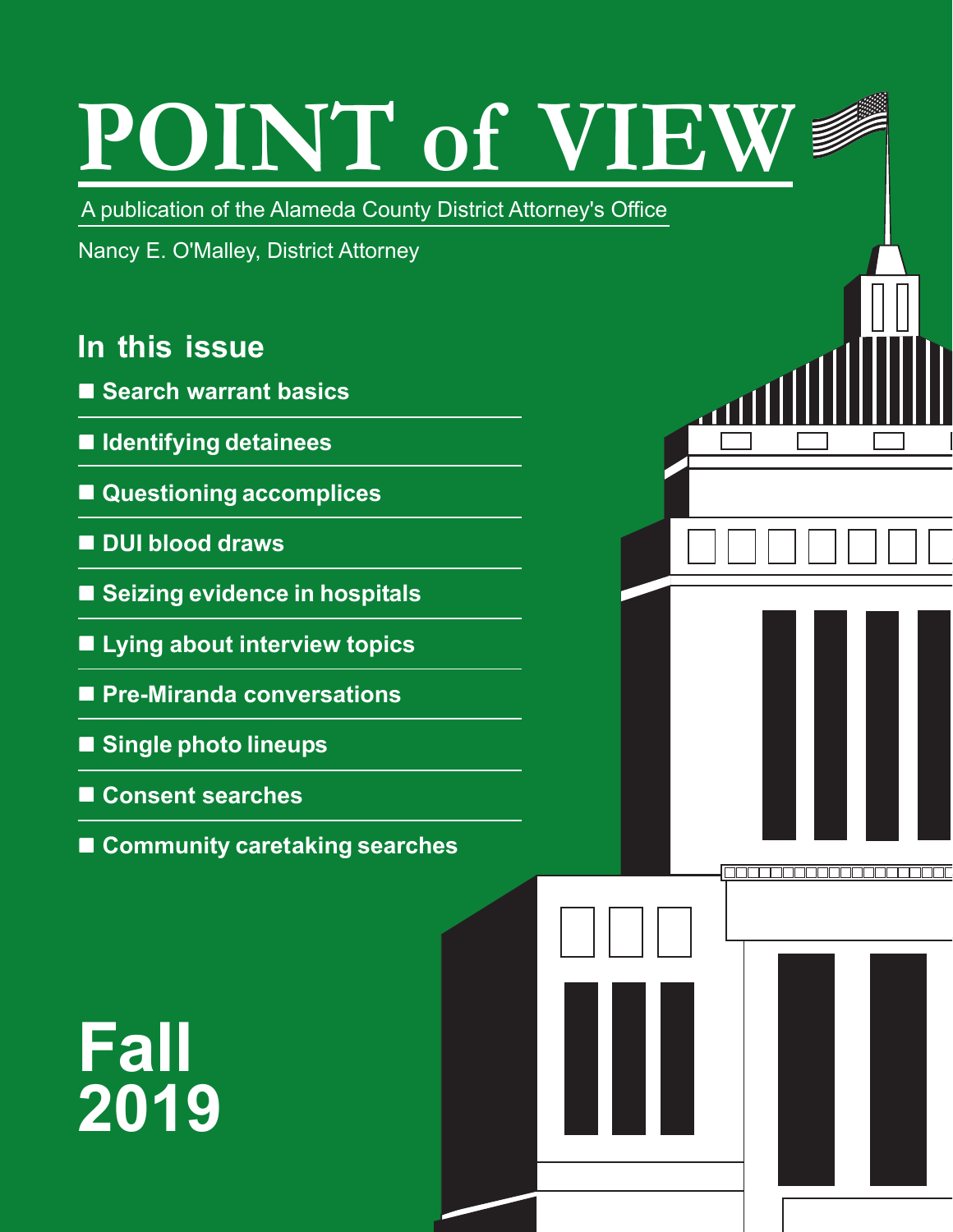#### Point of View

*Since 1970*



Copyright © 2019 Alameda County District Attorney

#### Executive Editor Nancy E. O'Malley District Attorney

Writer and Editor Mark Hutchins

#### Point of View Online

Featuring new and archived articles and case reports, plus updates, alerts, and forms. le.alcoda.org/publications

#### • Volume 46 Number 3•

*Point of View* is published in January, May, and September. Articles and case reports may be reprinted by any law enforcement or prosecuting agency or for any educational or public service purpose if attributed to the Alameda County District Attorney's Office. Send correspondence to Point of View, District Attorney's Office, 1225 Fallon St., 9th Floor, Oakland, CA 94612. Email: pov@acgov.org.

This edition of Point of View is dedicated to the memory of Officer Tara O'Sullivan of the Sacramento Police Department who was killed in the line of duty on June 19, 2019

### **Contents**

#### ARTICLES

#### 1 Search Warrant Basics

These days it is more important than ever to know how to obtain search warrants. In this article, we cover the basics.

#### 13 When Detainees Refuse to Identify

Under what circumstances may officers arrest detainees for refusing to identify themselves?

#### 17 Questioning Accomplices

Interrogating two or more accomplices can present some trickly legal issues.

#### RECENT CASES

#### 21 Mitchell v. Wisconsin

Is a warrant required to obtain a blood sample from a DUI arrestee who is unconscious?

#### 22 People v. Caro

Is a warrant required to seize clothing and other evidence from unconscious suspects in hospital emergency rooms?

#### 24 People v. Molano

Do officers violate *Miranda* if they lie to suspects about their reasons for wanting to question them?

#### 26 People v. Young

Must officers obtain a *Miranda* waiver before asking an arrested suspect to listen to an incriminating recording?

#### 28 People v. Sanchez

When may officers show a witness a single photo instead of conducting a photo lineup?

#### 29 U.S. v. Landeros

Identifying passengers during traffic stops.

#### 31 Gonzalez v. Moreno

When officers lie about their reasons for seeking consent to search.

#### 31 People v. Rubio

What is the "community caretaking" exception to the warrant requirement?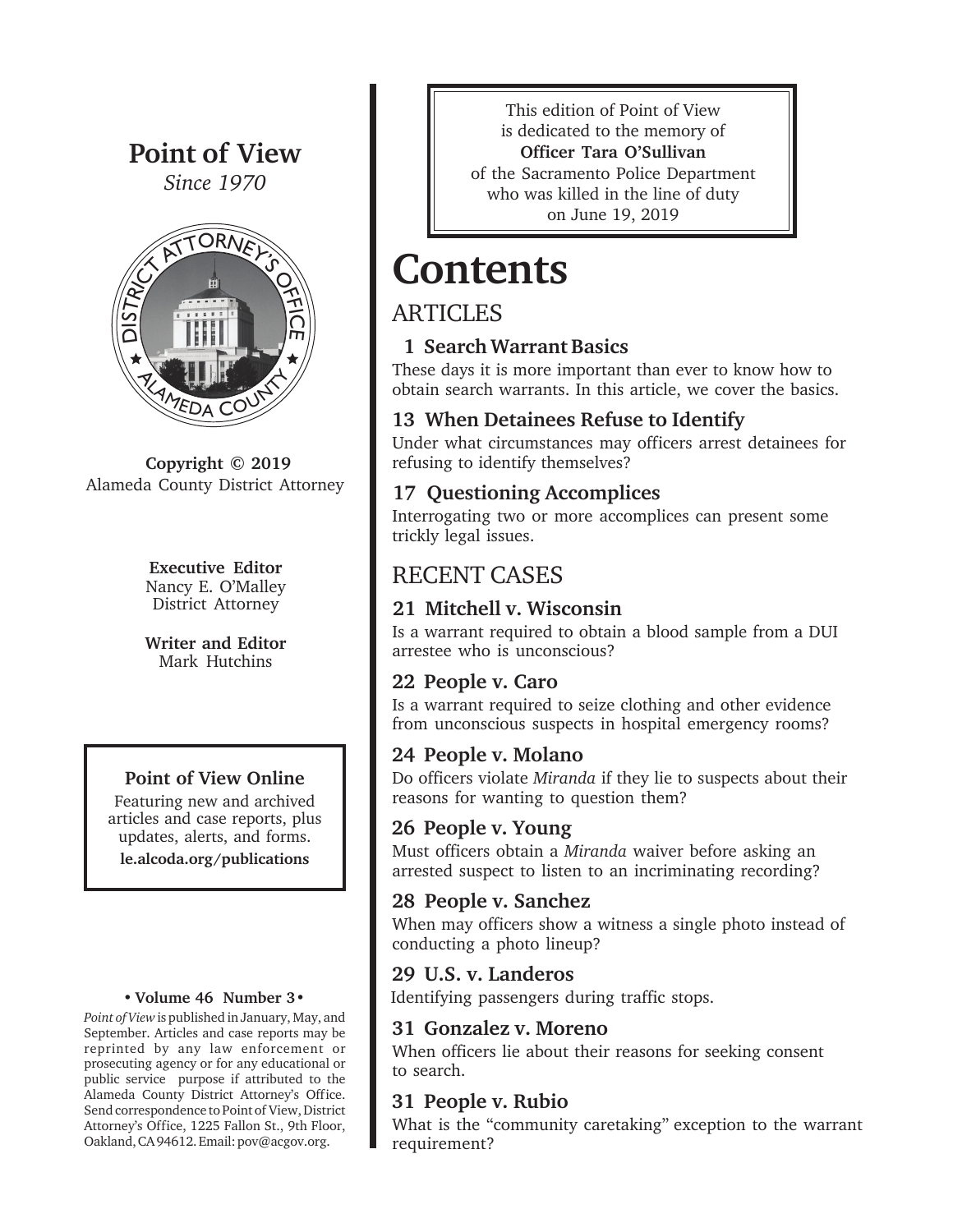# Search Warrant Basics

*There's a simple way for the police to avoid many complex search and seizure problems: Get a warrant.*<sup>1</sup>

K nowing when and how to seek a search<br>warrant is has become more important than<br>ever. That's because the number of situa-<br>tions in which a warrant is required has grown over warrant is has become more important than ever. That's because the number of situations in which a warrant is required has grown over the past few years. For example, the Supreme Court ruled in 2016 that officers must now ordinarily obtain a warrant before drawing blood from DUI arrestees, thereby overturning the general rule that warrants were unnecessary because the dissipation of alcohol from the bloodstream constituted an exigent circumstance.<sup>2</sup> In 2012, the Court expanded the definition of "search" so that officers may sometimes need a warrant to walk onto a suspect's property to look for evidence.<sup>3</sup> It also eliminated the rule that a warrant was not required to search a vehicle if an occupant had been arrested.<sup>4</sup>

But the most significant change resulted from the enactment of California's Electronic Communications Privacy Act of 2016 (CalECPA) which mandates warrants to obtain a type of evidence that is now crucial in many investigations: electronic communications and data. Specifically, CalECPA ordinarily requires a warrant to gain access to cellphones, tablets, and similar devices which are frequently storehouses of useful information.<sup>5</sup> CalECPA also ordinarily requires a warrant to obtain electronic communications and metadata from providers.

In this article, we will review the basics of obtaining search warrants so as to help reduce situations

in which warrants are invalidated due to violations of fundamental rules. To this end, we begin by defining terms.

AFFIDAVIT: An affidavit is a declaration that is signed under penalty of perjury.<sup>6</sup>

AFFIANT: An affiant is the person who writes and signs an affidavit.

MAGISTRATE: In the context of search warrants, the term "magistrate" means "judge."7

SEARCH WARRANT: A search warrant is a court order that commands officers to search a certain person, place, or thing for specified property.8

SEARCH WARRANT AFFIDAVIT: A search warrant affidavit is a document in which the affiant sets forth the facts upon which probable cause for the warrant was based.<sup>9</sup>

"BARE BONES" AFFIDAVIT: A "bare bones" affidavit is an affidavit "that is so lacking in indicia of probable cause that no reasonable officer would rely on the warrant."10.

"OVERBROAD" WARRANTS: A warrant is "overbroad" if its statement of probable cause failed to demonstrate probable cause to search for one or more items of listed evidence.<sup>11</sup> Such evidence will ordinarily be suppressed.

UNPARTICULAR WARRANTS: A warrant is "unparticular" if it failed to clearly describe (1) the places and things that officers may search, and (2) the property they are permitted to search for and seize.<sup>12</sup> The terms "overbroad" and "unparticular" are often conflated.<sup>13</sup>

<sup>1</sup> *U.S. v. Harper* (9th Cir. 1991) 928 F.2d 894, 895. Edited.

<sup>2</sup> *Birchfield v. North Dakota* (2016) \_\_ U.S. \_\_ [136 S.Ct. 2160].

<sup>3</sup> See *United States v. Jones* (2012) 565 U.S. 400, 406, fn. 3; *Collins v. Virginia* (2018) \_\_ U.S. \_\_ [138 S.Ct. 1663, 1670].

<sup>4</sup> See *Arizona v. Gant* (2009) 556 U.S. 332.

<sup>5</sup> Pen. Code § 1546 et seq.

<sup>6</sup> See Code Civ. Proc. § 2003. Also see *People v. MacAvoy* (1984) 162 Cal.App.3d 746, 755.

<sup>7</sup> See *Shadwick v. City of Tampa* (1972) 407 U.S. 345, 348; Pen. Code §§ 807, 808.

<sup>8</sup> See Pen. Code § 1523.

<sup>9</sup> See Code Civ. Proc. § 2003 ["An affidavit is a written declaration under oath, made without notice to the adverse party."]. <sup>10</sup> *U.S. v. White* (6th Cir. 2017) 874 F.3d 490, 496.

<sup>11</sup> See *People v. Hepner* (1994) 21 Cal.App.4th 761, 773-74.

<sup>12</sup> See *U.S. v. SDI Future Health, Inc.* (9th Cir. 2009) 568 F.3d 684, 702; *Davis v. Gracey* (10th Cir. 1997) 111 F.3d 1472, 1478.

<sup>13</sup> See *Millender v. County of Los Angeles* (9th Cir. 2010) 620 F.3d 1016, 1024.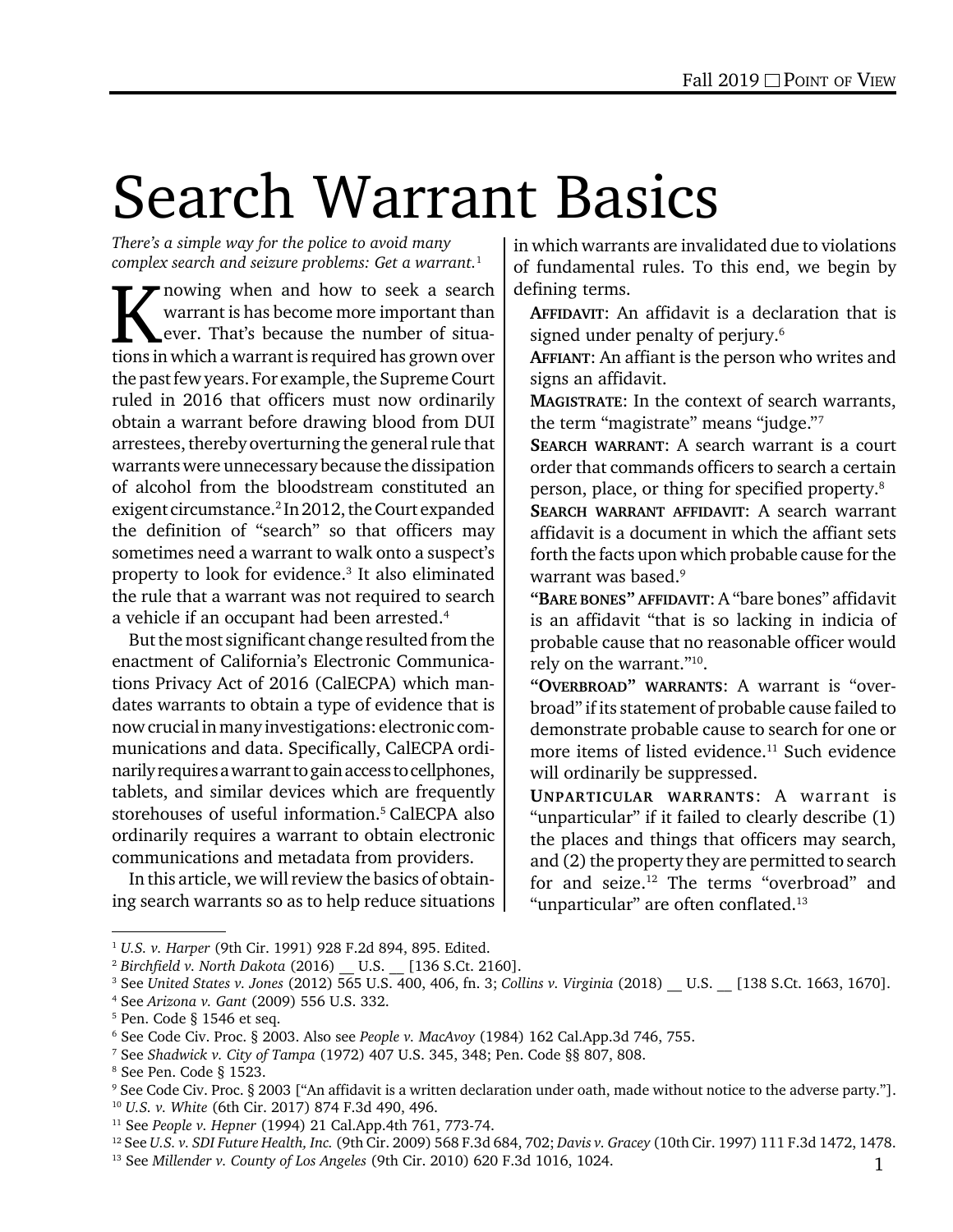"GENERAL" WARRANTS: A warrant is deemed "general" if it contained no meaningful restriction on where officers may search; e.g., a warrant to search for "all evidence," "all stolen property."<sup>14</sup> This is usually a fatal defect.

#### The Affidavit

The first step in obtaining a warrant is to write the affidavit, which is a document that contains (1) the facts upon which probable cause was based, $15$ (2) descriptions of the place or thing to be searched and the evidence that officers are authorized to seize, and (3) certain technical information. In addition, if officers are seeking authority to implement certain special procedures (e.g., night service, no-knock entry), they must explain why these procedures are reasonably necessary.

WHO SHOULD BE THE AFFIANT? The affiant should ordinarily be the officer who is "most directly involved in the investigation and most familiar with the facts stated in the affidavit."<sup>16</sup> Although most affiants are peace officers, anyone can be an affiant, even informants.17

AFFIANT'S TRAINING AND EXPERIENCE: The affidavit must contain a summary of the affiant's training and experience if (1) the existence of probable cause will be based, even partly, on the affiant's opinion concerning the meaning or significance of information in the affidavit;<sup>18</sup> or  $(2)$  the description of the place to be searched or the evidence to be seized will be based in part on an inference drawn by the affiant. Statements of training and experience should not be included as a matter of routine and should ordinarily be brief.

USING ATTACHMENTS: One of the most efficient ways of inserting information into affidavits and warrants is to incorporate documents that already contain this information. Common attachments include witness statements, affidavits previously submitted in the matter under investigation, police reports, fingerprint reports, maps (such as Google maps and Street View), photographs, and DNA reports.

An attachment will not, however, be deemed "incorporated" into an affidavit or warrant merely because it was submitted to the judge at the same time. Instead, there are two additional requirements that are designed to eliminate any confusion as to the status of any supplementary documents. First, the affiant must clearly identify the document that is being incorporated into the warrant or affidavit.<sup>19</sup> This is typically accomplished by assigning it an exhibit number or letter, then writing the exhibit number or letter in a conspicuous location at the top of the attachment; e.g., "Exhibit A."

Second, the warrant or affidavit must contain "appropriate words of incorporation"20 which demonstrate that the attachment is an element of the affidavit or warrant. As the Court of Appeal explained, "Incorporation by reference occurs when one complete document expressly refers to and embodies another document."21 Example: "The autopsy report, identified as Exhibit A, is attached hereto and incorporated by reference."

Note that judges must read incorporated attachments in their entirety and, therefore, affiants should avoid lengthy attachments whenever possible. This is especially true if the attachment contains only a small amount of relevant information, in which case the relevant information should be extracted from the attachment and inserted directly into the affidavit.

<sup>14</sup> See *U.S. v. Kimbrough* (5th Cir. 1995) 69 F.3d 723, 727; *U.S. v. Clark* (2nd Cir. 2011) 638 F.3d 89, 94.

<sup>15</sup> See Pen. Code § 1527.

<sup>16</sup> *Bennett v. City of Grand Rapids* (5th Cir. 1989) 883 F.2d 400, 407.

<sup>17</sup> See *People v. Bell* (1996) 45 Cal.App.4th 1030, 1055.

<sup>18</sup> See *Illinois v. Gates* (1983) 462 U.S. 213, 232; *United States v. Ar*v*izu* (2002) 534 U.S. 266, 273.

<sup>19</sup> See *Groh v. Ramirez* (2004) 540 U.S. 551, 557-58; *People v. Egan* (1983) 141 Cal.App.3d 798, 803.

<sup>20</sup> *Groh v. Ramirez* (2004) 540 U.S. 551, 557-58. ALso see *U.S. v. SDI Future Health, Inc.* (9th Cir. 2009) 568 F.3d 684, 699 "suitable words of reference"]; *People v. Stipo* (2011) 195 Cal.App.4th 664, 670.

<sup>21</sup> *People v. Egan* (1983) 141 Cal.App.3d 798, 803.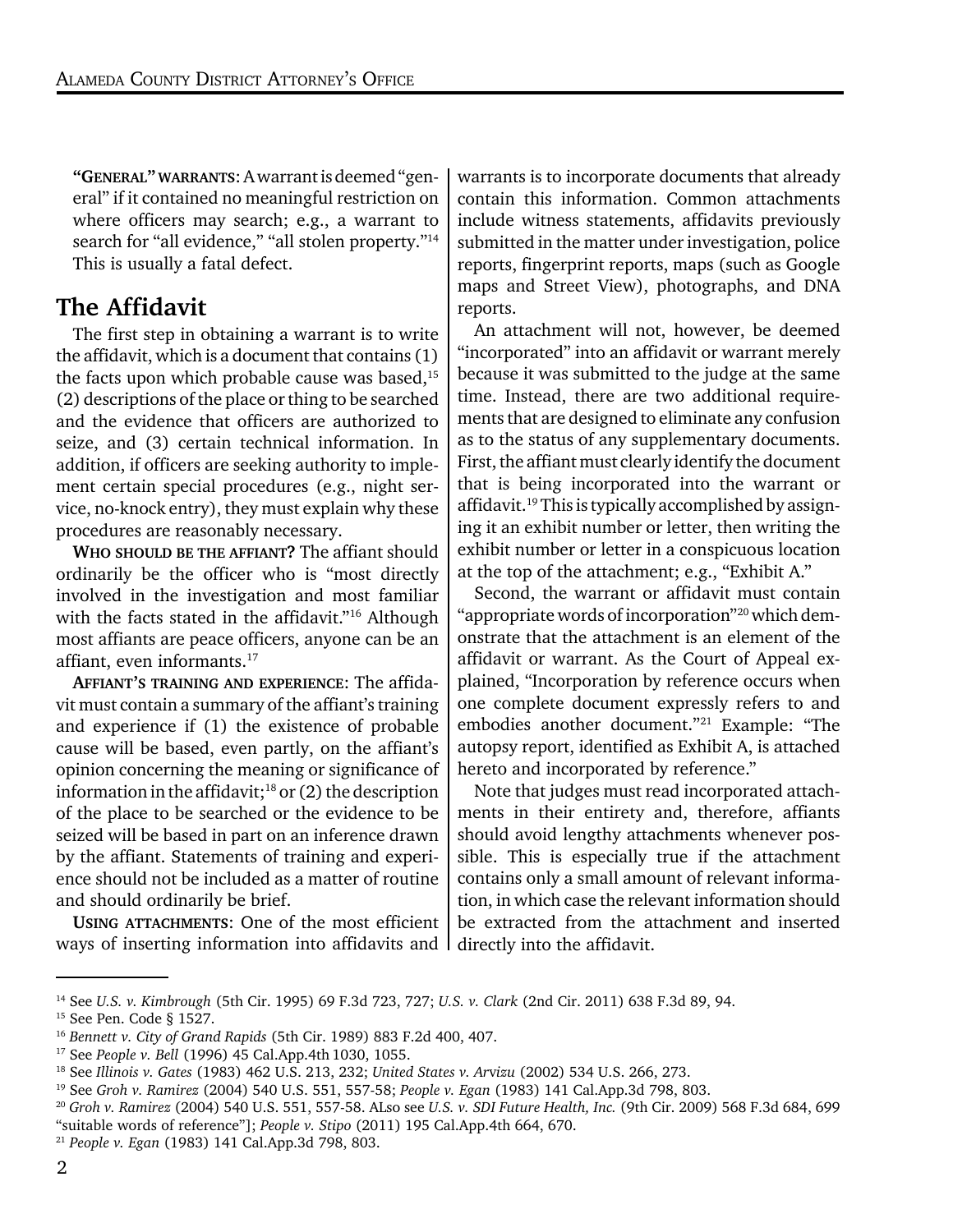THE OATH: The affiant must sign the affidavit under oath; e.g., "I declare under penalty of perjury that the information contained herein is true."<sup>22</sup> By doing so, he is swearing that (1) the information within the affiant's personal knowledge is true; (2) information obtained from another person or source was, in fact, received by the affiant; and (3) the affiant had no reason to doubt its accuracy.

WHEN AND HOW TO SIGN: The affiant must not sign the affidavit until he is directed to do so by the judge. This is because the judge must indicate on the warrant that the affiant swore to the judge that the information in the affidavit was true; e.g., the information "was sworn to and subscribed before me." Exception: Affiants who seek warrants via email or computer server may digitally sign the affidavit beforehand, but the judge must confirm on the warrant that the affiant informed the judge that the signature was genuine. $^{23}$ 

SHOULD A PROSECUTOR REVIEW IT? Although this may depend on departmental policies, a knowledgeable prosecutor should ordinarily review the affidavit and warrant if (1) there were legal issues with which the affiant was unfamiliar or uncertain; or (2) the existence of probable cause was close, as a prosecutor's approval is a circumstance that the courts may consider in determining whether to uphold a faulty warrant per the good faith rule. $24$ 

#### The Warrant: Technicalities

 Because search warrants are court orders, they must contain certain information that is necessary to constitute an enforceable judicial command, plus some information that is required by statute.

THE HEADING: Like any court order, the heading must identify the issuing court:

#### Superior Court of California County of

IDENTIFY THE OFFICERS: The warrant must identify the officers who are ordered to conduct the search: "The People of the State of California to any peace officer in the County of *\_\_\_\_\_\_\_.*"25 Note that the warrant must be directed to officers in the county in which the issuing judge sits.26 This is true even if the warrant authorized a search in another county. For example, if a judge in Alameda County issued a warrant to search for evidence located in San Francisco, the warrant must be directed to "any peace officer in the County of Alameda," although SFPD officers would ordinarily assist.

THE JURAT AND IDENTIFICATION OF THE AFFIANT: The warrant must identify the affiant, and the judge must confirm, by means of the jurat, that he or she swore the affiant who then signed the affidavit in the judge's presence; e.g., "An affidavit by [name of affiant], sworn and subscribed before me on this date . . ."27

EVIDENCE CLASSIFICATION: Several California statutes expressly authorize judges to issue warrants for certain purposes, such as seeking evidence that tends to prove that a felony was committed, or that a particular person committed a felony, or that the evidence constituted contraband (such as drugs). Although the Penal Code does not require that the warrant or affidavit specify the statutory authority for the issuance of warrants, it is common practice, usually by checking one or more preprinted boxes. See Classification of Evidence on page 16.

<sup>22</sup> See Pen. Code § 1526(c); *People v. Egan* (1983) 141 Cal.App.3d 798, 804; *People v. Hale* (2005) 133 Cal.App.4th 942, 947; *People v. Leonard* (1996) 50 Cal.App.4th 878, 884 ["The failure of the affiant to swear to the truth of the information given to the magistrate cannot be construed as a 'technical' defect. It is a defect of substance, not form."].

<sup>23</sup> See Pen. Code § 1526(c).

<sup>24</sup> See *Massachusetts v. Sheppard* (1984) 468 U.S. 981, 989 ["The officers in this case took every step that could reasonably be expected of them. Detective O'Malley prepared an affidavit which was reviewed and approved by the District Attorney."]; *People v. Camarella* (1991) 54 Cal.3d 592, 605, fn.5 ["It is, of course, proper to consider ... whether the affidavit was previously reviewed by a deputy district attorney."]; *Dixon v. Wallowa County* (9th Cir. 2003) 336 F.3d 1013, 1019 ["Though not conclusive, reliance on [the District Attorney's] advice is some evidence of good faith."].

<sup>25</sup> See Pen. Code § 1529.

<sup>26</sup> See Pen. Code § 1528(a); *People v. Fleming* (1981) 29 Cal.3d 698, 703; *People v. Gal*v*an* (1992) 5 Cal.App.4th 866, 870.

<sup>27</sup> See Pen. Code §§ 1526(a), 1529.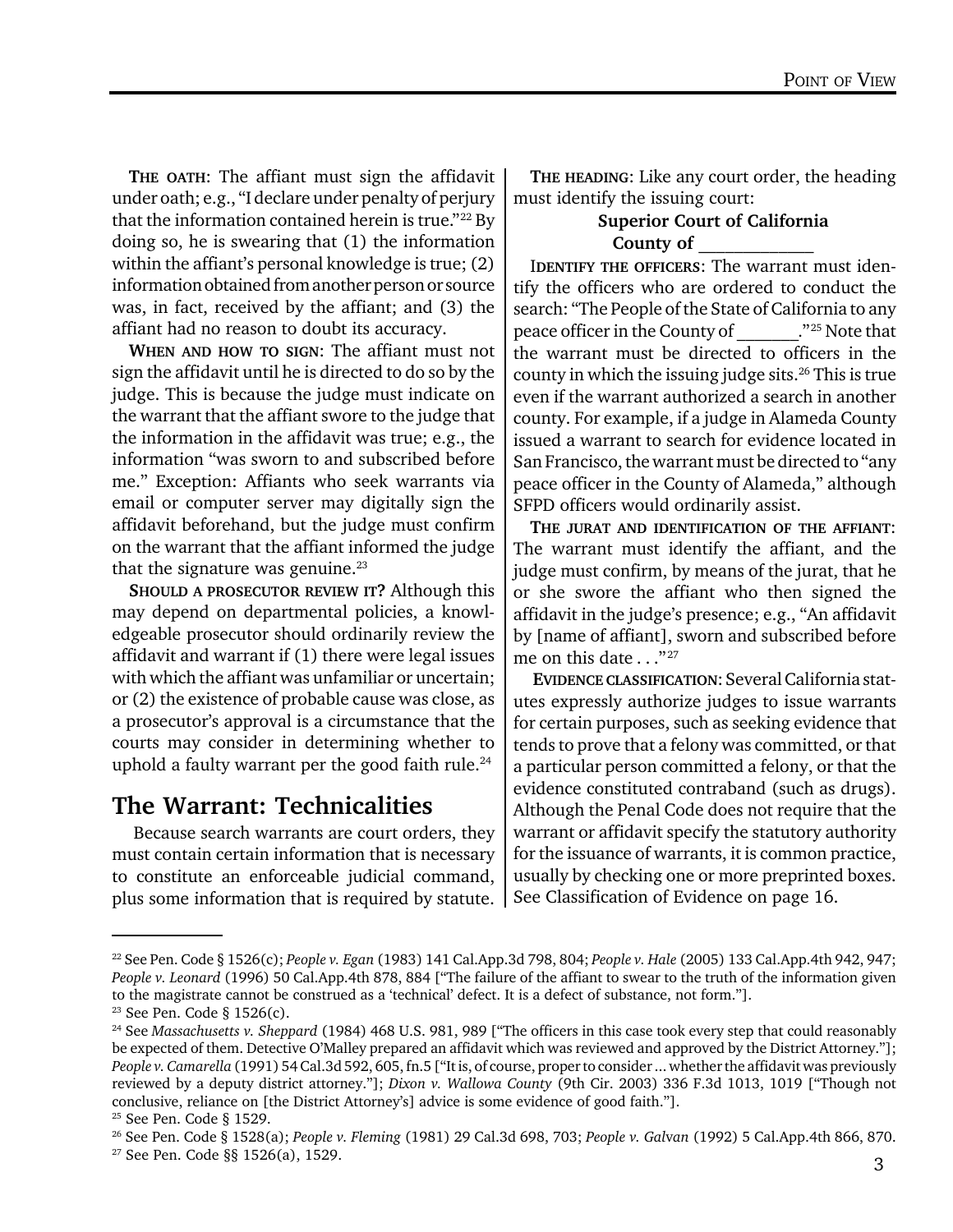### Two common drafting issues

When writing affidavits and warrants, here are some drafting issues that have tended to cause problems or confusion.

#### Boilerplate

Insert Drafting Islam Islam Islam and the politician of descriptions of evidence that affiants have cop-<br>
ied verbatim from other warrants or affidavits. In the context of search warrants, the term "boilerplate" refers to a list—usually lengthy ied verbatim from other warrants or affidavits. Also known "stereotyped," "formulaic writing," and "stock language," boilerplate can cause problems. Specifically, unless it has been carefully edited, the descriptions may have little or no resemblance to the evidence for which there is probable cause. As the California Supreme Court observed, "[B]oilerplate lists [are] routinely incorporated into the warrant without regard to the evidence." $\frac{1}{1}$  So, the thing to remember is that, for each type of evidence listed in the warrant, the affidavit must contain facts that establish probable cause to search for it.

#### "Including, but not limited to . . ."

Affiants will sometimes provide a particular description of evidence followed by some language that authorizes a search for similar things. Such indefinite language—known as a "wild card," or "general tail"—may render a description insufficiently particular if, when considered in context, it authorizes an unrestricted search. For example, in *Aday v. Superior Court*<sup>2</sup> the California Supreme Court invalidated a warrant to search for "all other records and paraphernalia" connected with the defendant's business because this description was "so sweeping as to include virtually all personal business property on the premises and placed no meaningful restriction on the things to be seized."

This does not mean that wildcards are prohibited. For example, they have been used without serious objection when the affidavit established probable cause to search for a category of evidence (e.g., indicia, drug paraphernalia, credit cards) but the affiant could not be expected to know precisely what each item would look like. In such cases, the courts may interpret the language as merely providing examples of seizable evidence. As the Second Circuit observed, "In upholding broadly worded categories of items available for seizure, we have noted that the language of a warrant is to be construed in light of an illustrative list of seizable items.<sup>3</sup>

For example, in *People v. Rogers*<sup>4</sup> a warrant to search the suspect's home authorized a search for indicia "including, but not limited to, utility company receipts, rent receipts, [and] cancelled mail." On appeal, the court ruled that the language "but not limited to" did not invalidate the warrant because the investigating officers clearly had probable cause to search for evidence of dominion and control, but they "could not be expected to divine in advance of their entry the precise nature of such evidence—whether mail, bills, checks, invoices, other documents, or keys."

Similarly, in *People v. Schilling*<sup>5</sup> the body of a woman was discovered in the Angeles National Forest. Having developed probable cause to believe that Schilling had shot and killed her in his home, a Los Angeles County sheriff's homicide detective obtained a warrant to search Schilling's house for "scientific evidence, including but not limited to fingerprints, powder burns, blood, blood spatters, photographs, measurements, bullet holes, hair fibers." On appeal, Schilling argued that the "but not limited to" language rendered the warrant insufficiently particular but the court disagreed, pointing out that the warrant "simply authorized seizure of additional scientific evidence" pertaining to the murder that the affiant was "unable to detail."

In contrast, in *U.S. v. Castro*, 6 two warrants authorized a search of a computer for, among other things, "any other files, deleted or not, involved in this or any other unlawful activities." In ruling that this sentence was overbroad, the court described it as a "catch-all phrase tacked onto the operative sentence in each warrant."

- 4 (1986) 187 Cal.App.3d 1001, 1009. Also see *People*
- *v. Balint* (2006) 138 Cal.App.4th 200, 206-207.
- 5 (1987) 188 Cal.App.3d 1021.
- 6 (6th Cir. 2019) 881 F.3d 961.

<sup>&</sup>lt;sup>1</sup> (1985) 38 Cal.3d 711, 722.

<sup>2</sup>*People v. Frank* (1961) 55 Cal.2d 789.

<sup>3</sup>  *U.S. v. Riley* (2nd Cir. 1990) 906 F.2d 841, 844.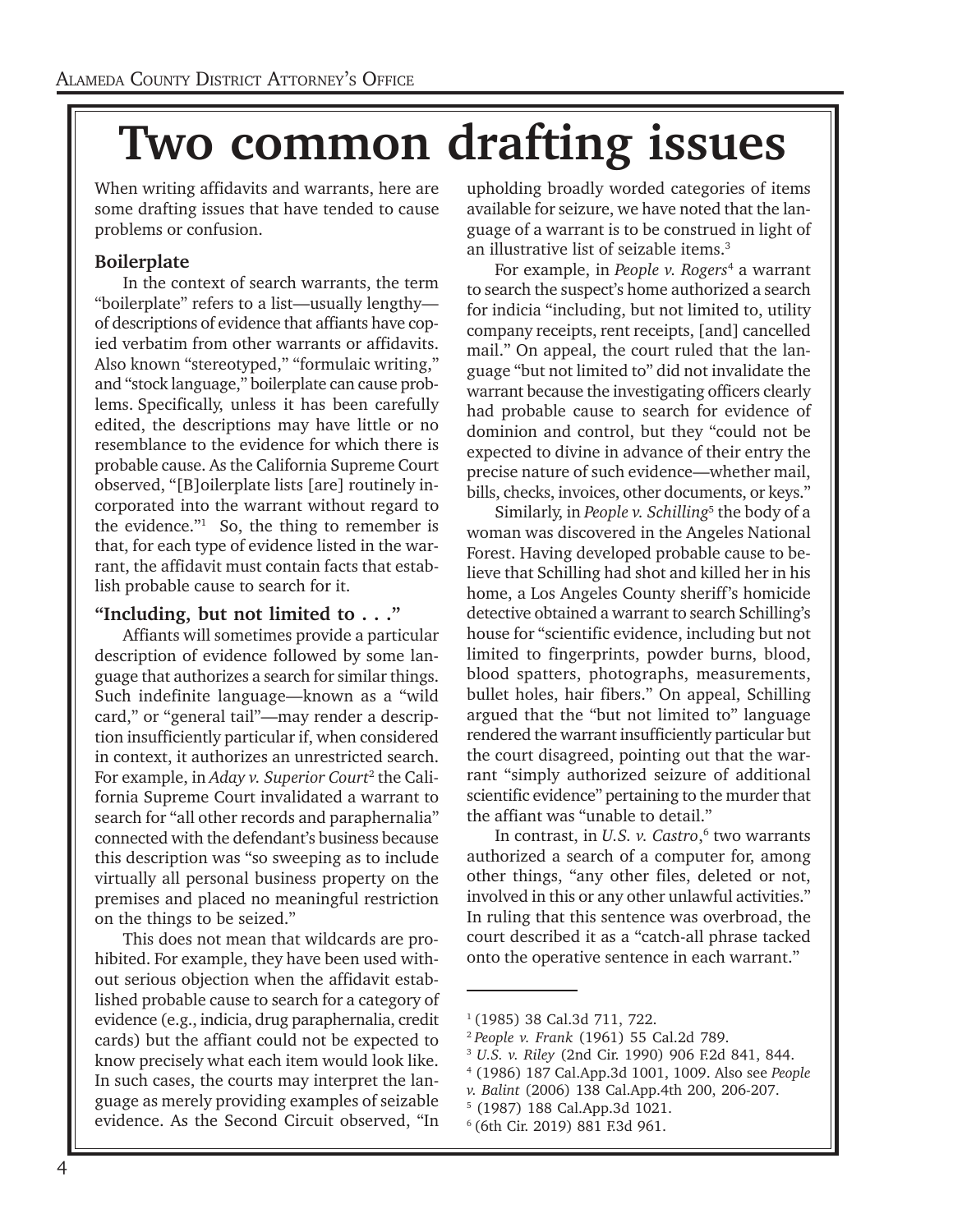DISPOSITION OF SEIZED EVIDENCE: Finally, the warrant must contain instructions on what officers must do with the seized evidence. Although the judge may order them to bring the evidence directly to the court,<sup>28</sup> warrants almost always order the officers to retain possession of the evidence pending further court order.29 Because the officers hold the evidence on behalf of the court, they may not give it to officers from another agency unless they are authorized to do so by the judge.

#### Describing the Places and Things to Be Searched

The first substantive requirement is that the warrant describe the people, places, and things that officers are permitted to search.<sup>30</sup> A description will be deemed satisfactory if the quality and quantity of the descriptive information is such that the searching officers can "ascertain and identify the place intended" with "reasonable effort."31 While this "reasonable effort" test is necessarily ambiguous, there is general agreement on what descriptive information will suffice, as follows.

SINGLE-FAMILY RESIDENCES: In most cases, the city, street, and street number are sufficient.32 If street signs or unit numbers are lacking or obscured, the warrant must include a physical description of the premises or some other information that will direct the officers to the right place; e.g., a photo, diagram, assessor's map, map image from Google Earth or Google Street View.33 While affiants sometimes describe the premises by inserting the name of the owner, this is not a requirement.<sup>34</sup> Moreover, inserting the owner's name would ordinarily be of dubious value because ownership is often a complicated legal issue that officers cannot determine without a title search.

DETACHED STRUCTURES: If there are structures on the property that are detached from the home (such as a garage or guest house), and if officers want to search them, the warrant should specifically authorize it. Although a court might rule that authorization to search ordinary detached structures may be implied, it is better to avoid this issue by requesting specific authorization. This is commonly done by describing each detached structure to be searched; e.g., "The house at 415 Hoodlum Drive and the silver and black recreational vehicle parked approximately 25 feet directly behind the house."35 Another method is to insert the word "premises" in the description of the place to be searched; e.g., "the *premises* at 415 Hoodlum Drive." Inclusion of the term "premises" has been deemed to authorize a search of structures that are ancillary to the main house.<sup>36</sup>

MULTI-OCCUPANT RESIDENCES: A multi-occupant residence is essentially a building that has been divided into separate and integrated living units, such as apartment buildings and motels. Because officers will seldom have probable cause to search more than one unit, they must describe or otherwise designate the particular living unit that may be searched; e.g., "Apartment 211," "Room number one of the Bates Motel."37

Note that a single-family residence does not become a multiple-occupant residence merely because the occupants had separate bedrooms; e.g., roommates. For example, in *People v. Gorg*38 officers in Berkeley developed probable cause to believe that a man named Fontaine was selling marijuana out of a three-bedroom flat that he shared with Gorg and another man. So they obtained a warrant to search the flat and, in the course of the search, found marijuana in Gorg's bedroom. Gorg argued

<sup>28</sup> See Pen. Code §§ 1523, 1529.

<sup>29</sup> Pen. Code § 1528(a).

<sup>30</sup> See Pen. Code § 1525.

<sup>31</sup> *Andresen v. Maryland* (1976) 427 U.S. 463, 480. Also see *People v. Amador* (2000) 24 Cal.4th 387, 392.

<sup>32</sup> See *People v. McNabb* (1991) 228 Cal.App.3d 462, 469; *People v. Superior Court (Fish)* (1980) 101 Cal.App.3d 218, 225.

<sup>33</sup> See *U.S. v. Perez-Rey* (9th Cir. 2012) 680 F.3d 1179, 1182, fn.2; *U.S. v. Shaw* (6th Cir. 2013) 707 F.3d 666, 667.

<sup>34</sup> See *Hanger v. U.S.* (8th Cir. 1968) 398 F.2d 91, 99.

<sup>35</sup> See *People v. McNabb* (1991) 228 Cal.App.3d 462, 469; *U.S. v. Villegas* (2nd Cir. 1990) 899 F.2d 1324, 1335.

<sup>36</sup> See *People v. Dumas* (1973) 9 Cal.3d 871, 881, fn.5; *People v. Weagley* (1990) 218 Cal.App.3d 569, 573.

<sup>37</sup> *People v. Estrada* (1965) 234 Cal.App.2d 136, 148.

<sup>38 (1958) 157</sup> Cal.App.2d 515, 523.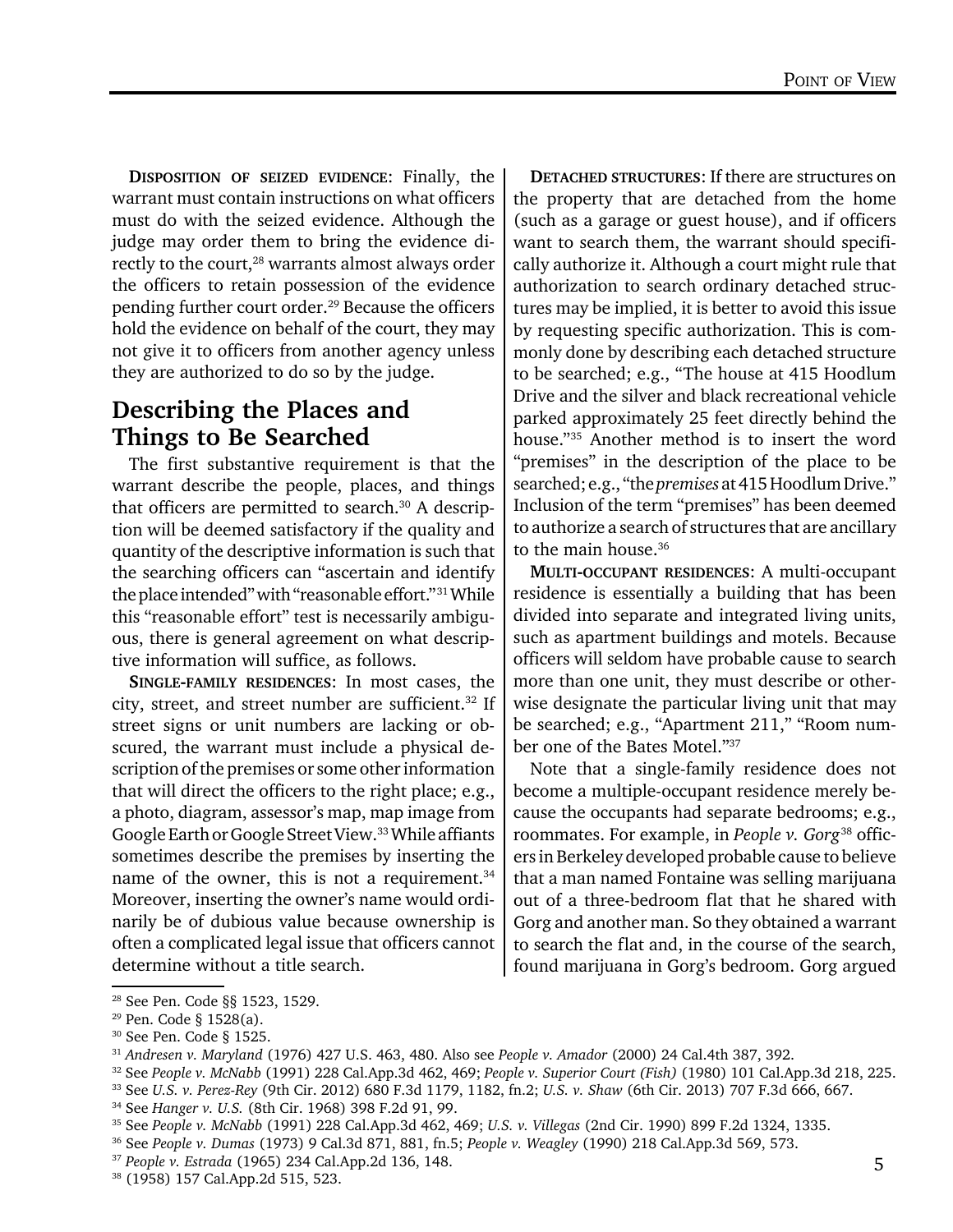that the flat was a multiple-occupant residence and, therefore, the search of his bedroom was unlawful since the warrant did not expressly authorize it. The court disagreed, explaining:

[The warrant] was issued for a search of the lower flat in question, and Fontaine was named as the one occupying the named premises. Actually three people lived in this flat, sharing the living room, kitchen, bath and halls. The three bedrooms opened on these rooms and were not locked. All of the rooms constituted one living unit.

BUSINESSES: If a single business occupies an entire building, and if there is probable cause to search the entire business, the warrant may simply identify the building by its street address. The better practice, however, is to seek express authorization to search the entire structure. That is because such a search would be unusually intrusitve. If, however, probable cause is limited to a certain area, room, or place in the structure, the warrant must specify which areas may be searched.<sup>39</sup> What about searching detached structures on commercial property? Because the relationship between central commercial structures and detached structures is oftentimes ambiguous, affiants should describe each detached structure to be searched.

PEOPLE: A warrant to search a person must identify the person by name, physical description, or both.40 A photograph may be attached to the warrant; e.g., DMV or booking photo. $41$  A warrant may authorize a search of "all residents" of the premises, or everyone present when officers arrive, but only if the affidavit establishes probable cause to believe that at least some of the listed evidence will be found on *every* resident or occupant.<sup>42</sup>

VEHICLES: It is sufficient to identify vehicles by their license number and a brief description. As the

California Supreme Court explained, "While it is not necessary that a search warrant state the name of the owner or a correct license number of the automobile to be searched, a warrant supporting the search of a motor vehicle must, at the very least, include some explicit description of a particular vehicle or of a place where a vehicle is later found."43 If the license number is unknown or if the plates were missing, it may be identified by its VIN number, a detailed description (e.g., customizing, damage, bumper sticker), and/or its location. Note that a warrant may authorize a search of all vehicles on the premises only if there was probable cause to believe that at least some of the listed evidence would be found in every vehicle.<sup>44</sup>

COMPUTERS AND OTHER COMMUNICATIONS DEVICES: Pursuant to California's Electronic Communications Privacy Act of 2016 (CalECPA), officers who seek authorization to search for communications or related data in computers, cellphones, and other digital communication devices must ordinarily specify the files they want to search. Specifically, CalECPA says the warrant "shall describe with particularity the information to be seized by specifying, as appropriate and reasonable, the time periods covered, the target individuals or accounts, the application or services covered, and the types of information sought."45

The words "appropriate and reasonable" were added to the Penal Code later when it became apparent that it is often impossible to specify the dates of the relevant files; e.g., officers cannot know when the suspect began using the computer for criminal purposes or which files contained the listed information.<sup>46</sup> Still, officers must describe the files in as much detail as they possess or that they can obtain with reasonable effort.<sup>47</sup>

<sup>39</sup> See, for example, *Dalia v. United States* (1979) 441 U.S. 238, 242, fn.4.

<sup>40</sup> See Pen. Code § 1525; *People v. Tenney* (1972) 25 Cal.App.3d 16, 22.

<sup>41</sup> See *People v. Superior Court (Fish)* (1980) 101 Cal.App.3d 218, 220 [CDL attached to warrant].

<sup>42</sup> See *Ybarra v. Illinois* (1979) 444 U.S. 85, 90; *Marks v. Clarke* (9th Cir. 1996) 102 F.3d 1012, 1029.

<sup>43</sup> *People v. Dumas* (1973) 9 Cal.3d 871, 881. Edited. Also see *People v. McNabb* (1991) 228 Cal.App.3d 462, 469.

<sup>44</sup> See *People v. Camel* (2017) 8 Cal.App.5th 989, 999; *People v. Sanchez* (1981) 116 Cal.App.3d 720, 727-28.  $45$  Pen. Code § 1546.1(d)(1).

<sup>46</sup> See *U.S. v. Banks* (9th Cir. 2009) 556 F.3d 967, 973]; *U.S. v. Hay* (9th Cir. 2000) 231 F.3d 630, 637.

 $47$  Pen. Code § 1546.1(d)(1).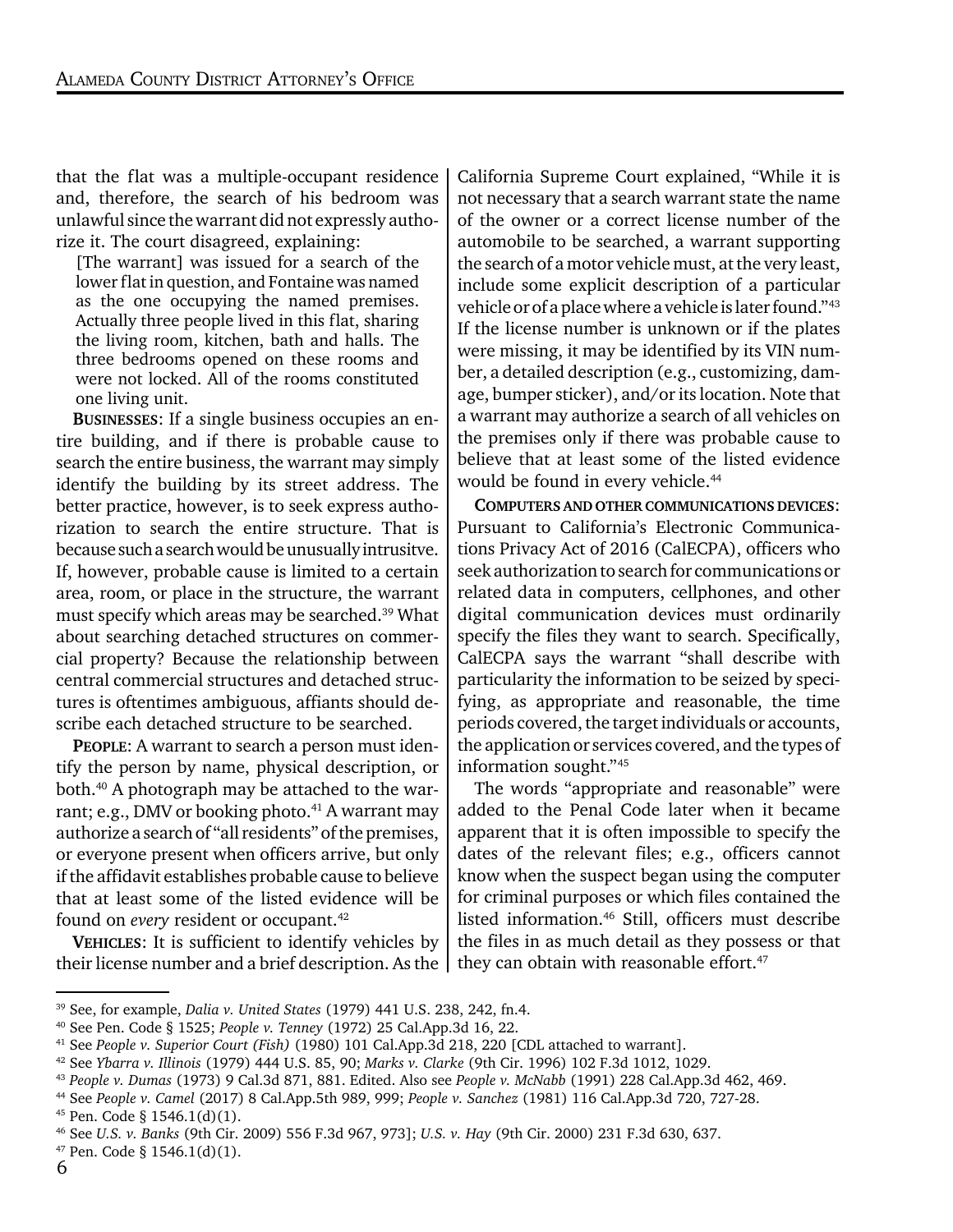Note that officers who have probable cause to search cellphones and other digital storage devices may be unable to describe those devices because they have not seen them. If so, they should insert a detailed description of the information to be seized, then add some language that authorizes officers to search for it in places or things that are capable of storing such things; e.g., hard drives, flash drives, notebooks.

#### Describing the Evidence

Next to establishing the existence of probable cause, the most difficult part of the application process is writing a description of the evidence to be seized. This is because officers will not know exactly what the evidence looks like unless they had seen it. And yet, a description is crucial because, otherwise, the officers who execute the warrant would have no way of determining what they may search for and seize.<sup>48</sup> As the Ninth Circuit explained, search warrants will be deemed invalid "when they are so bountiful and expansive in their language that they constitute a virtual, all-encompassing dragnet of personal papers and property to be seized."49 For example, warrants have been invalidated when the affiant listed the evidence merely as "stolen property,"50 "certain personal property used as a means of committing attempted grand larceny,"51 "all other property owned by [the victim of a burglary],"52 any and all records and paraphernalia connected with [the suspect's business],53 "any illegal contraband,"54 and "other evidence."55

#### General principles

A description will suffice if it imposes a "meaningful restriction" on the scope of the search,  $56$  or if it otherwise "sets out objective standards" by which officers can determine what they may, and may not, search for and seize.<sup>57</sup> As the Tenth Circuit observed, "[We ask] did the warrant tell the officers how to separate the items subject to seizure from irrelevant items." 58 Although this issue "has been much litigated with seemingly disparate results,"<sup>59</sup> the following principles may be helpful.

DESCRIPTIVE—BUT NOT ELABORATE—LANGUAGE: While some courts in the past would elevate form over substance by requiring technical precision and elaborate specificity, $60$  that has changed. Today, as the Supreme Court observed, "Technical requirements of elaborate specificity once exacted under common law pleadings have no proper place in this area."61 As the First Circuit aptly explained:

Specificity does not lie in writing words that deny all unintended logical possibilities. Rather, it lies in a combination of language and context, which together permit the communication of clear, simple direction. Any effort to negate all unintended logical possibilities through the written word alone would produce linguistic complication and confusion to the point where a warrant, in practice, would fail to give clear direction that is its very point. $62$ 

REASONABLY AVAILABLE INFORMATION: A borderline description is apt to be upheld if it contained all of the descriptive information that officers could have obtained with reasonable effort. As the Supreme Court explained, "The validity of the war-

<sup>48</sup> See *People v. Balint* (2006) 138 Cal.App.4th 200, 206.

<sup>49</sup> *U.S. v. Bridges* (9th Cir. 2003) 344 F.3d 1010, 1016. Edited.

<sup>50</sup> See *Lockridge v. Superior Court* (1969) 275 Cal.App.2d 612, 625; *Thompson v. Superior Court* (1977) 70 Cal.App.3d 101.

<sup>51</sup> *People v. Mayen* (1922) 188 Cal. 237, 242. Also see *Burrows v. Superior Court* (1974) 13 Cal.3d 238, 249.

<sup>52</sup> *People v. Smith* (1986) 180 Cal.App.3d 72, 89.

<sup>53</sup> *Aday v. Superior Court* (1961) 55 Cal.2d 789, 795-96.

<sup>54</sup> *Cassady v. Goering* (10th Cir. 2009) 567 F.3d 628, 635.

<sup>55</sup> *Stern v. Superior Court* (1946) 76 Cal.App.2d 772, 784.

<sup>56</sup> *Burrows v. Superior Court* (1974) 13 Cal.3d 239, 249.

<sup>57</sup> *U.S. v. Lacy* (9th Cir. 1997) 119 F.3d 742, 746, fn.7. Also see *People v. Tockgo* (1983) 145 Cal.App.3d 635, 640.

<sup>58</sup> *Davis v. Gacey* (10th Cir. 1997) 111 F.3d 1472, 1478.

<sup>59</sup> *U.S. v. Upham* (1st Cir. 1999) 168 F.3d 632, 535.

<sup>60</sup> See, for example, *People v. Frank* (1985) 38 Cal.3d 711, 726.

<sup>61</sup> *Illinois v. Gates* (1983) 462 U.S. 213, 235.

<sup>62</sup> *U.S. v. Gendron* (1st Cir. 1994) 18 F.3d 955, 966.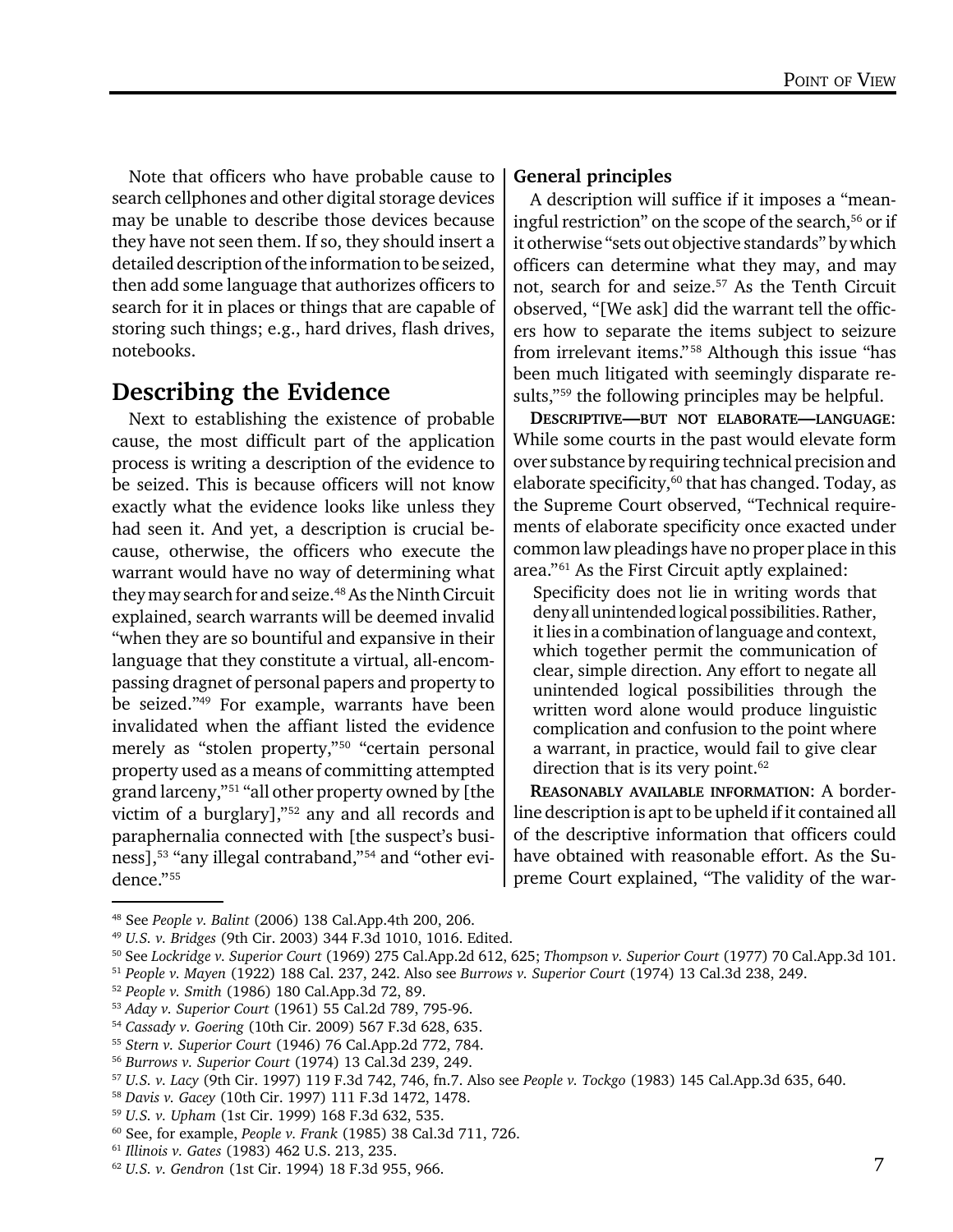rant must be assessed on the basis of the information that the officers disclosed, or had a duty to discover and to disclose."63 In other words:

There are circumstances in which the law enforcement officer applying for a warrant cannot give an exact description of the materials to be seized even though he has probable cause to believe that such materials exist and that they are being used in the commission of a crime. In these situations we have upheld warrants when the description is as specific as the circumstances and the nature of the activity under investigation permit.<sup>64</sup>

For example, in *People v. Tockgo*<sup>65</sup> officers developed probable cause to believe that boxes containing stolen cigarettes were located in a certain liquor store. They also learned from the victim that certain invoice numbers were printed on each box, that each box contained a tax stamp, and that the cigarette cartons were sealed with a unique colored glue. Although this information was contained in the affidavit, it was omitted from the warrant which simply described the evidence to be seized as "cigarettes, cellophane wrappers, cigarette cartons." In ruling that this description was inadequate, the court pointed out that "[t]he vice of this uncertainty is particularly objectionable because the procuring officer's affidavit provided a ready means for effective description and identification of the particular cigarette packages to be seized."

In *Millender v. County of Los Angeles*, 66 a woman notified sheriff's deputies that her boyfriend, Jerry Bowen, had tried to shoot her during an argument. Although the woman described the firearm as a "black sawed-off shotgun with a pistol grip," and even though she provided deputies with a photograph of the weapon, they obtained a warrant to search Bowen's house for "all handguns, rifles, or shotguns of any caliber, or any firearms capable of firing ammunition." In ruling that this language was insufficiently particular, the Ninth Circuit said: [W]here the police do have information more specifically describing the evidence or contraband, a warrant authorizing search and seizure of a broader class of items may be invalid. Thus, when upon the information available to it, the government knew exactly what it needed and wanted, it was unconstitutional for a warrant to authorize a massive reexamination of all records.

Finally, in *Center Art Galleries v. U.S.*67 officers developed probable cause to search several art galleries for stolen paintings by Salvador Dali. In the course of their investigation, they obtained warrants to search the defendant's galleries for, among other things, "sales records and customer/ client information, lithographic and etching plates." But the Ninth Circuit ruled that this description was insufficiently particular because it "failed to limit the warrants to items pertaining to the sale of Dali artwork." This failure, said the court, was especially egregious because the government had the means to identify accounts which may have involved Dali artwork."

INCLUDING ATTACHMENTS: As noted earlier, one of the most efficient ways of inserting descriptive information into affidavits and warrants is to incorporate documents that already contain this information. Common attachments include witness statements, affidavits previously submitted in the case, police reports, rap sheets, business records, maps (such as Google maps and Street View), photographs, autopsy and DNA reports.

Also as noted earlier, if the description of the evidence is lengthy or complex, but if the affiant has a document in which the description is adequately set forth, the affiant may attach a copy of that document in the warrant itself, as well as the affidavit. The affiant must then incorporate the document into the affidavit and warrant; e.g., "Attached hereto and incorporated by reference is the police report (Exhibit A) which contains a list of the evidence that was stolen in the burglary."

<sup>63</sup> See *Maryland v. Garrison* (1987) 480 U.S. 79, 85 [edited]; *People v. Hepner* (1994) 21 Cal.App.4th 761, 778.

<sup>64</sup> *U.S. v. Santarelli* (11th Cir. 1985) 778 F.2d 609, 614-16.

<sup>65 (1983) 145</sup> Cal.App.3d 635.

<sup>66 (9</sup>th Cir. 2010) 620 F.3d 1016, 1026-27.

<sup>67 (9</sup>th Cir. 2010) 620 F.3d 747.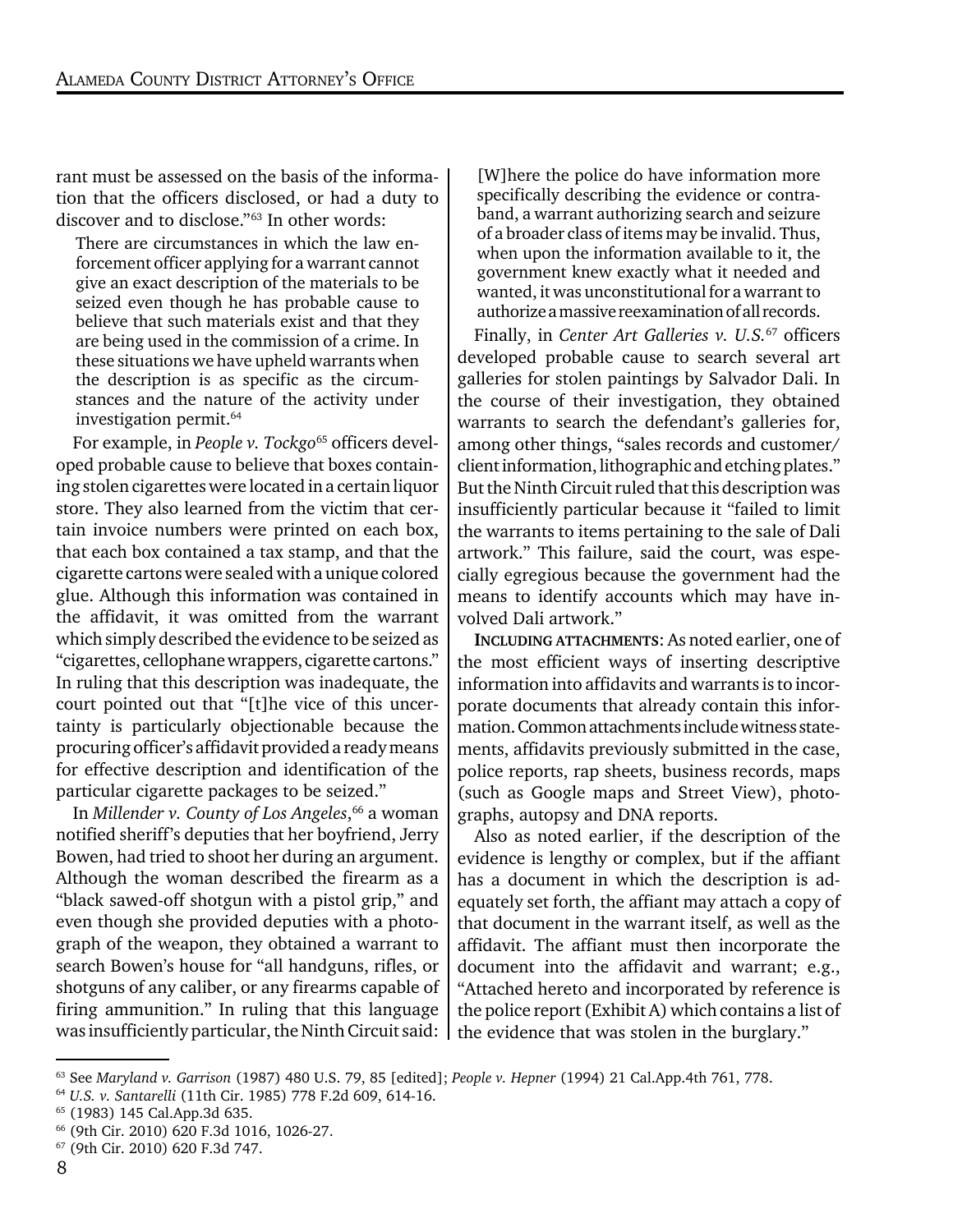SEARCH PROTOCOLS: If it is impractical or impossible to particularly describe the evidence to be seized, but if there was a procedure that would enable officers at the scene to identify it, the evidence may be deemed sufficiently described if the warrant provided the officers with instructions (a "protocol") on how to locate the seizable evidence.Thus, the Ninth Circuit noted that "we look favorably upon the inclusion of a search protocol."68 For example, a protocol for digital evidence might require "an analysis of the file structure, next looking for suspicious file folders, then looking for files and types of files most likely to contain the objects of the search by doing keyword searches,"69 or it might require that the officers begin the search by "cursorily reading the first few" pages to make sure that it contains relevant information."70

"WILDCARDS" ("... including but not limited to"): Affiants frequently write warrants that contain detailed descriptions of the evidence to be seized, accompanied by some language indicating that officers may seize other things that were not specifically listed; e.g., "including but not limited to," "among other things." Such open-ended language known as a "wildcard" or "general tail"71—is ordinarily permitted, but it will be narrowly interpreted to mean that officers may seize unlisted evidence that falls within the same category as the listed evidence.72 As the Second Circuit explained, "In upholding broadly worded categories of items available for seizure, we have noted that the language of a warrant is to be construed in light of an illustrative list of seizable items."73

For example, in *People v. Balint*<sup>74</sup> the court ruled that the wildcard "including" that appeared before

a list of particularly described evidence was sufficiently particular because "the itemized list following the word 'including' may reasonably be interpreted as nonexclusive and merely descriptive of examples of items likely to show who occupied the residence." Similarly, in *Roman Catholic Archbishop of Los Angeles v. Superior Court*<sup>75</sup> the court ruled that a subpoena for documents "including but not limited to" was sufficiently particular because it was linked to language indicating "what criminal activity was being investigated." Also see "Two Common Drafting Issues" on page 4.

#### Descriptions based on inference

If no one saw the evidence, or if no one was able to provide a useful description of it, officers may describe it by making reasonable inferences based on their training and experience as to the appearance of evidence that is commonly used in similar cases. Here are some examples.

MURDER: At the scenes of fatal shootings and stabbings, officers will often have probable cause to believe that certain trace evidence will be found. But because they will seldom know exactly what they will find or what it will look like, the courts permit them to describe evidence that is commonly found at the scenes of such crimes. For example, in *People v. Schilling*76 an LASD homicide detective developed probable cause to believe that Schilling had shot and killed an out-call masseuse whose body had been dumped in a remote area. Because the woman had had an appointment to meet with Schilling at his home shortly before the approximate time of death, the detective sought a warrant to search his house for evidence that, based on his

<sup>68</sup> *U.S. v. Hill* (9th Cir. 2006) 459 F.3d 966, 978.

<sup>69</sup> *U.S. v. Burgess* (10th Cir. 2009) 576 F.3d 1078, 1094.

<sup>70</sup> *U.S. v. Ulbricht* (2nd Cir. 2017) 858 F.3d 71, 101-102.

<sup>71</sup> See *In re Search Warrant Dated July 4, 1977* (D.C.Cir. 1977) 572 F.2d 321, 329.

<sup>72</sup> See *Andresen v. Maryland* (1976) 427 U.S. 463, 479-80; *Toubus v. Superior Court* (1981) 114 Cal.App.3d 378, 385; *U.S.*

*v. Anderton* (5th Cir. 2018) 901 F.3d 278, 287; *U.S. v. Kuc* (1st Cir. 2013) 737 F.3d 129, 133.

<sup>73</sup> *U.S. v. Riley* (2nd Cir. 1990) 906 F.2d 841, 844.

<sup>74 (2006) 138</sup> Cal.App.4th 200, 207.

<sup>75 (2005) 131</sup> Cal.App.4th 417, 460.

<sup>76 (1987) 188</sup> Cal.App.3d 1021.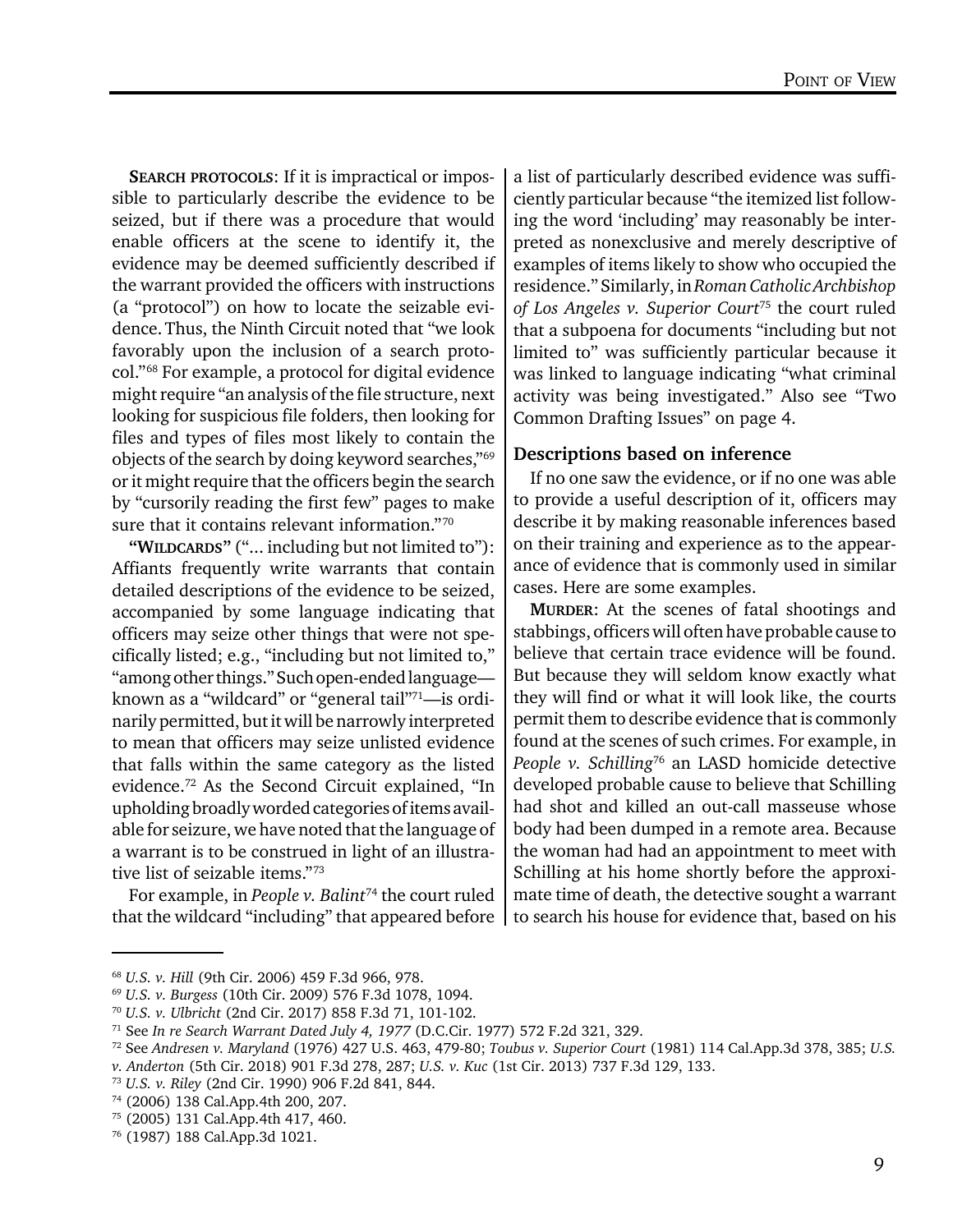training and experience, would likely be found at the scene of a shooting in a residence; namely, "scientific evidence, including but not limited to fingerprints, powder burns, blood, blood spatters, bullet holes, hairs, fibers." The search turned up incriminating evidence which Schilling sought to suppress on grounds the description was too general. But the court refused, saying it "was clearly a particularized specification of the scientific evidence that could reasonably be obtained in defendant's residence in light of the facts set forth in [the] affidavit."

DRUG PARAPHERNALIA: If the affidavit established probable cause to believe that the suspect was selling drugs from a certain location, the affiant will ordinarily also request authority to search for and seize items that are commonly used to sell drugs.77 Thus, in *U.S. v. Burgess*78 the court ruled that such a description was sufficient because it "was limited to the kind of drug and drug trafficking information likely to be found on a computer, to wit (as the warrant says): 'pay-owe sheets, address books, rolodexes' and 'personal property which would tend to show conspiracy to sell drugs.'"

CHILD MOLESTING: If the affidavit established probable cause to believe that an occupant of the premises has molested a child, the following description of evidence has been deemed sufficient: "Sexually explicit material or paraphernalia used to lower the inhibition of children, sex toys, photography equipment, child pornography, address ledgers, journals, computer equipment, digital and magnetic storage devices."79

IDENTITY THEFT: Officers who have probable cause to believe that the suspect is committing identity theft may seek authorization to search for the types of evidence that is commonly found in such opera-

tions. For example, in *U.S. v. Holzman*<sup>80</sup> officers in Scottsdale, Arizona developed probable cause to believe that Holzman and Walsh were co-conspirators in such a scheme. In the course of their investigation, they obtained a warrant to search their hotel rooms for, among other things, "All credit cards under miscellaneous issuance names and account numbers" and "credit card drafts under miscellaneous issuance and names." In ruling that these descriptions were sufficiently particular, the court said, "In the absence of complete and detailed knowledge on the part of the police, the magistrate was justified in authorizing the search for these generic classes of items."

FRAUD AND CONSPIRACY: In cases involving fraud and conspiracy, a more general description of the evidence may suffice because of the difficulty in determining beforehand exactly how the crimes are carried out. As the California Supreme Court observed, "In a complex case resting upon the piecing together of many bits of evidence, the warrant properly may be more generalized than would be the case in a more simplified case resting upon more direct evidence."<sup>81</sup> Or, as the Eighth Circuit put it, "[A] search warrant involving a scheme to defraud is sufficiently particular in its description of the items to be seized if it is as specific as the circumstances and nature of activity under investigation permit."82

For example, in a real estate fraud case, *Andresen v. Maryland*, the Supreme Court ruled that a warrant to search a lawyer's office for an array of documents was sufficiently particular because, said the Court, "Like a jigsaw puzzle, the whole picture of petitioner's false-pretense scheme could be shown only by placing in the proper place the many pieces of evidence that, taken singly, would show com-

<sup>77</sup> See *People v. Superior Court (Marcil)* (1972) 27 Cal.App.3d 404, 415; *U.S. v. Storage Spaces* (9th Cir. 1985) 777 F.2d 1363. Also see *U.S. v. Johnson* (8th Cir. 1976) 541 F.2d 1311, 1315 ["In recent years 'paraphernalia' has become a standard vocabulary word in the vernacular of the drug community."].

<sup>78 (10</sup>th Cir. 2009) 576 F.3d 1078, 1091.

<sup>79</sup> See *U.S. v. Meek* (9th Cir. 2004) 366 F.3d 705. Also see *U.S. v. Gleich* (8th Cir. 2005) 397 F.3d 608 ["photographs, pictures, visual representations, or videos in any form that include sexual conduct by a minor"].

<sup>80 (9</sup>th Cir. 1989) 871 F.2d 1496, 1509.

<sup>81</sup> *People v. Farley* (2009) 46 Cal.4th 1053, 1102.

<sup>82</sup> *U.S. v. Sigillito* (8th Cir. 2014) 759 F.3d 913.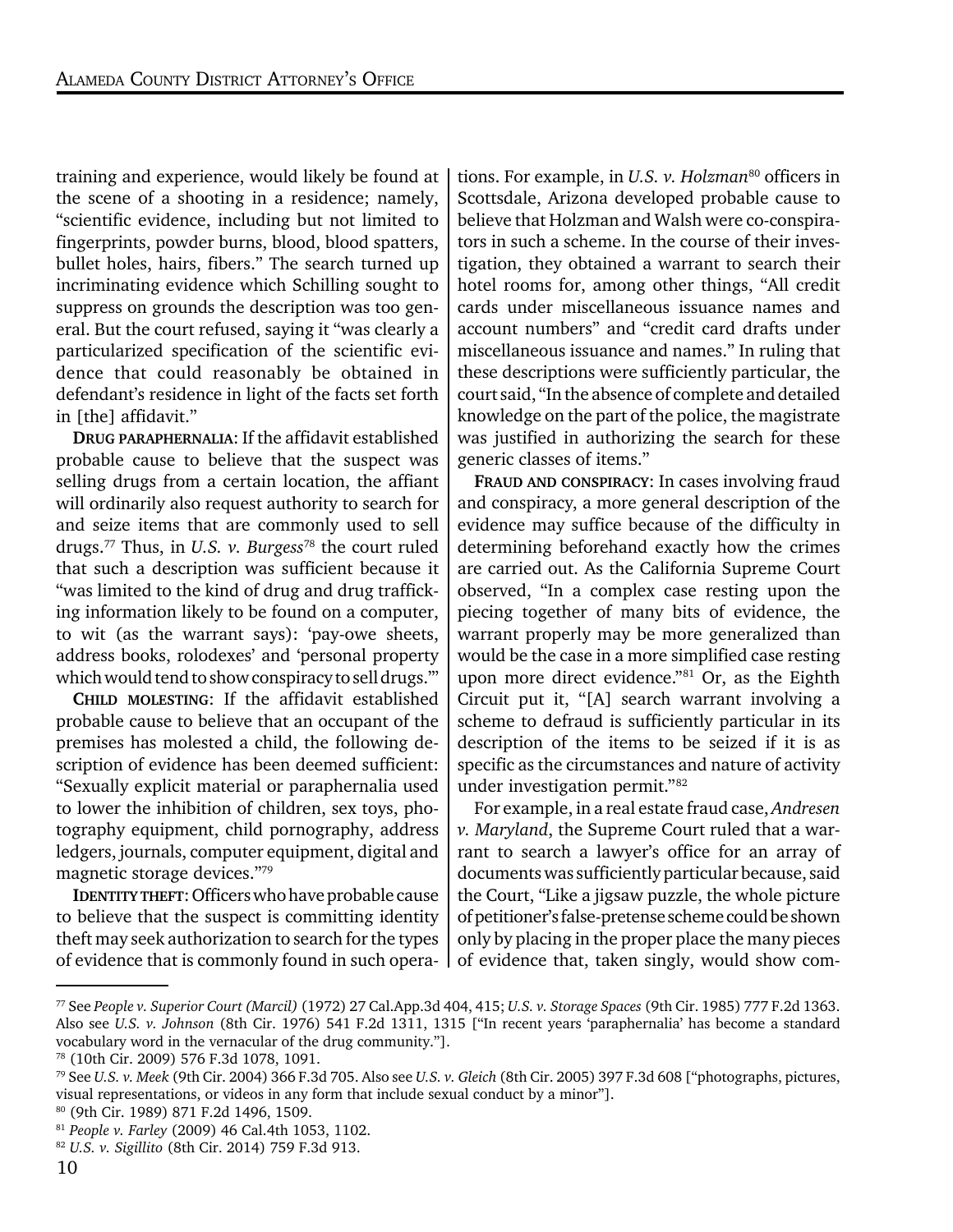paratively little."83 Similarly, in *U.S. v. Phillips* the court noted that in cases "involving complex crime schemes with interwoven frauds" the courts "have routinely upheld the seizure of items described under a warrant's broad and inclusive language."84

#### Searches for documentary evidence

The courts usually require a more detailed description of documents, including digital files, for four reasons. First, document searches are especially intrusive because officers must usually examine every room, container, and computer file in which the documents may be found. Second, every document and computer file on the premises must ordinarily be read (or at least skimmed) to determine whether it was seizable under the warrant.

Third, the reading of some types of documents constitutes a serious intrusion into personal privacy. Fourth, officers will usually have some information that would make it possible to distinguish between relevant and irrelevant documents.<sup>85</sup> Accordingly, the Tenth Circuit explained that officers "must be clear as to what it is they are seeking on the computer and conduct the search in a way that avoids searching files of types not identified in the warrant."86 For example, in ruling that descriptions of documents were overbroad, the courts have noted that the description "permitted the seizure of all of petitioner's financial records without regard to the persons with whom the transactions had occurred or the date of transactions,"87 the IRS "knew exactly what it needed and wanted and where the records were located. There was no necessity for a massive re-examination of all records bearing on income and expenses."88

Even so, the courts require only reasonable particularity. As the court explained in *U.S. v. Phillips*, "A warrant need not—and in most cases, cannot scrupulously list and delineate each and every item to be seized. Frequently, it is simply impossible for law enforcement officers to know in advance exactly what business records the defendant maintains."89 Thus, the Second Circuit observed, "Search warrants covering digital data may contain some ambiguity so long as law enforcement agents have done the best that could reasonably be expected under the circumstances, have acquired all the descriptive facts which a reasonable investigation could be expected to cover."90

DESCRIPTION LIMITED BY DATE: In many cases it is possible to restrict the description by means of a date or time frame. Thus, warrants have been invalidated because they "permitted the seizure of all of petitioner's financial records without regard to the persons with whom the transactions had occurred or the date of transactions,"91 or because the affiant "did not limit the scope of the seizure to a time frame within which the suspected criminal activity took place, even though [the affidavit] indicates that the alleged criminal activity began relatively late in HK Video's existence."92

DESCRIPTION BASED ON SUBJECT MATTER: It is almost always possible to describe documents based on their subject matter, such as documents pertaining to a particular person or even. The following are examples of descriptions that sufficed:

 Personnel records for "any and all documents and correspondence relating to" an employee who had killed and wounded several people at his workplace.<sup>93</sup>

<sup>83 (1976) 427</sup> U.S. 463, 482, fn.10. Edited.

<sup>84 (4</sup>th Cir. 2009) 588 F.3d 218, 225.

<sup>85</sup> See *Andresen v. Maryland* (1976) 427 U.S. 463, 482; *U.S. v. Leary* (10th Cir. 1988) 846 F.2d 592, 603, fn.18.

<sup>86</sup> *U.S. v. Walser* (10th Cir. 2001) 275 F.3d 981, 986.

<sup>87</sup> *Burrows v. Superior Court* (1974) 13 Cal.3d 238, 249-50.

<sup>88</sup> *U.S. v. Cardwell* (9th Cir. 1982) 680 F.2d 75, 78.

<sup>89 (4</sup>th Cir. 2009) 588 F.3d 218, 225.

<sup>90</sup> *U.S. v. Ulbricht* (2nd Cir. 2017) 858 F.3d 71, 100.

<sup>91</sup> *Burrows v. Superior Court* (1974) 13 Cal.3d 238, 249-50. Also see *U.S. v. Abrams* (1st Cir. 1980) 615 F.2d 541, 543, 545.

<sup>92</sup> *U.S. v. Kow* (9th Cir. 1995) 58 F.3d 423, 427.

<sup>93</sup> *People v. Farley* (2009) 46 Cal.4th 1053, 1101.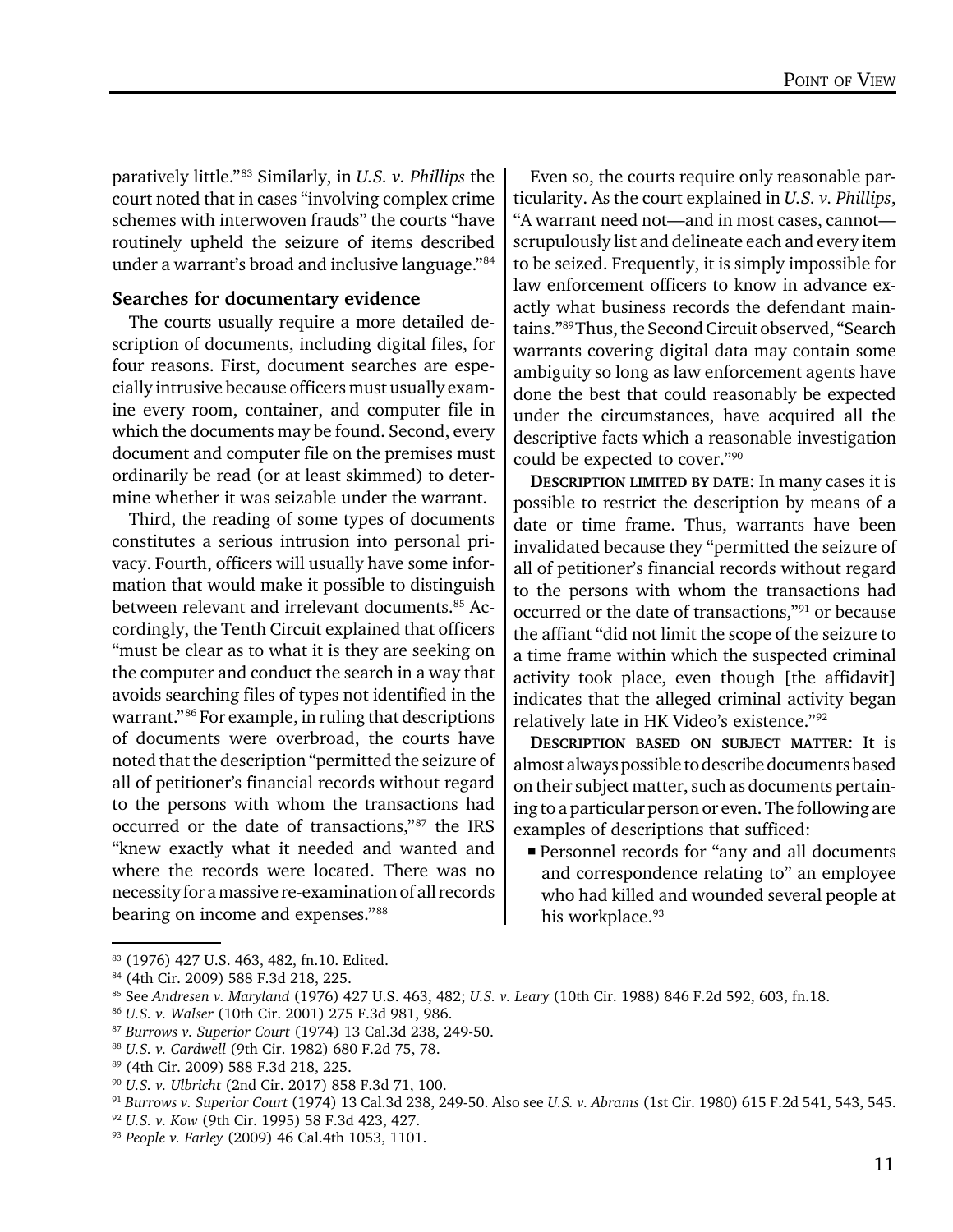- Cell phone records of communications, indicia of use, ownership, and possession pertaining to wire fraud, including "electronic calendars, address books, e-mails, and chat logs" related to wire fraud, credit fraud, and identity theft.<sup>94</sup>
- Documents "pertaining to the Windward International Bank."95

"ALL DOCUMENTS": The courts understand that some businesses are so corrupt—so "permeated with fraud"—that there is a fair probability that all or substantially all of the documents on the premises constitute evidence. In these cases, judges will ordinarily accept a general description of the types of documents that are commonly used in such schemes. As the Ninth Circuit explained, "[A] warrant authorizing the seizure of essentially all business records may be justified when there is probable cause to believe that fraud permeated the entire business operation."96

Thus, in upholding such searches, the courts have noted the following:

- "The crimes were committed largely through computers [including] the laptop at issue, and the warrant application gave ample basis for the judge to conclude that evidence related to [the fraud] likely permeated the computer."97
- "NPI's central purpose was to serve as a front for defrauding prime bank note investors."98
- "[T]he magistrate's authorization to seize all of Spectrum's patient files was supported by evidence of pervasive fraud."99
- "This is the rare case in which even a warrant stating 'Take every piece of paper related to the business' would have been sufficient. Universal was fraudulent through and through."100

SEARCHES FOR INDICIA: When a warrant authorizes a search for evidence which, if found, would help prove the identities of the people who own or control the home or business in which it was found, affiants will almost always seek permission to search for and seize documents and other things on the premises that tend to identify these people. Such documents and things are commonly known as "indicia" or "evidence of dominion and control," and most warrants to search for illegal drugs, weapons, and other contraband should contain authorization to search for it. As the Court of Appeal explained, "[E]stablishing dominion and control of a place where incriminating evidence is found is reasonable and appropriate."101

In virtually all such cases, however, officers will have no direct proof that indicia is located in the home or business they want to search. And even if they did, they would not know where it was located or the types of indicia they would probably find unless they searched for it. And this requires a warrant. For these reasons, officers can usually obtain authorization to search for indicia by listing some examples. Said the Court of Appeal, "We cannot believe the Fourth Amendment prohibits officers with ample probable cause to believe those in a residence have committed a felony from searching the residence to discover ordinary indicia of the identities of the perpetrators."102 For example, in *People v. Alcala* the court ruled that the following description of indicia was sufficient: "[A]ny articles of personal property tending to establish the identity of persons in control of the premises including but not limited to rent receipts, cancelled mail envelopes, and keys."103 POV

<sup>94</sup> *U.S. v. Bass* (6th Cir. 2015) 785 F.3d 1043, 1050.

<sup>95</sup> *U.S. v. Federbush* (9th Cir. 1980) 625 F.2d 246, 251.

<sup>96</sup> *U.S. v. Smith* (9th Cir. 2005) 424 F.3d 992, 1006. Also see *In re Grand Jury In*v*estigation* (9th Cir. 1997) 130 F.3d 853, 856.

<sup>97</sup> *U.S. v. Ulbricht* (2nd Cir. 2017) 858 F.3d 71, 103. Edited.

<sup>98</sup> *U.S. v. Rude* (9th Cir. 1996) 88 F.3d 1538, 1551.

<sup>99</sup> *U.S. v. Sanjar* (5th Cir. 2017) 853 F.3d 190, 201.

<sup>100</sup> *U.S. v. Bentley* (7th Cir. 1987) 825 F.2d 1104, 1110.

<sup>101</sup> *People v. Varghese* (2008) 162 Cal.App.4th 1084, 1102.

<sup>102</sup> *People v. Rogers* (1986) 187 Cal.App.3d 1001, 1009.

<sup>103</sup> *People v. Alcala* (1992) 4 Cal.4th 742, 799. Edited.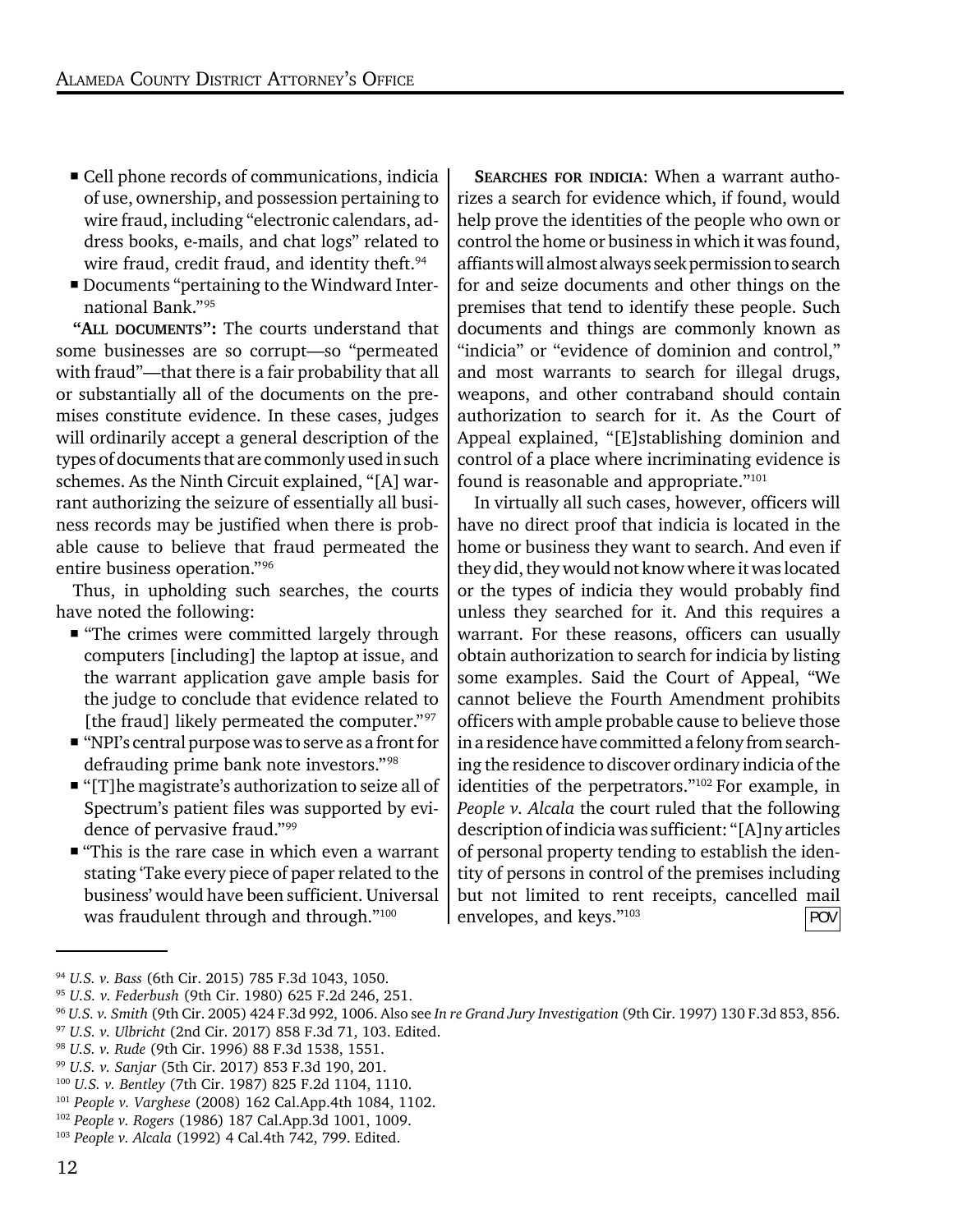### When Detainees Refuse to Identify

*As I recall, several times I would ask him his name, and he would say "Puddin' Tame, ask me again I'll tell you the same.*"1

enal Code section 148 makes it a misdemeanor for a person to delay or obstruct officers in the performance of their duties. **OREGAINS** enal Code section 148 makes it a misde-<br>meanor for a person to delay or obstruct<br>officers in the performance of their duties.<br>One such duty is to identify the people they detain. Thus, if a detainee refuses to furnish officers with ID documents in his possession or even state his name and birthdate, the officers will be delayed in the performance of their duties. Granted, such a refusal is not a "serious" crime, and prosecutors might not charge all of them. But the fact remains that such conduct violates section 148.

And yet, this subject has generated some confusion. From what we can tell, the fault lies with three cases decided by the Ninth Circuit, none of which actually address the issue. And even if they had, decisions by federal circuit courts—including the Ninth Circuit—are not binding on California courts.2 So, let's see if we can put this issue to rest.

#### The Ninth Circuit's Cases

*Lawson v. Kolender*: In *Lawson,*<sup>3</sup> the court ruled that California's old vagrancy statute—Penal Code section 647(e)—was unconstitutional because it permitted officers to detain anyone who "loiters" or "wanders" in a public place "without apparent reason or business." And such people could be arrested if they refused to identify themselves and "account for their presence." The court's decision was later affirmed by the Supreme Court<sup>4</sup>—not because the statute required people to identify themselves, but because it provided no standards for determining what kinds of ID are satisfactory.

*Martinelli v. City of Beaumont*: In the second case, *Martinelli v. City of Beaumont,*<sup>5</sup> a panel of the Ninth Circuit ruled that officers violate the Fourth Amendment if they arrest detainees for refusing to identify themselves. In *Martinelli*, officers in Riverside County approached a woman inside a laundromat and questioned her about a hit-andrun collision that had occurred outside. She admit-

ted that she was the owner of the hit-and-run vehicle but then "refused to supply identification and refused to give her name." Consequently, the officers arrested her for violating section 148.

How did the panel reach the conclusion that this arrest was unconstitutional? No one knows. And that is because its entire analysis of the issue was set forth in a single sentence: "*The present case falls squarely within our holding in Lawson."* Oh, really? Well, then, perhaps you would like to explain why a 1981 case in which you invalidated a blatantly unconstitutional detention—one that required people in public places to "account for their presence" or face arrest—necessarily prohibits law enforcement officers from demanding identification from people who have been detained *lawfully,* and who are refusing to provide officers with information they possess and which the officers had a right to obtain? Forget *Martinelli.* A ruling without reasoning is less than worthless.

*Carey v. Nevada Gaming Control Board*: In *Carey,*<sup>6</sup> officers in a casino detained Carey for card cheating. It appeared that the detention was based on reasonable suspicion, although the court did not say. In any event, Carey refused to identify himself and was arrested pursuant to a Nevada statute that was similar to section 148. He later sued the officers and others for violating his civil rights, but the trial court granted summary judgment against him. So he appealed to the Ninth Circuit which—relying solely on *Lawson* and *Martinelli* and, again, providing no analysis of the issue—ruled that the "police cannot, consistent with the Fourth Amendment, compel identification during an investigatory stop."

These three cases—and nothing more—constitute the entire legal basis for the idea that a person who has been lawfully detained, and who refuses to even state his name, cannot be arrested for delaying an officer in the performance of his duties. Now, we will look at some published cases in which this precise issue was presented, and in which the courts took the time to analyze the issue.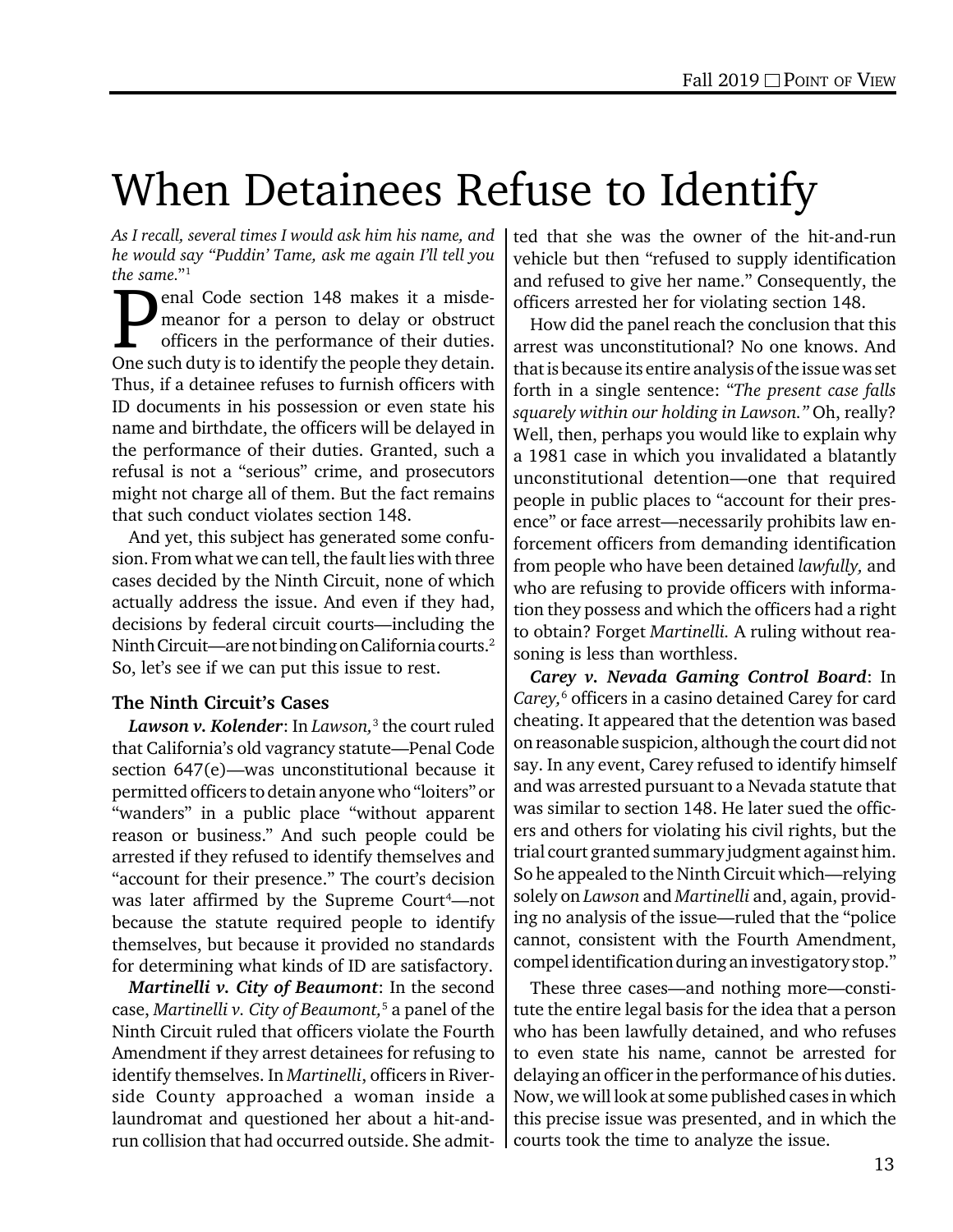U.S. v. Christian: In *Christian*,<sup>7</sup> officers in Seattle lawfully detained Christian for waving a gun at a 15-year old girl. Christian identified himself as Rick James but said he "had no ID on him." When informed that a computer check disclosed no listing for a Rick James in Washington, Christian said his ID was from Florida. But it turned out there was no Rick James in Florida either.

Undeterred, Christian said his ID was actually inside the glove box of his car. There was no ID there either. He then said his ID was inside a leather bag in the back seat. There were two IDs in the bag, but one was an obvious forgery, and the other was in the name of "Kent Merlin Younger." Christian then said that his driver's license was in the pocket of the driver's side door. There was, in fact, a driver's license there, and it displayed a photo of Christian. But the license was issued to someone named "Albert Ernest Hort."

Having run out of patience, the officers arrested Christian for "false reporting," plus possession of document-making equipment in violation of federal law and two counts of identification fraud. When his motion to suppress the evidence was denied, he pled guilty.

On appeal, Christian argued that, pursuant to *Lawson*, *Martinelli*, and *Carey* "it is never reasonable for officers to demand identification during a [detention]." But this panel had done its homework and determined that "these cases do not support Christian's claim" and "do not preclude police from demanding a suspect's identification during a [detention]." The court went further and said that "nothing in our case law prohibits officers from asking for, or even demanding, a suspect's identification. Instead, our cases, as well as those of the Supreme Court, suggest that determining a suspect's identity is an important aspect of police authority [to detain]." The court added:

To preclude police from ascertaining the identity of their suspects would often prevent officers from fully investigating possible criminal behavior and would result in situations in which officers would have to simply shrug [their] shoulders and allow a crime to occur or a criminal to escape.

*Hiibel v. Nevada Judicial Court*: In the most recent federal case on point, *Hiibel v. Nevada*,<sup>8</sup> the Supreme Court ruled that Nevada's obstruction statute which, like section 148, permits officers to arrest detainees who refuse to identify themselves, was constitutional because a "request for identity has an immediate relation to the purpose, rationale, and practical demands of a [detention]." The Court added that "[t]he threat of criminal sanction helps ensure that the request for identity does not become a legal nullity," and that "[o]btaining a suspect's name in the course of a [lawful detention] serves important government issues," such as determining whether the detainee was wanted on a warrant, or had a history of violence.

*Florida v. Hayes:* In *Florida v. Hayes*, 9 the Supreme Court ruled that if officers have grounds to detain a suspect, "that person may be stopped in order to identify him." More to the point, the Court said that the need to identify detainees is so plainly necessary that it might even be reasonable for officers to fingerprint them on the scene or transport them to a police station for fingerprinting.

*People v. Loudermilk*: In *Loudermilk,*11 Sonoma County sheriff's deputies detained a man because he matched the description of a person who had just shot a homeless man near a campground. The man, Loudermilk, claimed he did not possess any identification documents, but one of the deputies noticed there was a wallet in his back pocket. So he searched it and found ID. Just then, Loudermilk began crying and said, "I shot him. Something went wrong in my head. I thought he was going to shoot me, so I shot him."

Loudermilk was charged with ADW and filed a motion to suppress his statement on grounds that the deputies could not legally search his wallet for ID and, therefore, his statement should be suppressed as the fruit of an unlawful search. In rejecting the argument, the Court of Appeal noted that "[i]nquiries of the suspect's identity, address and his reason for being in the area are usually the first questions to be asked and may immediately dispel the officer's suspicions. The court then ruled, "Without question, an officer conducting a lawful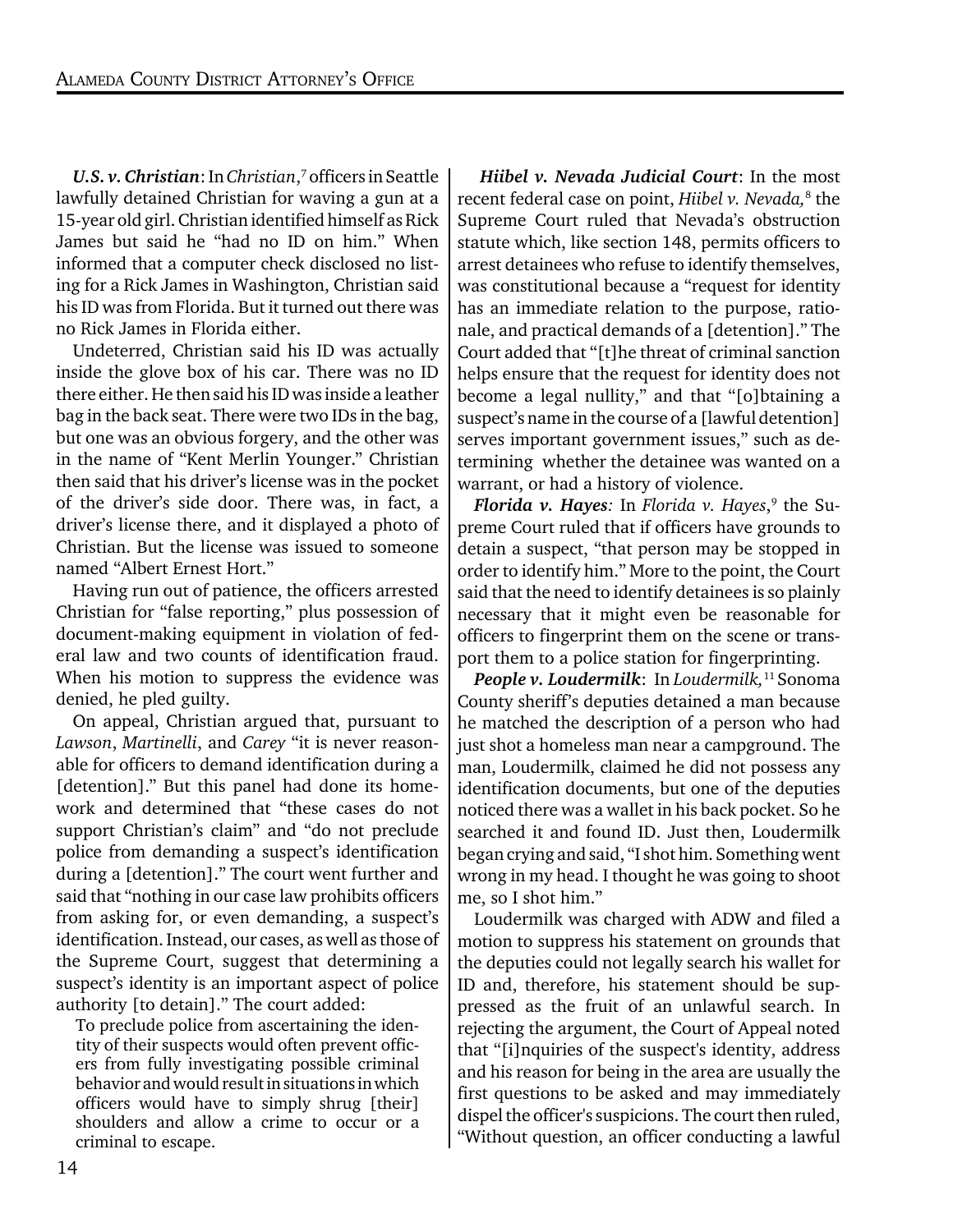[detention] must have the right to [ask the suspect to identify himself], otherwise the officer's right to conduct an investigative detention would be a mere fiction."

*People v. Rios*: In *Rios*, 11 San Jose police responded to a report that a man was apparently selling drugs out of a car that was parked at a certain location. When officers arrived, they detained the man and identified him as David Rios. Although they did not arrest him, they included his name and the license number of the vehicle in a field investigation report. About a month later, that same vehicle was used in the armed robbery of a gas station. In the course of their investigation, detectives ran the license number and learned that the car was registered to Rios, and that he matched the description of the perpetrator. Based on this information, they arrested Rios who later claimed the arrest was unlawful because it was based on information about his identity that had been obtained unlawfully. Not so, said the court, because "where there is such a right to so detain, there is a companion right to request, and obtain, the detainee's identification."

*People v. Long*: We will conclude with the most succinct and compelling reason for writing off *Martinelli* and *Carey* as thoughtless blunders. The case is *People v. Long*:

To accept the contention that the officer can stop the suspect and request identification, but that the suspect can turn right around and refuse to provide it, would reduce the authority of the officer to identify a person lawfully stopped by him to a mere fiction. Unless the officer is given some recourse in the event his request for identification is refused, he will be forced to rely either upon the good will of the person he suspects or upon his own ability to simply bluff that person into thinking that he actually does have some recourse.12

#### Other Issues

There are, however, limitations on arresting detainees for refusing to identify themselves. In *People v. Quiroga*13 and *In re Chase C.*<sup>14</sup> the courts ruled that a detainee's refusal to identify himself did not violate Penal Code section 148 if the refusal occurred after the suspect had been *arrested.* Second, while the Fifth Amendment prohibits officers from demanding that detainees answer their questions pertaining to their investigation, $15$  this does not prevent them from asking routine questions pertaining to identity because the answers to such questions are not "testimonial" in nature.16

Third, a detainee does not violate Penal Code section 148 if, instead of refusing to identify himself, he merely says he does not have any ID in his possession. That is because people in the United States are not required to carry ID. Fourth, a detainee does not violate section 148 if he merely asks officers to explain why he had been detained. As the Supreme Court observed, "The freedom of individuals verbally to oppose or challenge police action without thereby risking arrest is one of the principal characteristics by which we distinguish a free nation from a police state."17

As noted, the purpose of this article was to dispel the idea that officers are prohibited from arresting detainees for violating section 148 when they refuse to identify themselves. On the contrary, the cases indicate just the opposite. This does not mean that officers should routinely make such arrests, or that prosecutors will charge these cases. But officers should at least be aware of their legal options when they encounter defiant detainees.  $\boxed{POV}$ 

<sup>1</sup> *People v. Quiroga* (1993) 16 Cal.App.4th 961, 965. 2 See *People v. Bradford* (1997) 15 Cal.4th 1229, 1305 ["Such decisions, as we often have observed, provide persuasive rather than binding authority."]. 3 (9th Cir. 1981) 658 F.2d 1362. 4 See *Kolender v. Lawson* (1983) 461 U.S. 352, 360. 5 (9th Cir. 1987) 820 F.2d 1491. 6 (9th Cir. 2002) 279 F.3d 873. 7 (9th Cir. 2004) 356 F.3d 1103. 8 (2004) 542 U.S. 177. <sup>9</sup> (1985) 470 U.S. 811. <sup>10</sup> (1987) 195 Cal.App.3d 996, 1002. 11 (1983) 140 Cal.App.3d 616. 12 (1987) 189 Cal.App.3d 77, 87. 13 (1993) 16 Cal.App.4th 961. 14 (2016) 243 Cal.App.4th 107. <sup>15</sup> *See Ganwich v. Knapp* (9th Cir. 2003) 319 F.3d 1115, 1120. <sup>16</sup> See *Ohio v. Clark* (2015) US [135 S.Ct. 2173].

<sup>17</sup> *Houston v. Hill* (1987) 482 U.S. 451, 462-63.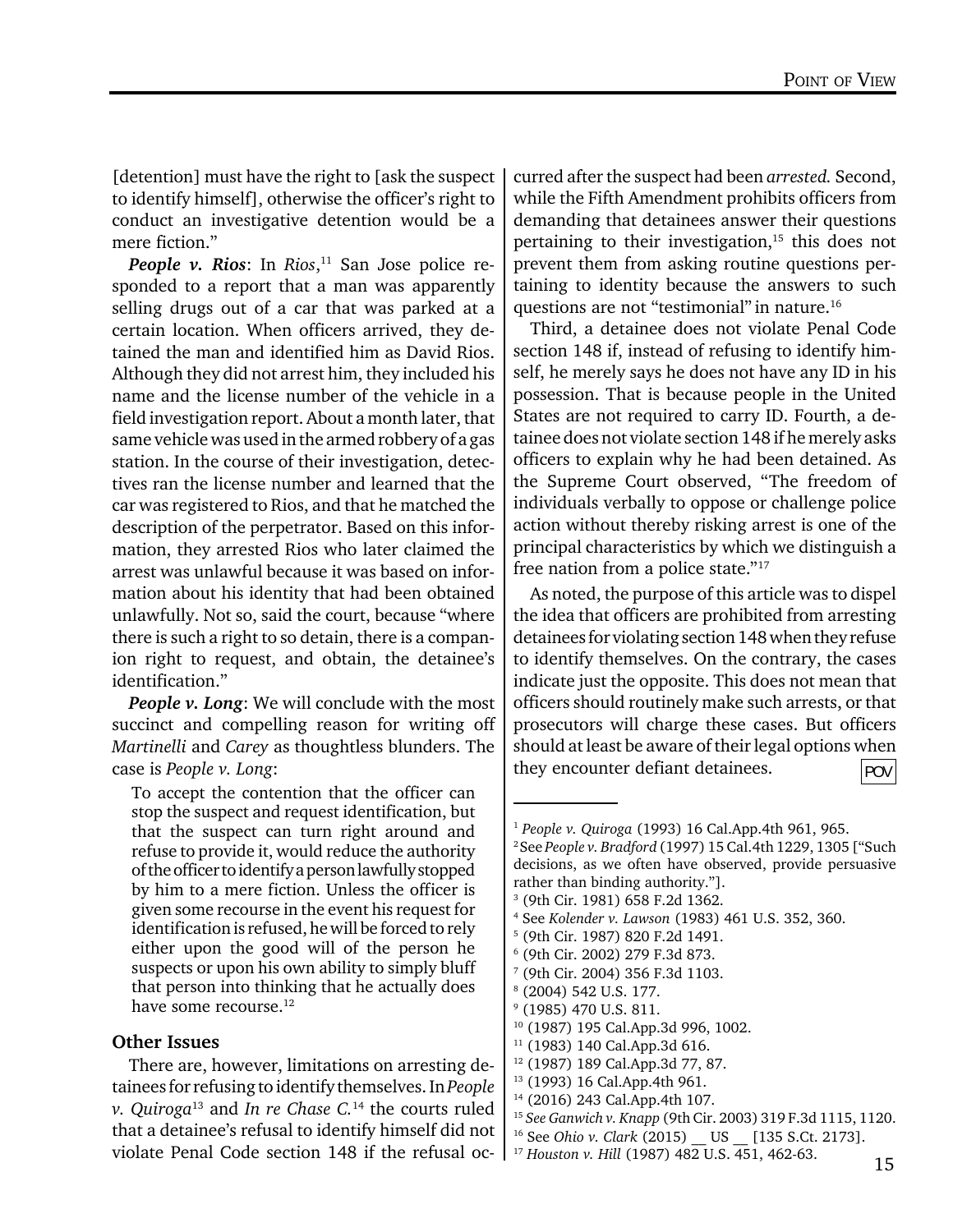## Classification of Evidence

Various statutes, mainly Penal Code section 1524(a), expressly authorize judges to issue warrants for certain types of evidence. Although the Penal Code does not require that the warrant or affidavit specify statutory authority for the issuance of warrants, it is common practice to do so, usually by checking one or more preprinted boxes. The categories are as follows:

Proves felony was committed: The evidence tends to show that a felony was committed.

Identifies perpetrator of felony: The evidence tends to identify the perpetrator of a felony.

Third party concealing evidence: The evidence is in the possession of a person to whom it was delivered for the purpose of concealing it. Felony or misdemeanor.

Instrumentality of a crime: The evidence is in the possession of a person who intends to use it as a means of committing a felony or misdemeanor.

Drugs: The evidence consists of a controlled substance or paraphernalia for its use or administration. Felony or misdemeanor.

Stolen property: The evidence consists of stolen or embezzled property. Felony or misdemeanor. Vehicle tracking: The warrant authorizes the installation and monitoring of a tracking device on a vehicle and there is probable cause to believe that the tracking information will tend to show that a felony had been committed, that a particular person committed a felony.

DUI blood draw: The evidence consists of blood in the bloodstream of a person who has been arrested for DUI, and the person has refused to voluntarily submit to a blood test or has failed to complete one. Felony or misdemeanor.

Electronic communications: California's Electronic Communications Privacy Act specifically authorizes the issuance of warrants to search for electronic communications and metadata. Child pornography: The evidence tends to show that a person possesses, develops, or duplicates child pornography in violation of Penal Code § 311.11. Felony or misdemeanor.

Sexual exploitation of child: The evidence tends to show that sexual exploitation of a child occurred in violation of Penal Code § 311.3. Felony or misdemeanor.

Peeping: The evidence tends to show that someone visually accessed a bathroom, dressing room or other such place with intent to violate an occupant's reasonable privacy expectations.

Execute arrest warrant: The warrant authorizes a search for a wanted suspect.

#### **Weapons**

Deadly weapon: 5150: The warrant authorizes a search for a deadly weapon and there is probable cause to believe the premises are owned, rented, or under the control of a person who is in custody on a hold under Welfare & Institutions Code § 5150.

Deadly weapon: Domestic violence: The warrant authorizes a search for a deadly weapon at the scene of, or at the premises occupied, or under the control of a person arrested in connection with, a domestic violence incident involving a threat to human life or a physical assault, and the person has been lawfully served with that order but failed to relinquish the firearm. Felon in possession: The warrant authorizes a search for a firearm in the possession of a felon. Firearms: "No firearms" order: The premises are owned or occupied by a person who is prohibited from possessing firearms pursuant to Family Code § 6389.

Gun violence restraining order: The warrant authorizes officers to search for firearms or ammunition in the possession, custody, or control of a person who is subject to a gun violence restraining order, and the person was lawfully served with that order but failed to relinquish the firearm.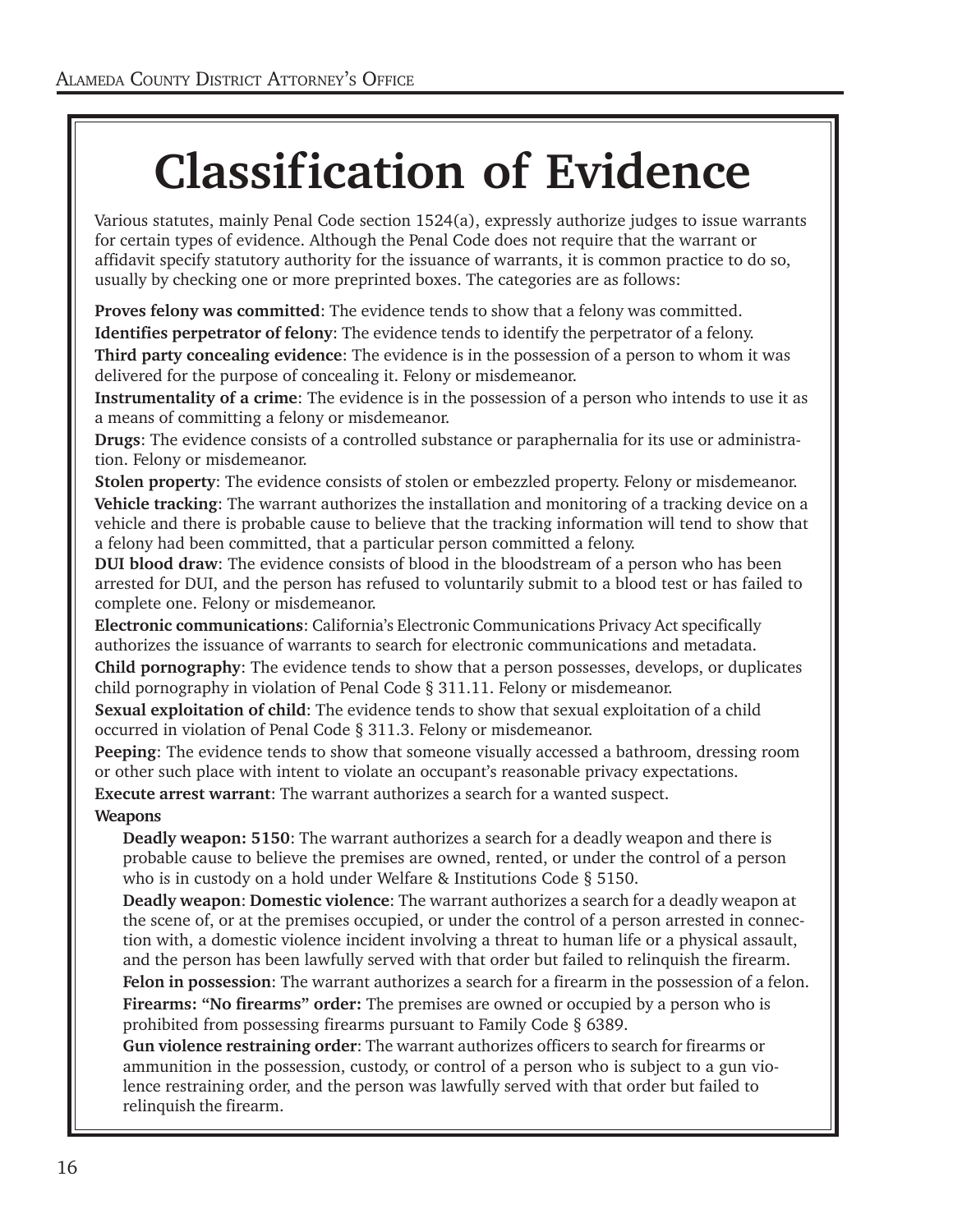# Questioning Accomplices

*Once partners in crime recognize that the "jig is up," they tend to lose any identity of interest and immediately become antagonists.*<sup>1</sup>

W hen officers have arrested accomplices<br>to a crime, the odds of obtaining an<br>incriminating statement from at least to a crime, the odds of obtaining an incriminating statement from at least one of them are pretty good. That's mainly because a suspect who knows that his accomplice has been arrested will not know whether his associate is talking to investigators and, if so, what he is saying. As the Supreme Court observed, "[T]he probability of confession increases with the number of participants, since each has a reduced assurance that he will be protected by his own silence."2 While this is undoubtedly a good thing, it can result in problems for prosecutors if, as is usually the case, they want to try the accomplices together.

This problem stems from two landmark cases, *People v. Aranda*<sup>3</sup> and *Bruton v. United States.*<sup>4</sup> In these cases, the California Supreme Court, and later the U.S. Supreme Court, ruled that if part of one defendant's statement incriminates a codefendant, prosecutors will not be permitted to use that part against either of them in a joint trial unless one of the exceptions to this rule apply.

There are three reasons for restricting the use of such statements. First, a statement by one accomplice (the "declarant") that incriminates another are inherently unreliable because accomplices almost always try to make themselves appear less culpable by shifting as much blame as possible to their associates.<sup>5</sup> Second, despite their dubious

reliability, incriminating statements by accomplices tend to carry a lot of weight with jurors. Third, when these statements are used in joint trials, the attorney for a defendant who is incriminated by a codefendant's statement will be unable to crossexamine the codefendant if, as is often the case, he does not testify.<sup>6</sup>

There is, of course, an easy solution to the problem: try all accomplices separately. But while this solves one problem, it creates several others. Of particular importance, it will almost always make it more difficult to obtain convictions since prosecutors will usually be unable to present to the jurors a complete picture of what really happened.

In addition, separate trials are expensive, they waste valuable court resources and, as the Supreme Court observed, they "impair both the efficiency and the fairness of the criminal justice system" by requiring victims and witnesses to repeat the inconvenience (and sometimes trauma) of testifying, and randomly favoring the last-tried defendants who have the advantage of knowing the prosecution's case beforehand."7 In contrast, the Supreme Court explained that joint trials "generally serve the interests of justice by avoiding inconsistent verdicts and enabling more accurate assessment of relative culpability."8

Although these issues affect prosecutors much more than officers, as we discuss in this article, there are several things that officers can do to increase the chances that all accomplices are tried jointly.

<sup>1</sup> *Lee v. Illinois* (1986) 476 U.S. 530, 544-45. Edited.

<sup>2</sup> *Richardson v. Marsh* (1987) 481 U.S. 200, 209-10.

<sup>3</sup> (1965) 63 Cal.2d 518.

<sup>4</sup> (1968) 391 U.S. 123.

<sup>5</sup> See *Lee v. Illinois* (1986) 476 U.S. 530, 541 [such statements are "presumptively unreliable"].

<sup>6</sup> *Bruton v. United States* (1968) 391 US 123, 136 ["The unreliability of such evidence is intolerably compounded when the alleged accomplice, as here, does not testify and cannot be tested by cross-examination."].

<sup>7</sup> *Richardson v. Marsh* (1987) 481 U.S. 200, 210.

<sup>8</sup> *Richardson v. Marsh* (1987) 481 U.S. 200, 210.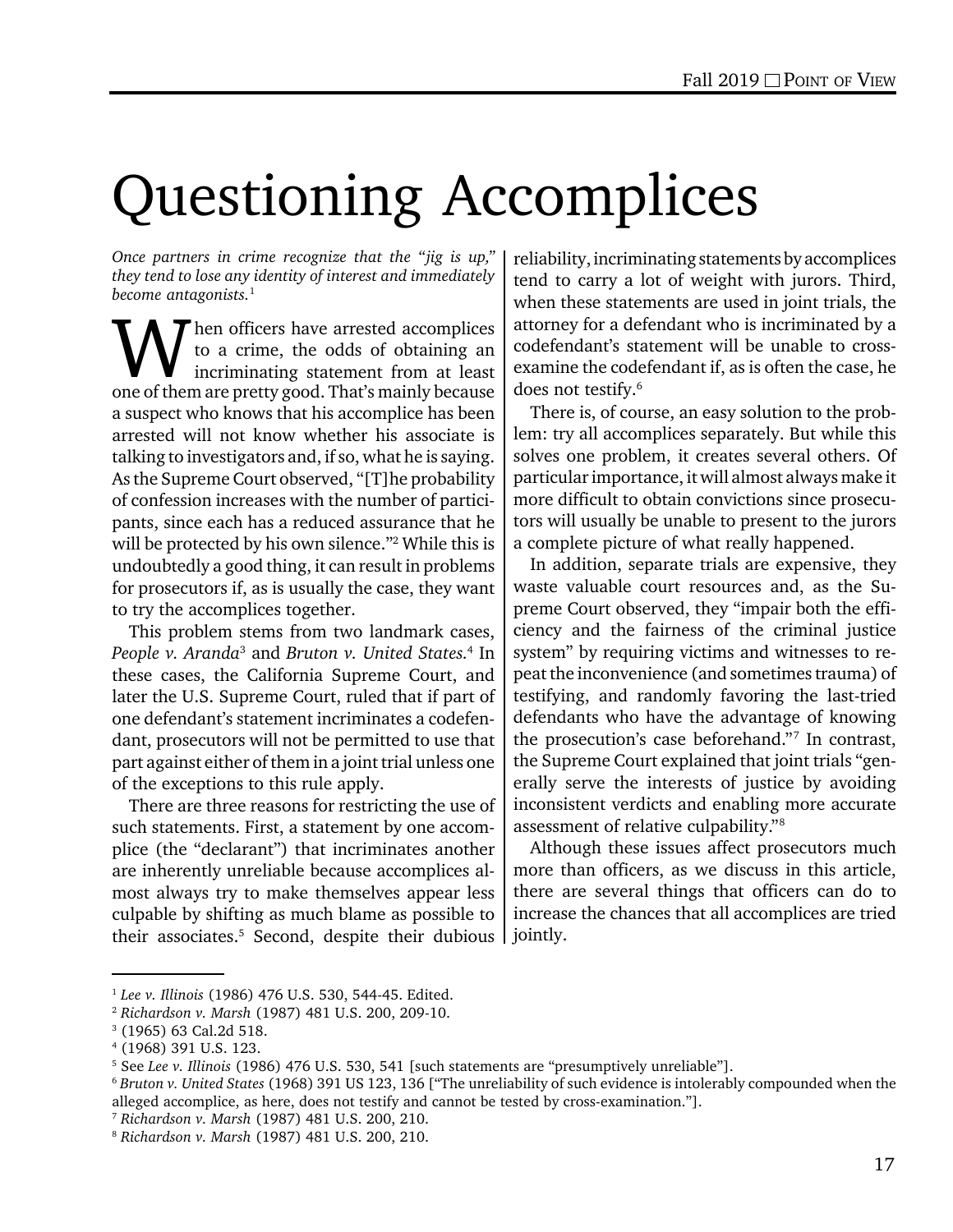#### Aranda Statements

The best, but the most difficult, way of navigating *Aranda-Bruton* issues is to obtain a so-called "*Aranda* statement." This is a statement in which officers ask each accomplice to explain only his role in planning and carrying out the crime. In fact, a successful *Aranda* statement is one that does not even suggest that the crime was committed by two or more people. Such statements are admissible at joint trials for the simple reason that the only person who is incriminated by the statement is the accomplice who made it.

For example, if a robbery suspect, we'll call him Curley, was giving a statement in which he said "Moe and I went into Larry's Liquor Store and robbed it, the statement would not constitute an *Aranda* statement—and therefore it could not be used by prosecutors if Curley and Moe were tried together—because (1) Curley's statement also incriminated Moe, and (2) if Curley does not testify, Moe's lawyer will be unable to cross-examine Curley to explore the truth of the statement. On the other hand, if Curley said "I went to Larry's Liquor Store and robbed it" the statement would be admissible because it contained nothing that would incriminate Moe or suggest the Curley had an accomplice.

As a practical matter, however, it can be difficult for officers to obtain *Aranda* statements because it is difficult for most suspects to explain how two or more people committed a crime without using the terms "we," "he," and "us"—each of which would indicate that they did, in fact, have an accomplice. To complicate matters, suspects who are asked to give such a statement will ordinarily not understand why they are being asked to explain what happened in such a peculiar manner.

But, as we will now discuss, even if the attempt fizzles, prosecutors may be able to convert an unsuccessful *Aranda* statement into a usable *Arandized* statement.

#### Arandized Statements

A so-called *Arandized* statement is a statement that originally contained information that incriminated the declarant's accomplice, but which was edited or "sanitized" (usually by prosecutors) so as to eliminate all "references to the participation of anyone else, whether directly or indirectly identified or not."9

It should be noted that, in the past, *Arandized* statements were admitted if the name of the accomplice was covered-up or replaced by the a word such as "redacted" or a blank space. But it was soon discovered that this didn't work because, as the Supreme Court observed, jurors would quickly figure out that the purpose of these deletions was to hide the identity of the defendant's accomplice—and the most likely candidate for the job was the declarant's co-defendant.<sup>10</sup> The Court offered this example:

Assume that officers obtained the following confession from Bob Smith: "I, along with Sam Jones, robbed the bank." If prosecutors redacted the confession to read "I and blank robbed the bank" a juror who heard the confession and wondered to whom "blank" referred, "need only lift his eyes to Jones, sitting at counsel table, to find what will seem the obvious answer."

Another failed solution was to remove all words that might conceivably indicate the existence of an accomplice. This was almost as bad because it resulted in strange and awkward sentences that left jurors scratching their heads. For example, in a case in which two burglary suspects were tried together, a statement made by one of them was rewritten and presented to the jury as follows: "Well, first broke open, opened up the lock with bolt cutters ... and then opened the back of the car and got the body out and left the body near some rocks." In ruling that this statement did not qualify as an *Arandized* Statement, the court explained

<sup>9</sup> *People v. Manson et al.* (1976) 61 Cal.App.3d 102, 151. Also see *Richardson v. Marsh* (1987) 481 U.S. 200, 211. <sup>10</sup> *Gray v. Maryland* (1998) 523 U.S. 185, 193.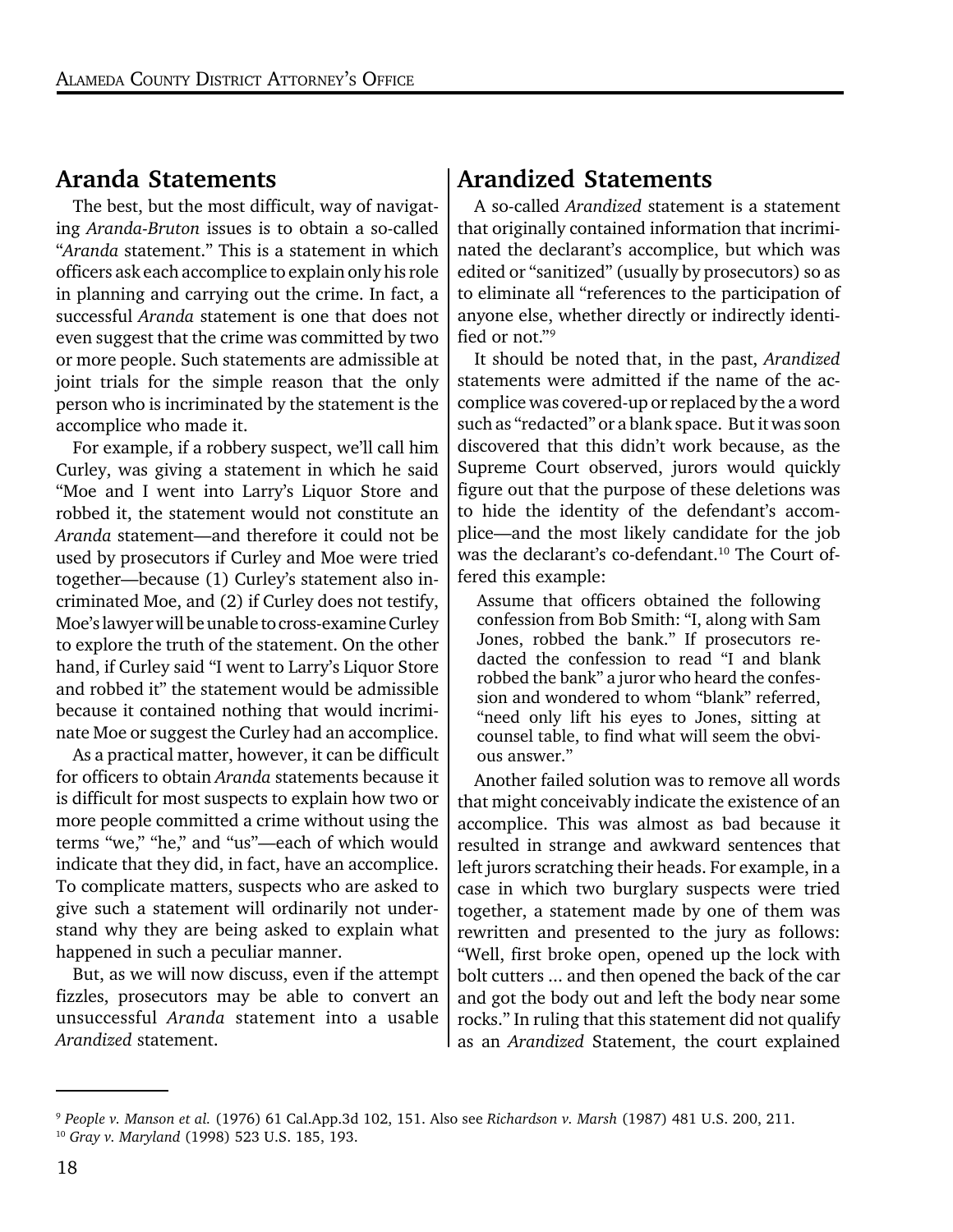that, "[w]hile appellant's name is not mentioned in the statement, the existence of another participant is obvious from the statement itself."11

Because of problems such as this, the Supreme Court ruled that an edited or redacted *Arandized* statement will be admissible only if there was no "obvious indication of deletion."12 As the Ninth Circuit explained in *U.S. v. Parks*, 13 "The combination of an obviously redacted statement with the language implying the existence of a third party reasonably could lead the jury to conclude that the unnamed third party must be the codefendant before them."

Significantly, even if an *Arandized* statement incriminated the accomplice, the admission of the statement would not violate *Aranda-Bruton* if it became incriminating only as the result of evidence that was presented *after* the statement was admitted. For example, in the 1970-71 murder trial of Charles Manson $14$  and three women who were members of his "family," the three women each gave statements that were edited so that each woman explained only her role in carrying out the grisly Tate-LaBianca murders in Los Angeles. Consequently, the statements were admitted into evidence and the jury was given a standard instruction that each statement must not be considered as evidence of the guilt of anyone other than the defendant who made the statement.

Nevertheless, each of them contended on appeal that the statements of the others incriminated them because of testimony that was presented after the jury was told about the statement. Specifically, prosecutors later presented evidence that all members of the Manson Family "ate together, slept

together, had sex together, and functioned as a unit." Consequently, they argued that, in light of this testimony, the murderous actions of one member of the "unit" would naturally be viewed by the jurors as actions that were committed, encouraged, or at least approved by the others. Employing the reasoning that the Supreme Court would adopt eleven years later in *Richardson v. Marsh*, 15 the Court of Appeal ruled that an *Aranda* violation does not result when, as occurred here, "each admission was edited to delete any explicit reference to anyone other than the declarant," and that the admissions only became incriminating to the others "by reason of circumstantial implications that might be drawn by the jury."

Finally, it should be noted that, even if prosecutors were able to produce an *Arandized* statement, it will not be admissible at a joint trial if it was *more* incriminating to the declarant than the unedited version,16 or if it "impliedly overstated" the declarant's role,<sup>17</sup> or if it undermined the declarant's credibility because it was inconsistent with other evidence that was admitted.18

#### Adoptive Admissions

The third major exception to the *Aranda-Bruton* restrictions is that a declarant's statement will be admissible if, before it was admitted into evidence, the accomplice had acknowledged it was true. Such an acknowledgment renders the statement an "adoptive admission" which prosecutors may use in court because, as the California Supreme Court explained, "once the defendant has expressly or impliedly adopted the statements of another, the statements become his own admissions."19

<sup>11</sup> *People v. Archer* (2000) 82 Cal.App.4th 1380, 1390

<sup>12</sup> *Gray v. Maryland* (1998) 523 U.S. 185, 189, 197.

<sup>13 (9</sup>th Cir. 2002) 285 F.3d 1133, 1339.

<sup>14</sup> *People v. Charles Manson et al.* (1976) 61 Cal.App.3d 102.

<sup>15 (1987) 481</sup> U.S. 200.

<sup>16</sup> See *People v. Douglas* (1991) 234 Cal.App.3d 273, 285; *People v. Tealer* (1975) 48 Cal.App.3d 598.

<sup>17</sup> See *People v. Lewis* (2008) 43 Cal.4th 415, 457.

<sup>18</sup> See *People v. Stallworth* (2008) 164 Cal.App.4th 1079, 1096.

<sup>19</sup> See *People v. Cruz* (2008) 44 Cal.4th 636, 672.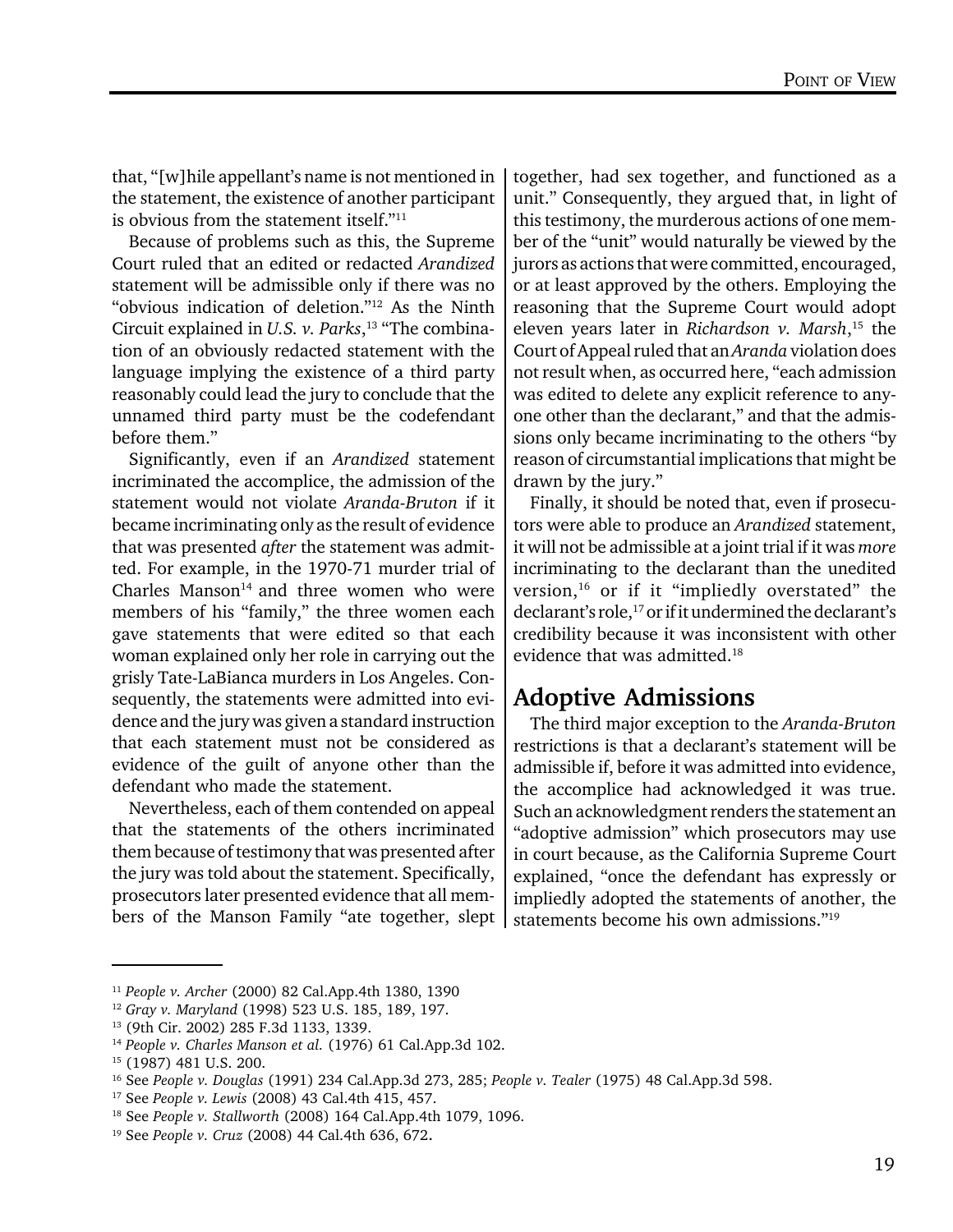For example, in *People v. Castille<sup>20</sup>* three men— Castille, Shields, and Brown—decided to rob Sharif's Market in Oakland. While Brown waited outside in the getaway car that was registered to him, Castille and Shields walked inside wearing ski masks and armed with sawed-off shotguns. At first, everything went as planned: Shields stood guard at the door as Castille confronted the clerk. But as Castille did so, the clerk grabbed his shotgun and the two men began struggling. When Shields saw this, he raised his shotgun and pointed it in the direction of the clerk. This caught the attention of Castille who ducked, thinking that Shields would hit him, too. As Castille ducked, Shields fired twice, killing the clerk. Castille and Shields then ran to the car but, as they sped off, the owner of the store (who had been upstairs) fired several shots at the car.

 For the next few weeks the investigation stalled. But then an informant told investigators that Castille and Brown had given him the two shotguns to sell. Shortly after that, officers located Brown's car parked on a street; the rear fender was peppered with bullet holes. About a week later, officers arrested the three men for murder and brought them to the OPD's Homicide Section for questioning. All three were placed in separate interrogation rooms, and two homicide investigators interviewed each of them at the same time. All three essentially confessed, but their confessions would not have been admissible at a joint trial because of the *Aranda-Bruton* problem.

So, the investigators put all three in one room together with the six investigators, hoping to obtain statements from everyone that would be admissible under *Aranda-Bruton* if they were tried together. This procedure was described by the court at follows: "The officers frequently began their questions on a particular topic by addressing one defendant and then continuing the account with the other. As one defendant gave information, the officers asked the others to confirm or deny. Here's an example:

Castille: The clerk dude had the gun and everything. Remon [Shields] was like come on, so I let the gun go. I look at Remon and I see [his] gun pointing right at me so I'm like dang, if he pull the trigger it's going to hit me in my head. So I ducked and ran out of the store. As soon as I ducked, the shot went off.

Investigator #1: Okay Remon, you just heard what he said.

Shields: Yes.

Investigator #2: Is what he said true? Remon, I know it's hard but you need to answer me, son. Is what [Castille] just said true?

Shields: If he say it's true, it's true.

Investigator #2: That's your answer?

Shields: You know, I don't know for a fact though I probably did, but I know when I went to turn and walk out of the store the gun went off. I know that. I know that. I can remember that. I won't ever forget that.

Before the investigators concluded the joint interview, the court noted that "each defendant was asked directly whether he agreed with statements made by the others [they all did except for some minor points] and each had the further opportunity to clarify any statements to which he took exception." Citing these minor points, the defendants contended that their joint statement did not constitute an adoptive admission, but the court disagreed, ruling that an adoptive admission will not be suppressed merely because there were conflicts over matter that, in light of the entire statement, were immaterial. Consequently, all three men were tried together and convicted.

One last thing: Officers should ordinarily not put all of the accomplices together until they have obtained a fairly complete statement from each. This is because, if officers are unable to obtain a adoptive admission and if, as the result, prosecutors are required to try the accomplices separately, having a complete statement from each may be imperative. POV

<sup>20</sup> (2005) 129 Cal.App.4th 863.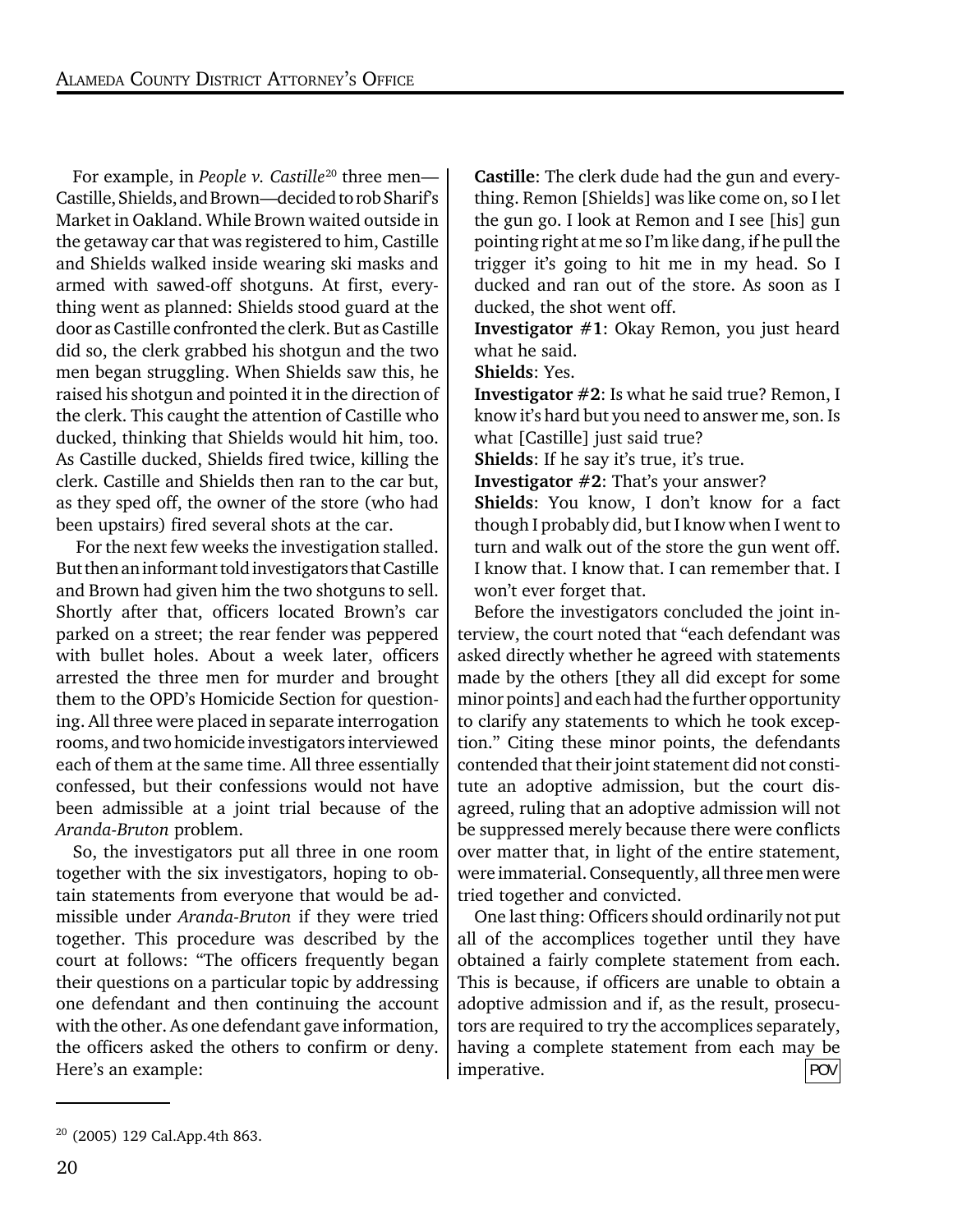# Recent Cases

#### Mitchell v. Wisconsin

 $(2019)$  U.S.  $[139 S.Ct. 2525]$ 

#### Issue

If a DUI arrestee is unconscious, must officers obtain a search warrant before requesting that hospital staff draw blood for alcohol testing?

#### Facts

An officer in Wisconsin arrested Gerald Mitchell for DUI based mainly on Mitchell's "stumbling" and "slurring" of words, plus a preliminary breath test result of 0.24%. Because Mitchell "could hardly stand without the support of two officers," and because he was "too lethargic" for a breath test, he was transported to a hospital for a blood test. En route, however, he lost consciousness so, upon arrival, an officer requested that medical staff draw a blood sample.

The sample tested at 0.222%. When Mitchell's motion to suppress the blood test result was denied, the case went to trial and he was convicted. He appealed to the Supreme Court.

#### **Discussion**

The Court ruled that when a DUI arrestee is unconscious, and is therefore unable to provide a breath sample, it is usually reasonable for officers to order a warrantless blood test. Said the Court, "When police have probable cause to believe a person has committed a drunk-driving offense and the driver's unconsciousness or stupor requires him to be taken to the hospital or similar facility before police have a reasonable opportunity to administer a standard evidentiary breath test, they may almost always order a warrantless blood test to measure the driver's BAC without offending the Fourth Amendment."

#### Comment

Much has been written about DUI blood testing in the past few years, and this has resulted in some confusion. It started in 2013 when the Supreme Court ruled that the natural dissipation of alcohol from the bloodstream no longer constitutes an exigent circumstance.<sup>1</sup> Two years later, the Court ruled that, for various technical reasons, warrantless blood draws are not permitted under the Implied Consent Laws.2 So it was not surprising to see a case in which a defendant could seriously argue that the Fourth Amendment prohibits officers from ordering blood draws from DUI arrestees who were unconscious and therefore incapable of providing a breath sample.

What was surprising was that the court's analysis of this straightforward issue took eight dense pages (including an extended explanation that drunk driving is "dangerous"), followed by a lengthy dissenting opinion signed by three justices who disagreed with the majority's ruling.

As noted, the Supreme Court ruled that warrantless blood draws from unconscious DUI arrestees would "almost always" be reasonable. Why *almost* always? The reason, said the Court, is that "in an unusual case a defendant would be able to show that his blood would not have been drawn if police had not been seeking BAC information, and that police could not have reasonably judged that a warrant application would interfere with other pressing needs or duties." Translation: When officers arrive at a hospital with an unconscious DUI arrestee, it is almost always reasonable to obtain a blood sample without a warrant. Years ago, there was a recurring theme in most of the Supreme Court's Fourth Amendment cases that "[a] single, familiar standard is essential to guide police offic-

<sup>1</sup> *Missouri v. McNeely* (2013) 569 U.S. 141.

<sup>2</sup> *Birchfield v. North Dakota* (2016) \_\_ U.S. \_\_ [136 S.Ct. 2160].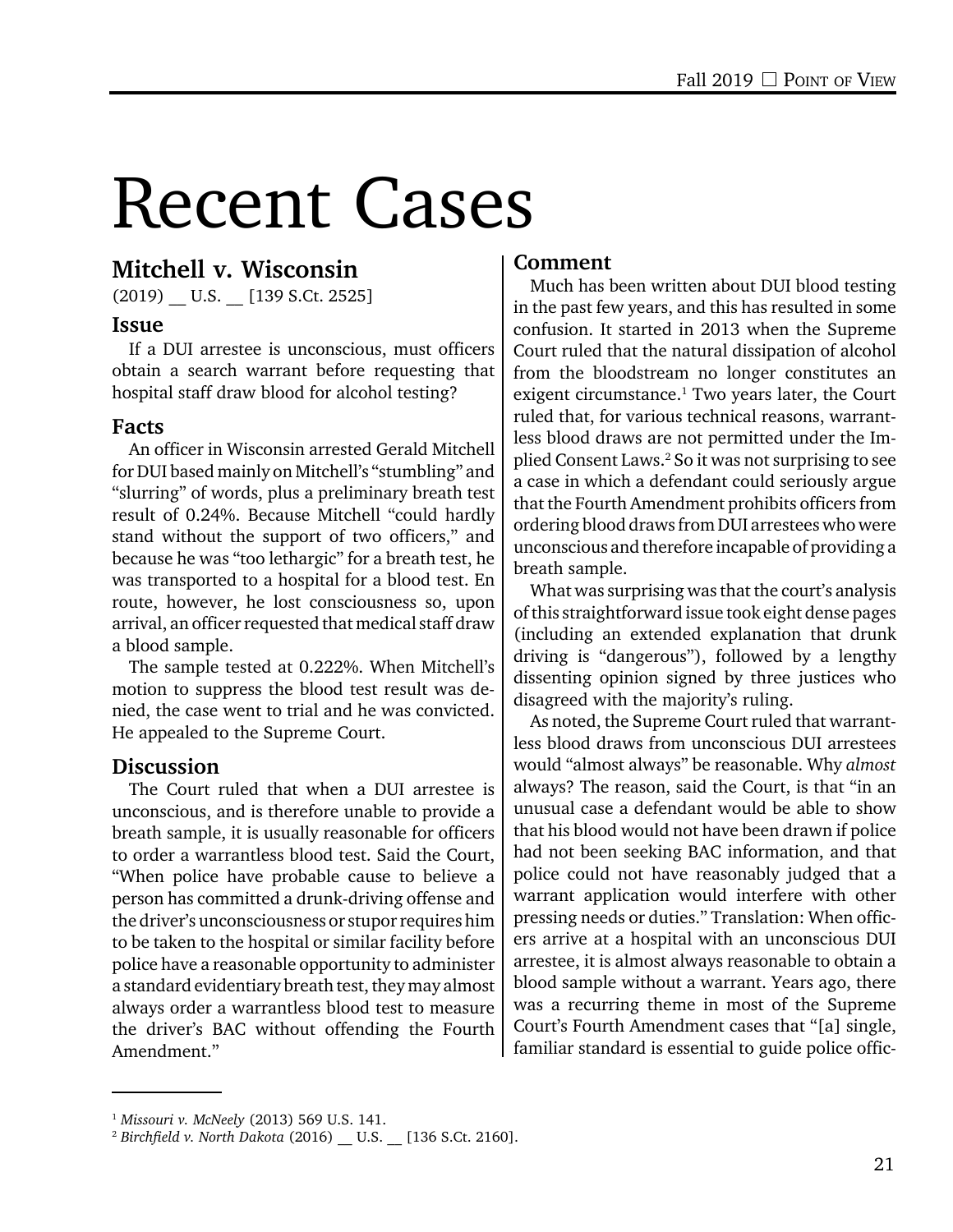ers, who have only limited time and expertise to reflect on and balance the social and individual interests involved in the specific circumstances they confront."3 It might be helpful if the Justices perused these cases.

#### People v. Caro

(2019) 7 Cal.5th 463

#### Issues

(1) Did an officer violate the Fourth Amendment when he seized a murder suspect's clothing that had been removed by emergency room staff? (2) Was a warrant required to seize evidence obtained from the defendant's person while she underwent surgery? (3) Did the presence of investigators in the operating room, and their taking of photos, constitute an illegal search? (4) Was the defendant "in custody" for *Miranda* purpose when she was later questioned by investigators?

#### Facts

In 1999, Socorro Caro shot and killed three of her four young boys in their home near Northridge in Ventura County. She then shot herself in the head but survived. The carnage was discovered shortly thereafter by her husband when he returned home. Caro was airlifted to a local hospital where staff cut off her clothing and left it on a backboard in the emergency room. A short time later, a sheriff's deputy arrived at the ER, saw the bloody clothing and gave it to an evidence tech for processing. While Caro was in surgery, staff removed scrapings from under her fingernails and bullet fragments from her head. They later gave these items to investigators who were in scrubs and present in the operating room. The investigators also took photos of the procedure.

The next day, a Ventura County sheriff's detective interviewed Caro in the ICU. The detective did

not *Mirandize* her. During the interview, which occurred on-and-off for almost three hours, the detective asked Caro about a bruise on her foot. She replied that it resulted from "wrestling with a boy." The detective then *Mirandized* her, and Caro invoked her right to counsel.

A forensic analysis of Caro's clothing "provided a wealth of incriminating evidence." This included "high velocity spatter" blood from two of her children, thus indicating that Caro had shot them, not her husband as she later claimed.

Caro's trial attorney did not file a motion to suppress the physical evidence. Counsel did, however, file a motion to suppress the statements Caro made in the ICU on grounds that they were obtained before she had been *Mirandized*. The trial judge ruled the statements was obtained lawfully. Caro was found guilty and sentenced to death.

#### Discussion

On appeal to the California Supreme Court, Caro argued that the physical evidence should have been suppressed because her trial attorney was negligent by failing to file a suppression motion. She also argued that her motion to suppress her statements should have been granted. The court rejected both arguments.

THE CLOTHING: Caro claimed that the seizure of her bloody clothing found on the backboard in the emergency room was unlawful because the deputy did not have a warrant. Prosecutors argued that the seizure was lawful under the "plain view" rule that permits officers to seize evidence without a warrant if (1) they had a legal right to be at the location from which they saw the evidence, (2) they had a legal right to enter the location, and (3), before the officers seized the evidence, they had probable cause to believe it was, in fact, evidence of a crime.<sup>4</sup>

It was apparent that all three requirements were satisfied since the deputy was lawfully present in

<sup>3</sup> *Dunaway v. New York* (1979) 442 U.S. 200.

<sup>4</sup> See *Minnesota v. Dickerson* (1993) 508 U.S. 366, 375 ["The rationale of the plain-view doctrine is that if contraband is left in open view and is observed by a police officer from a lawful vantage point, there has been no invasion of a legitimate expectation of privacy and thus no 'search'"]; *Washington v. Chrisman* (1982) 455 U.S. 1, 5-6 ["The 'plain view' exception to the Fourth Amendment warrant requirement permits a law enforcement officer to seize what clearly is incriminating evidence or contraband when it is discovered in a place where the officer has a right to be."].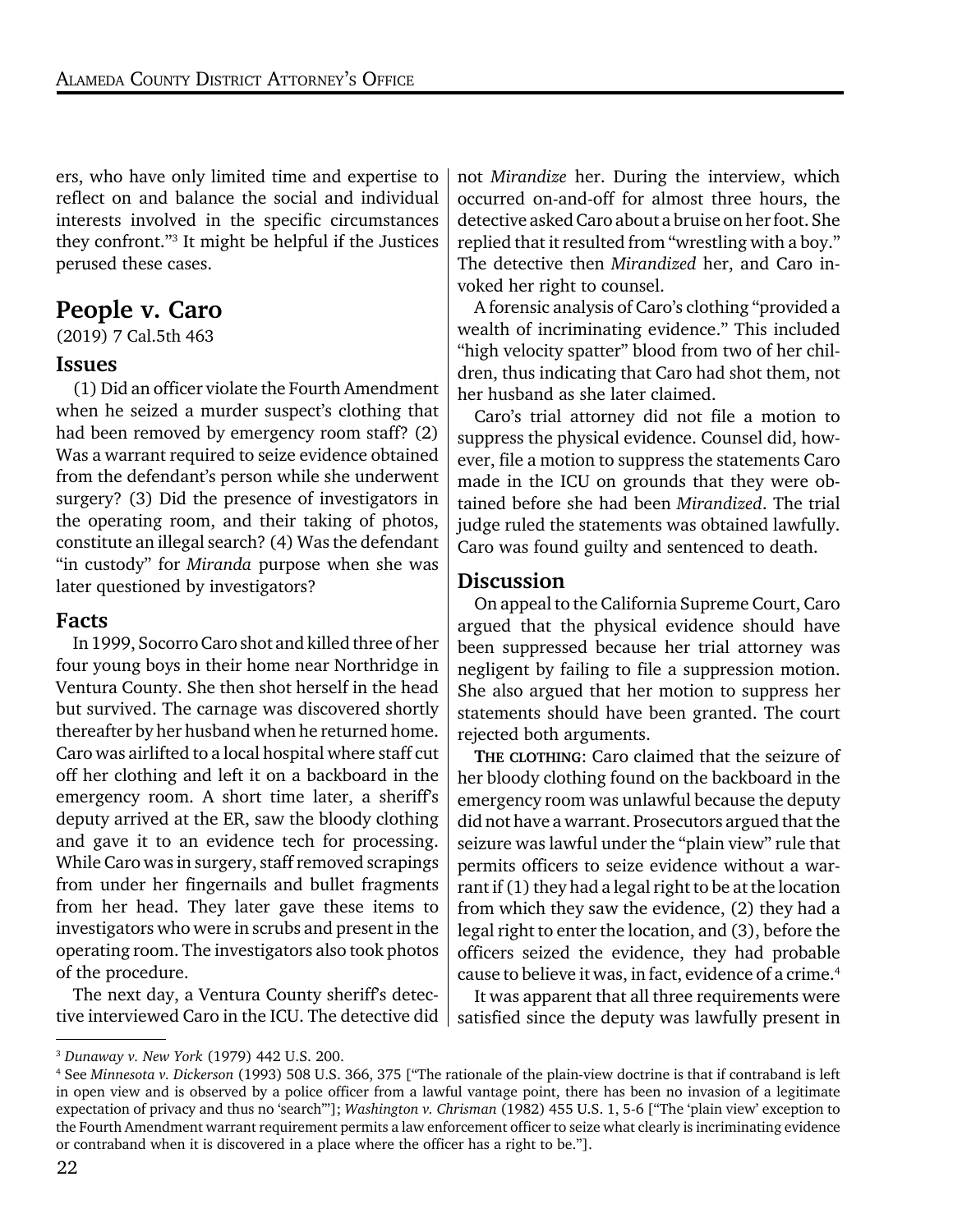the emergency room, the clothing was not located in a place in which Caro had a reasonable expectation of privacy and, given the nature of the crime under investigation, the deputy had probable cause to believe that the bloody clothing constituted evidence. The court did not, however, rule on these issues because, as noted, Caro's attorney did not file a motion to suppress the evidence, and Caro failed to demonstrate that such a motion would have been granted. (It seems apparent that the seizure was lawful.)

EVIDENCE OBTAINED DURING SURGERY: As noted, while Caro was in surgery, staff took scrapings from under her fingernails and bullet fragments from her head. And a nurse later gave this evidence to investigators. The scrapings were later determined to contain blood from the children, and this was used by prosecutors as additional evidence that Caro was the shooter.

There is not much case law on whether, or to what extent, a suspect who was injured during the commission of a crime has a reasonable expectation of privacy as to clothing removed from her body by hospital staff. Although the court noted that "concerns about incursions on the privacy we maintain in our bodies are heightened during medical procedures," it did not rule on whether the scrapings and photos should have been suppressed. This was because it concluded that the photos would not have affected the jury's verdict since there was other substantial evidence that Caro was near her children when she shot them. (Because the scrapings were taken for the sole purpose of obtaining evidence pertaining to the murders—not as a routine hospital procedure—the legality of this warrantless intrusion is questionable.<sup>5</sup>)

As for the bullet fragments that were removed from Caro's head by physicians during surgery, the court ruled that the officers did not obtain them unlawfully because, said the court, "the removal of a bullet by medical personnel acting independently of law enforcement directives" does not violate the Fourth Amendment.6

INVESTIGATORS' PRESENCE DURING SURGERY: Caro also argued that the officers presence in the operating room (they wore scrubs) and their taking of photos of her while she was unconscious, constituted an illegal search. This was an issue that, to our knowledge, has not been raised before. But it seems clear that the courts would view it as so highly intrusive that only a very strong need would suffice. Although no such need was apparent here, the court did not address the issue because it concluded that, even if it were illegal, it would not have affected the jury's verdict given the minimal evidentiary value of the photos.

CARO'S STATEMENTS TO THE DETECTIVE: Finally, Caro argued that the statements she gave to the detective in the Intensive Care Unit should have been suppressed because she was "in custody" for *Miranda* purposes. The court began by pointing out that, while "[w]e have not explicitly discussed the custody analysis in a medical setting," the detective "tread on perilous ground" when she questioned Caro in ICU without having obtained a *Miranda* waiver. But the court ruled that, assuming that the detective violated *Miranda*, the statements Caro made were harmless because, even without the statement, the evidence of her guilt was overwhelming.

Consequently, the court affirmed Caro's conviction and the death sentence.

<sup>&</sup>lt;sup>5</sup> NOTE: One possible, but untested, option would be to seize the scrapings without a warrant due to exigent circumstances, then seek a warrant to analyze them.

<sup>6</sup> See *United States v. Jacobsen* (1984) 466 U.S. 109, 113 ["[The Fourth Amendment] is wholly inapplicable to a search or seizure, even an unreasonable one, effected by a private individual not acting as an agent of the Government or with the participation or knowledge of any governmental official."]; *People v. Wachter* (1976) 58 Cal.App.3d 911, 920 [the exclusionary rule "does not extend to cases where evidence has been seized or obtained by a private citizen unless that citizen was then acting as an agent for the government"].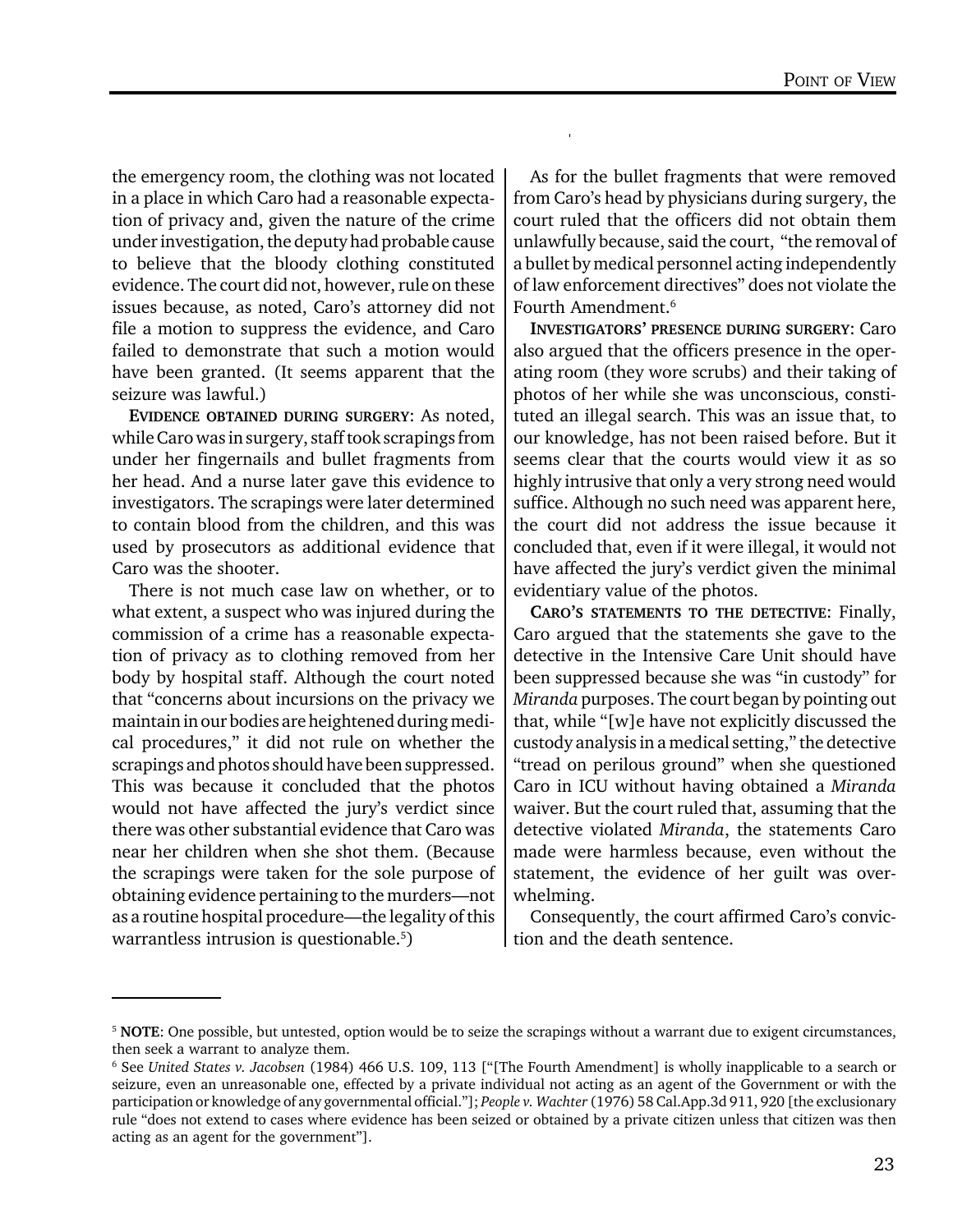#### People v. Molano

(2019) Cal.5th [2019 WL 2621826]

#### Issues

(1) Did investigators violate *Miranda* by lying to a murder suspect about their reasons for wanting to interview him? (2) Did the suspect reinitiate questioning after he invoked his *Miranda* rights?

#### Facts

On June 15, 1995, an habitual sex offender named Carl Molano murdered Suzanne McKenna who lived in a cottage near his apartment in unincorporated Alameda County. The next day, he returned to the cottage to wipe his fingerprints. While there, some of McKenna's friends happened to arrive because she wasn't answering her phone. One of them happened to look through a window and saw a man, later identified as Molano, standing in McKenna's kitchen. The woman yelled and Molano ran out a back door. When McKenna's friends entered the cottage, they found that it had been ransacked, and they notified the Alameda County Sheriff's Office. When deputies arrived, they found McKenna's body. She had been strangled. While searching McKenna's cottage, deputies preserved some biological samples which were not analyzed because the crime lab was not yet able to conduct DNA testing.

When Molano left the cottage, he returned to his apartment and told his wife, Brenda, that he had been "partying with a couple in one of the cottages" and that the other man had choked McKenna to death. Molano asked Brenda not to notify sheriff's deputies because the man had threatened to kill his family if he did. That afternoon a deputy knocked on the door, told Brenda about the murder. Brenda said she didn't know anything about it. There were no leads, and the investigation stalled.

Six years later, Benda took her 13-year old son, Robert, to the sheriff's substation and admitted that she had lied to the deputy who had questioned her, and she reported what Molano said and did when he arrived home. Detectives also questioned Robert who said that, on the day after the murder, he had seen Molano jogging away from the cot-

tages and later encountered him—sweating and shoeless—in a nearby storage shed. Molano told him that he would kill him if he reported it.

As the result of this information, the investigation was reopened and three things happened in quick succession: First, one of McKenna's friends positively identified Molano as the man she had seen in the cottage. Second, investigators learned that Molano was an habitual sex offender. Third, because DNA testing was now possible, technicians were able to process the biological samples from the scene, and found Molano's DNA on a ligature that had been wrapped around McKenna's neck.

It wasn't difficult for investigators to locate Molano, as he was currently incarcerated at San Quentin. Before interviewing him, however, they devised a ruse whereby they would tell him that they were assigned to a unit that kept track of habitual sex offenders, and they merely wanted to talk to him about the registration matters. After obtaining a *Miranda* waiver, they asked Molano about his job prospects, family background, and substance abuse issues. Then they asked if he remembered the murder of his neighbor in 1995.

Molano admitted that he and McKenna had had sexual intercourse one or two days before the murder, and that he did not come forward because of his status as an habitual sex offender. Because the topic of conversation had changed dramatically, it apparently dawned on Molano that he had been duped. So he told the investigators "I understand where this is leading to, and I would rather not say anything else until I have a public defender of mine." The investigators terminated the interview but told Molano that if he wanted to resume their conversation he would have to initiate contact. Molano responded that he wanted to tell them "about his involvement with McKenna's murder," but that he first "wanted to have a counseling session with his psychologist." The investigators gave him their cards and left.

One week later, Molano was charged with the murder, and the investigators returned to San Quentin and transported him back to Alameda County to stand trial. When they informed him that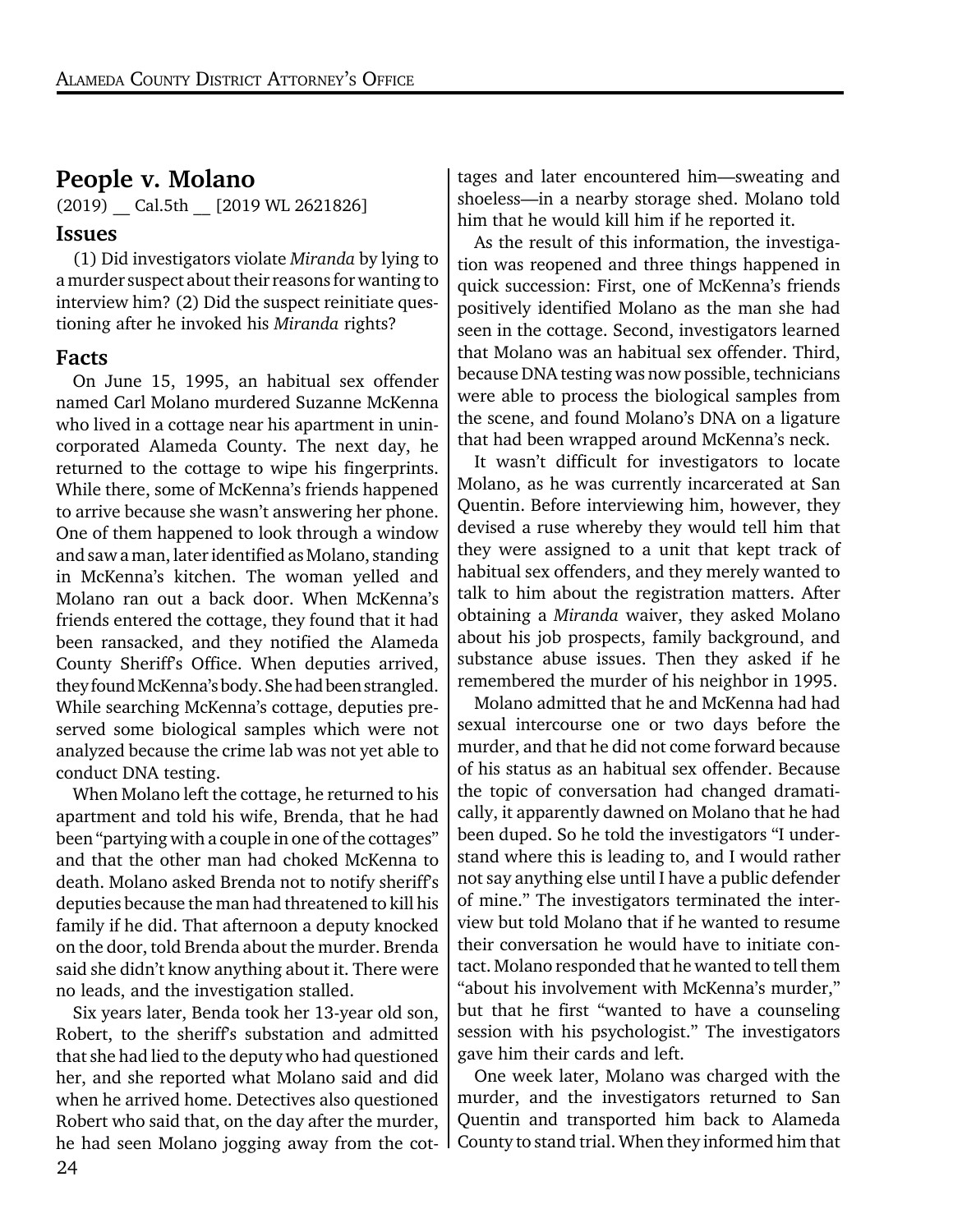he was under arrest for murdering McKenna, he said "he had been meaning" to call them, had "intended to," and that he had already talked to a counselor. Because Molano had previously invoked his right to remain silent and right to counsel, the investigators told him they could not discuss the murder until they arrived at their substation. During the drive, Molano asked "What's it look like I'm facing?" An investigator responded, "[I]f you'd like to give an explanation then we're gonna give you another opportunity once we get to our station." What followed was a lengthy conversation in which the investigators made it clear that they wanted to talk with him, but they put no pressure on him. When they arrived, Molano said he "wanted to get this over with, [that] he knows that the public defender would tell him not to talk to the police," but that he "just wants to tell the story, and get it over with."

When the interview began, and after Molano waived his *Miranda* rights, the investigators confirmed with him that he wanted to talk with them about the murder, and that he had initiated the interview. He then claimed that he and another man were having rough sex with McKenna, and that the other man inadvertently strangled her. Shortly thereafter, a deputy district attorney interviewed Molano and, after obtaining a *Miranda* waiver, asked, "Would it be a fair statement to say that you reinitiated the discussion about the case? Molano replied that it "would be fair because I asked like if I will be straight up with you both like I was with them." He then repeated his story.

Before trial, Molano filed a motion to suppress his statements on grounds that he had previously invoked. The motion was denied and the case went to trial. He was found guilty and sentenced to death.

#### **Discussion**

On appeal, Molano argued that his confession should have been suppressed on the following grounds: (1) his initial *Miranda* waiver at San Quentin was ineffective because the investigators lied to him about the real purpose of their visit, and (2) he did not freely reinitiate the interview that took place at the sheriff's station.

#### The ruse

As noted, the investigators lied to Molano when they met with him at San Quentin when they said they wanted to talk about the sex registration matters. Although Molano did not then make any incriminating statements, he argued that the incriminating statement he made later at the sheriff's station should have been suppressed because "he would not have waived his *Miranda* rights if he had actually been told who the officers were and what they were investigating."

It is settled, however, that officers who are seeking a *Miranda* waiver are not required to provide suspects with any information other than the *Miranda* rights themselves. As the Supreme Court observed, "[W]e have never read the Constitution to require that the police supply a suspect with a flow of information to help him calibrate his selfinterest in deciding whether to speak or stand by his rights."7

More to the point, the Court has ruled that officers may ordinarily lie to the suspect about other matters so long as they do not misrepresent the *Miranda* rights. For example, waivers have been deemed "knowing and intelligent" even though officers told the suspect that his victim was "hurt" when, in fact, she was dead;<sup>8</sup> and when FBI agents told the suspect that they wanted to question him about "terrorism" when, in fact, he was under investigation for having sex with children.<sup>9</sup>

<sup>7</sup> *Moran v. Burbine* (1986) 475 U.S. 412, 422. Also see *People v. Tate* (2010) 49 Cal.4th 635, 683, 683 [the "mere failure by law enforcement officers to advise a custodial suspect of all possible topics of interrogation is not trickery sufficient to vitiate the uncoerced waiver of one who had and understood the warnings required by *Miranda*"].

<sup>8</sup> *People v. Tate* (2010) 49 Cal.4th 635, 683.

<sup>9</sup> *Illinois v. Perkins* (1990) 496 U.S. 292, 297.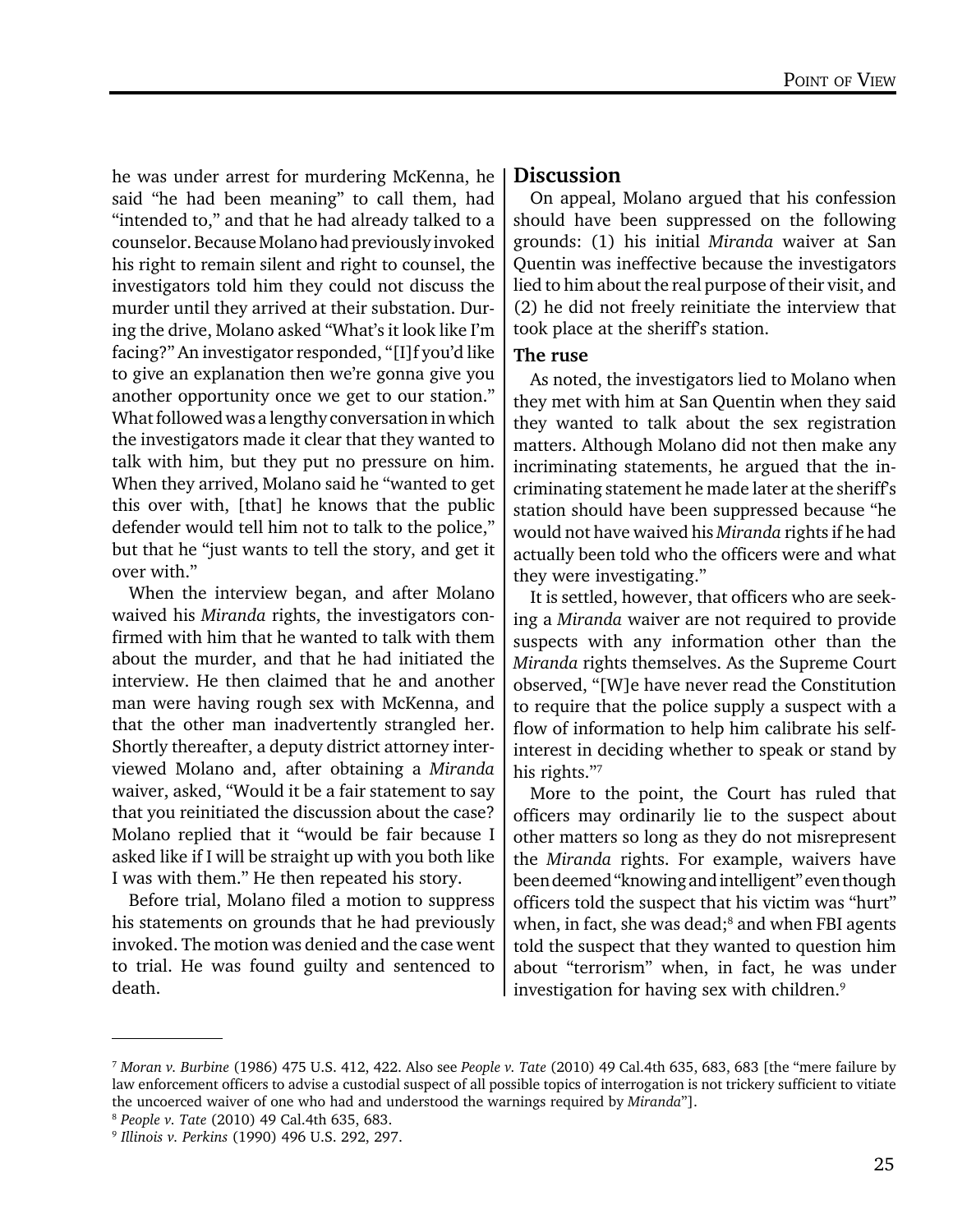Applying these principles, the court ruled that "the fact that the officers did not tell defendant they were going to ask him about McKenna's killing does not invalidate the waiver. Defendant's lack of awareness of all the possible subjects of questioning in advance of interrogation is not relevant to determining whether he voluntarily, knowingly, and intelligently waived [his rights]."

#### Reinitiating questioning

Molano also argued that his incriminating statements should have been suppressed because he had invoked his right to counsel when the investigators sought to interview him at San Quentin. Although Molano clearly invoked, the Supreme Court has ruled that officers may question a suspect who had previously invoked the right to remain silent or the right to counsel if the suspect (1) freely initiated the questioning; and (2) demonstrated a willingness to open up a general discussion about the crime, as opposed to merely discussing incidental or unrelated matters, or "routine incidents of the custodial relationship."10 As the Court observed, "There are some inquiries, such as a request for a drink of water or a request to use a telephone, that are so routine that they cannot be fairly said to represent a desire on the part of an accused to open up a more generalized discussion."

In most cases, a suspect's intent to engage in a general discussion may be implied if he did not restrict the interview to incidental or unrelated matters. Because Molano did not impose such a restriction, the court ruled that he had voluntarily reinitiated the interview and that his subsequent statements were properly admitted.

For these reasons, the court ruled that Molano's statement to the investigators was obtained lawfully, and it affirmed Molano's conviction and death sentence.

#### People v. Young

(2019) Cal.5th [2019 WL 3331305]

#### Issues

A homicide detective requested that an arrested murder suspect listen to a recorded phone call in which the suspect essentially confessed. Did the detective violate *Miranda* by not obtaining a waiver beforehand?

#### Facts

Early one morning, four skinheads robbed the employees of a parking lot near San Diego International Airport. The robbery did not go well. While one of the men waited in the getaway car, one of the others went to the toll booth, ordered the toll taker to lie on the ground, and emptied the cash drawer. When the suspect did not leave quickly (as most robbers would), the toll taker looked up and asked him why he still there. The man replied, "I can't leave. I'm waiting for my ride." Meanwhile, two of his accomplices—one of whom was Jeffrey Young walked into a nearby office, ordered the two employees there to lie on the ground and, again for no apparent reason, shot and killed both of them. All three men then ran to the getaway car but, when the driver tried to start the engine, the key broke. So they abandoned their getaway car and ran to a parking lot across the street, where they carjacked a vehicle. Despite all the screw-ups, they got away and the case "went cold."

Three years later, a San Diego police homicide investigator interviewed a woman who, at the time of the crimes, had been the girlfriend of one of the perpetrators. She identified three of them and said that, after they fled, they had driven to Arizona and stayed with a man named Jason Getscher. When the detective learned that Getscher was currently serving time for forgery in an Arizona state prison,

<sup>10</sup> See *Oregon v. Bradshaw* (1983) 462 U.S. 1039, 1045; *Minnick v. Mississippi* (1990) 498 US 146, 156 [the suspect must have "initiated the conversation or discussions with the authorities"]; *P v. Davis* (2009) 46 C4 539, 596 [officers may resume an interview if the suspect "initiated further discussions with the police"]; *P v. Frank C* (1982) 138 CA3 708, 713 ["Notwithstanding an initial assertion of the right to remain silent, a statement subsequently made by a suspect in custody is admissible if it was volunteered upon his own initiative and was not made in response to interrogation by police."]; *US v. Michaud* (9C 2001) 268 F3 728, 737-38 [court ruled that Michaud initiated questioning when (1) she and a fellow inmate approached a jailer, (2) the fellow inmate said that Michaud wanted to talk about a murder; and (3), Michaud confirmed this was true].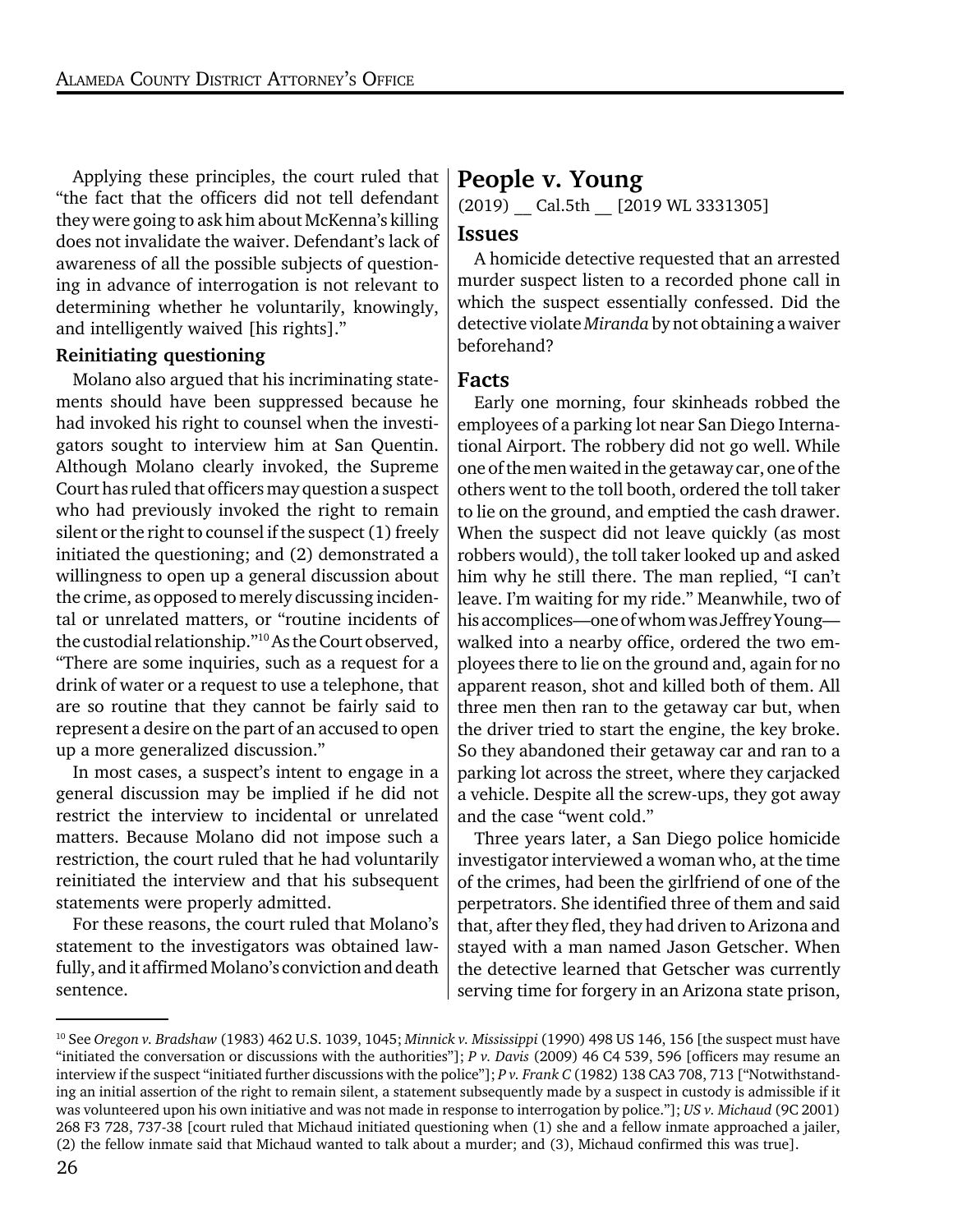they interviewed him and Getscher explained exactly how the crimes were committed and that Young had admitted to him that he was one of the shooters.

Getscher then agreed to participate in a sting, whereby he would make a recorded phone call to Young and get him to discuss the crimes. It worked and Young admitted that the robbery was "poorly planned" and that it became necessary to kill the victims when he realized he had forgotten to bring duct tape.

After Young was arrested, the detective met with him and told him that his phone conversation with Getscher had been recorded. He then allowed Young to listen to the recording, after which he *Mirandized* him and asked if he wanted to tell his side of the story. Young replied, "You heard it all." The interview ended.

Before trial, Young filed a motion to suppress the statement. The judge denied the motion, and the statement was used in trial. Young was found guilty and sentenced to death.

#### Discussion

On appeal to the California Supreme Court, Young argued that everything he said before he waived his *Miranda* rights was obtained in violation of *Miranda* and should have been suppressed. The court agreed, but pointed out that, because none of his pre-warning statements were used by prosecutors at trial, there was nothing to suppress.

The more substantial issue was whether the trial court should have suppressed Young's admission ("You heard it all") since he had essentially admitted that all of the incriminating statements he made during the phone conversation was true. Specifically, he argued that his statement should have been suppressed because the detective obtained it by employing an illegal "two step" interrogation procedure. The two-step was a tactic in which officers would interrogate a suspect in cus-

tody without obtaining a *Miranda* waiver. That was "Step 1." Then, if he confessed or made a damaging admission, the officers would move to "Step 2" in which they would *Mirandize* him and try to get him to repeat the statement in full compliance with *Miranda*. The two-step works on the theory that suspects will usually waive their rights and repeat their incriminating statements because they thought (erroneously) that their earlier statement could be used against them and therefore, they had nothing to lose by repeating it.

In 2004, however, the Supreme Court ruled in *United States v. Seibert* ruled that the two-step was illegal if it was used as a deliberate attempt to circumvent *Miranda*. 11 Although it was arguable that the detective employed this tactic, it was unnecessary for the court to address this issue (or determine whether *Seibert* should be enforced retroactively) because, again, it ruled that, even if the admission was obtained in violation of *Seibert*, the error was harmless in light of the other overwhelming evidence of Young's guilt. Consequently, the court affirmed his conviction.

#### Comment

In 1999, when the detective interviewed Young, some officers in California were being encouraged to ignore the *Miranda* requirements. Specifically, they were taught by some that, because voluntary statements obtained in violation of *Miranda* could be used to impeach the defendant if he testified at trial, it was smart to "go outside *Miranda*" by conducting unwarned interrogations and even ignoring *Miranda* invocations. The situation became even more complicated when some courts, when faced with intentional *Miranda* violations of this sort, would dodge the issue.<sup>12</sup> Judging from the precipitous decline in the number of cases in which this issue has arisen, it appears that officers and their agencies have concluded that it is better if the officers avoided such tactics.

<sup>11</sup> See *Missouri v. Seibert* (2004) 542 U.S. 600.

<sup>12</sup> See, for example, *People v. Case* (2018) 5 Cal.5th 1, 25; *People v. Depriest* (2007) 42 Cal.4th 1, 35; *People v. Coffman* (2004) 34 Cal.4th 1, 58; *People v. Demetrulias* (2006) 39 Cal.4th 1, 30.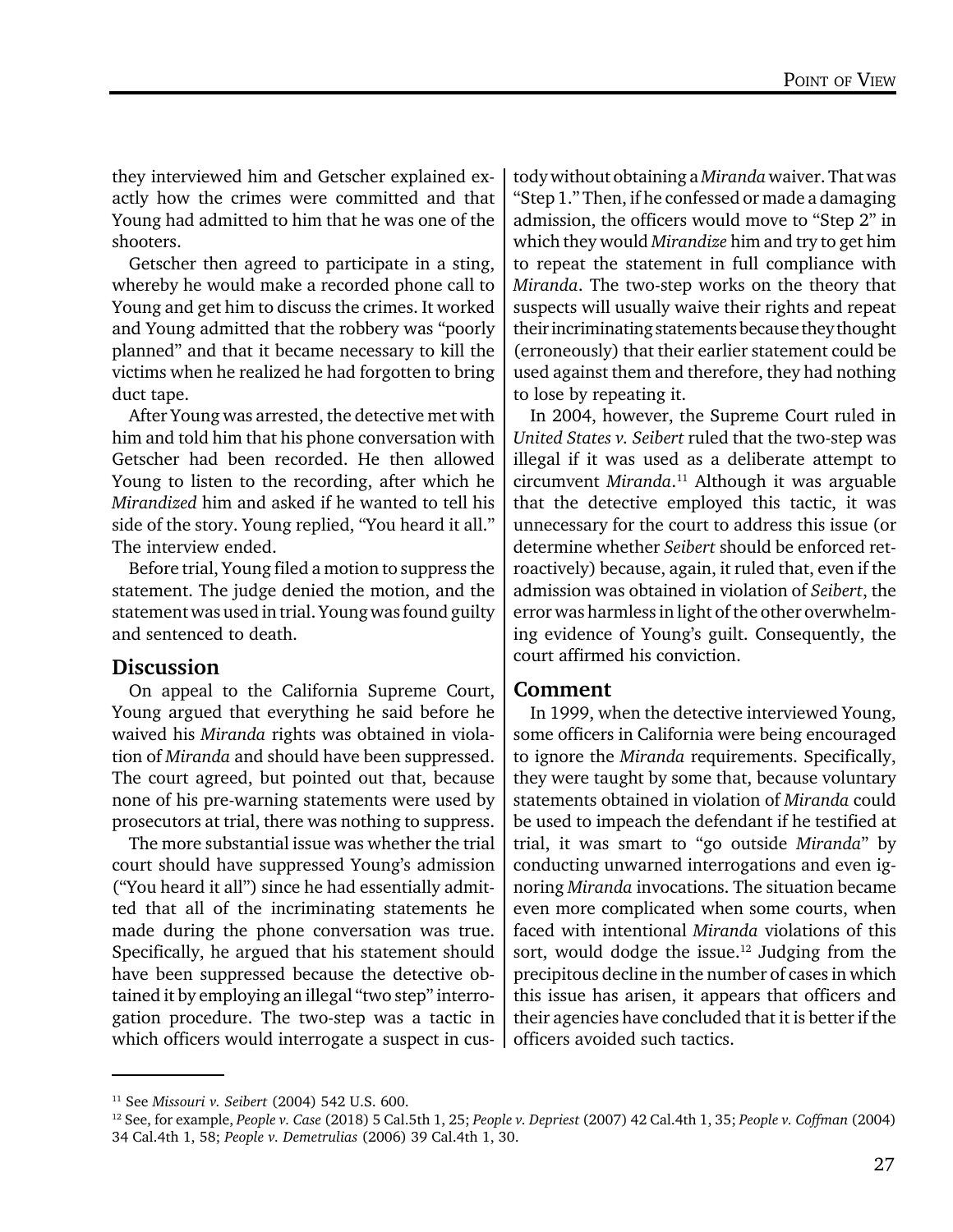#### People v. Sanchez

(2019) 7 Cal.5th 14

#### Issue

In ID cases, under what circumstances may officers show a witness a single photo of the suspect, as opposed to conducting a photo or live lineup?

#### Facts

In the early morning hours of August 4, 1997, Juan Sanchez snuck into the home of Ermanda Reyes in Porterville and entered the bedroom of Ermanda's daughter, 17-year old Lorena Martinez. He sexually assaulted Lorena, then shot and killed her. He then shot and killed Ermanda. Also in the house were Ermanda's sons, 13-year old Victor and 5-year old Oscar who were not physically harmed.

Police learned of the murders later that morning when Oscar walked to the home of a neighbor, Rosa Chandi, and told her that his mother and sister were "cut," "bleeding," and "sleeping," and he couldn't wake them up. Chandi went to Ermanda's house where she found the bodies and called 911.

Oscar told investigators that he had been sleeping in his mother's bed and was "awakened by firecrackers" and a "man's loud voice." He did not identify the man by name, but said the man had given him some ice cream about a week earlier. He also said that the man had a "wisp" on his chin (apparently referring to a goatee). Chandi told detectives that the killer "might" have been Ermanda's boyfriend; and although she did not know his name, she said he drove a yellow truck. Oscar's brother Victor said that Oscar had told him that the man who had given him ice cream was "Juan," and he directed them to Juan's home where officers arrested him.

At around noon, an investigator showed Oscar an old booking photo of Sanchez. In the photo, Sanchez had a mustache but no goatee. Oscar identified him as the man he had seen earlier that morning in his mother's bedroom. He also said that Sanchez had been holding a knife and a gun, and that he had driven away in a yellow truck. Meanwhile, other investigators who were searching Sanchez's home pursuant to a warrant found a knife "with a black handle" that was similar to, but somewhat larger, than the knife that was found under Lorena's body. Sanchez's wife told them that she had purchased the knife and a smaller one from a "99-Cent Store." A forensic metallurgist would later testify that both knives shared certain "design characteristics" which "suggest a common manufacturer."

Later that day, a detective showed Oscar a photographic lineup containing six photos. This time, the detective did not use the booking photo of Sanchez but, instead, used a photo that had been taken earlier that day after the arrest for the purpose of including it in the photo lineup. Oscar again identified Sanchez as the man he had seen in his mother's bedroom.

Two days later, investigators interviewed Sanchez who waived his *Miranda* rights and admitted that he had given ice cream to Oscar a week earlier. When he was shown a photo of the knife that officers had found in his home, he said "I've never seen a knife that looks like this." But when he was informed that the knife was found in his house, he said that "my wife bought that at the 99-cent store." A detective then showed Sanchez a photo of the knife that was found under Lorena's body. Sanchez admitted the knife was his but claimed he had inadvertently left it in the back yard when he and his wife had been cutting watermelon about a week earlier.

The next day, during an interview with another investigator, Sanchez confessed. At trial, the judge ruled that the results of both the single-photo showup ID and the six-person photo lineup ID were admissible. Sanchez was subsequently convicted and sentenced to death.

#### Discussion

Sanchez argued that prosecutors should have been prohibited from introducing testimony that Oscar, when shown the booking photo of Sanchez, had identified him as the man he had seen in his mother's bedroom. The argument was based on the fact that any single-person display of a suspect in an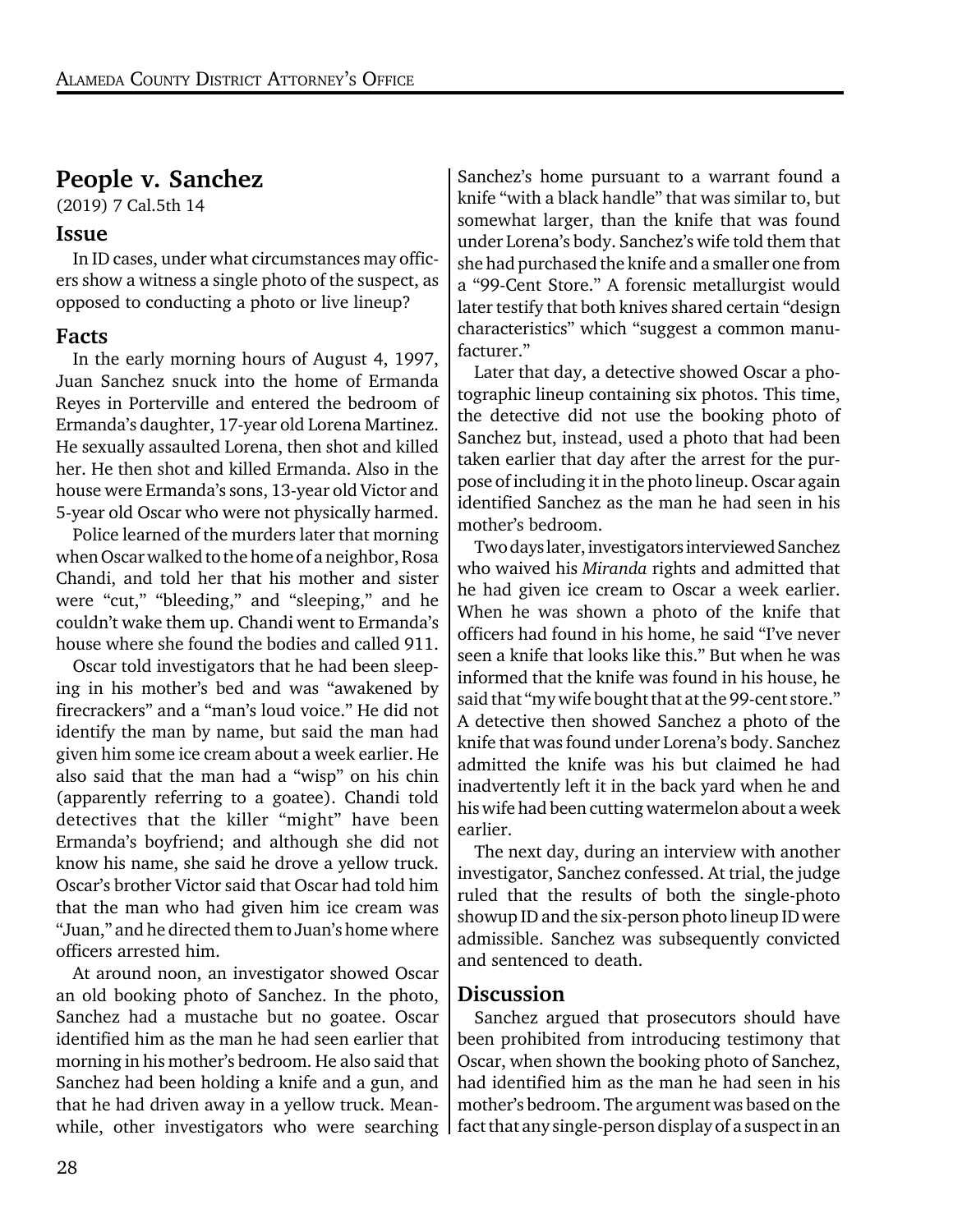ID case is inherently suggestive. As the Supreme Court put it, the danger of misidentification "will be increased if the police display to the witness only the picture of a single individual."13 Similarly, the Court of Appeal observed, that "Numerous cases have condemned the use of a single photo identification procedure."14

The courts understand, however, that it may be reasonable for officers to seek an ID based on a single photo if they have identified a suspect and they need to quickly determine whether he was, in fact, the perpetrator. Thus, the courts have ruled that the results of single-person showups may be admissible if there was an overriding reason for not conducting a photo or live lineup.

Prosecutors argued that the single-person photo lineup procedure was necessary because, as the court explained, "At the time Oscar viewed the single photograph, defendant was a suspect but was still at large. To take the time to prepare a photographic spread may have increased the risk that he might flee." Still, the court noted that the need to conduct a single-photo showup was reduced since both Oscar and Victor had already identified Sanchez as the perpetrator, and therefore the officers could have immediately arrested him and then conduct a photo or live lineup.

The court did not, however, need to decide whether the single-photo showup was reasonably necessary since it is also settled that an identification made during showup or lineup that was unnecessarily suggestive may be admissible if prosecutors can prove that the identification was otherwise reliable. Consequently, the court in *Sanchez* took note of several circumstances that were relevant in making this determination:

 Although Oscar had "only a fleeting opportunity to observe the man in the dimly lit bedroom" he had "ample opportunity to observe and get to know defendant the weekend before the Monday morning murders."

- Oscar's memory of the killer's appearance was fresh in his mind since the identification had occurred "mere hours after the murders."
- Although Oscar said the killer had a mustache and goatee, he only had a mustache in the booking photo. Thus, it was apparent that Oscar's identification of Sanchez was based on more than just the goatee.

On the other hand, there was no overriding need to conduct a single-photo showup since the officers already had probable cause to arrest Sanchez and knew where he lived, so they could have conducted a photo or live lineup instead. But the court concluded that, "although the suggestive nature of the identification does raise concerns," the totality of circumstances demonstrated that Oscar's identification of Sanchez when shown the single photograph was sufficiently reliable that it was appropriate for the jury to be informed of the identification.

#### U.S. v. Landeros

(9th Cir. 2019) 913 F.3d 862

#### Issue

While conducting a traffic stop, may officers demand that passengers identify themselves?

#### Facts

In the early morning hours, an officer in Arizona stopped a car for speeding. In addition to the driver, there were two young women in the back seat and another man in the front passenger seat. The man was Alfredo Landeros. According to the officer, the women "looked younger" than 18 years old. This circumstance was undisputed by the defendant.15 While speaking with the driver, the officer detected the odor of alcohol from somewhere the passenger compartment. He then asked Landeros to identify himself because, as he later testified, it was "standard" procedure to identify the passengers in a vehicle that had been stopped for a traffic violation.

<sup>13</sup> *Simmons v. United States* (1968) 390 U.S. 377, 383.

<sup>14</sup> *People v. Contreras* (1993) 17 Cal.App.4th 813, 820. Citations omitted.

<sup>&</sup>lt;sup>15</sup> NOTE: The officer later learned that one of the women was 19-years old and the other was 21. Their actual age was, however, irrelevant because the legality of an officer's actions depends on whether it were reasonable—not true.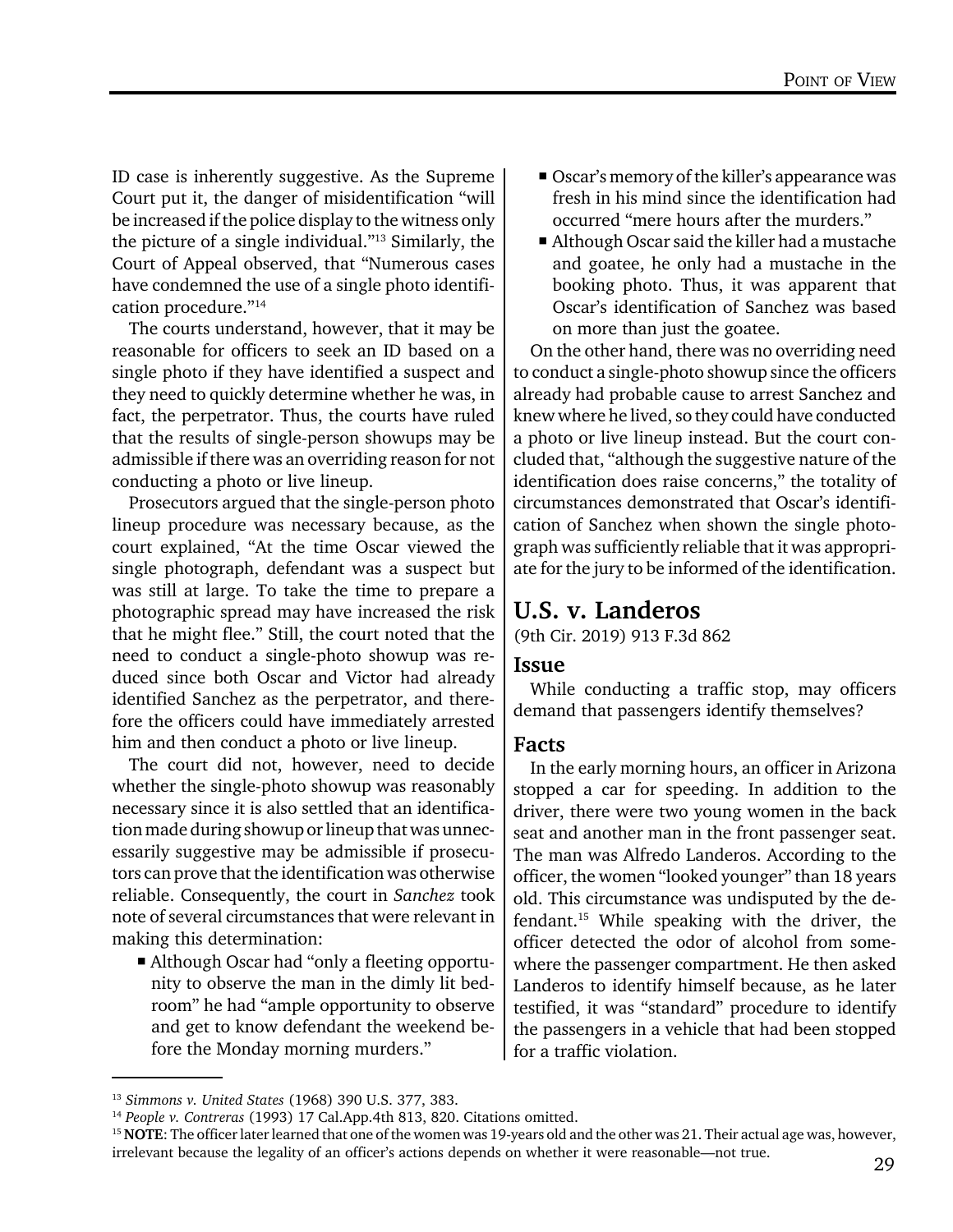Landeros refused to identify himself, saying that he "was not required to do so." The officer called for backup and, when other officers arrived, he "commanded Landeros to exit the car because he was not being 'compliant.'" Landeros eventually exited, at which point the officer saw "pocketknives, a machete, and two open beer bottles on the floorboard in front of Landeros. The officer then arrested Landeros pursuant to an Arizona statute that, like California's Vehicle Code,<sup>16</sup> prohibits open containers of alcohol in vehicles. During a consent search of Landeros's pockets, the officer found six bullets. As the result, Landeros was charged in federal court with possession of ammunition by a convicted felon. When his motion to suppress the ammunition was denied, he pled guilty.

#### Discussion

Officers who are conducting traffic stops may do only those things that are reasonably necessary to carry out their duties.17 Citing this rule, Landeros argued that it is not reasonably necessary for officers to identify the passengers in cars they have stopped for traffic violations. The court agreed, saying, "A demand for a passenger's identification is not part of the mission of the traffic stop" because it "will ordinarily have no relation to a driver's safe operation of a vehicle."

The court acknowledged, however, that passengers may be required to identify themselves if officers can articulate a reason to believe the intrusion was necessary for officer safety. But, according to the court, neither of these circumstances existed. Consequently, it ruled that, by asking Landeros to identify himself, the officer had unduly prolonged the stop and, therefore, the ammunition found in Landeros's pocket was the fruit of an illegal detention and should have been suppressed.<sup>18</sup>

#### Comment

While we do not question the court's conclusion that officers cannot *routinely* demand ID from the passengers in vehicles stopped for traffic violations, the officer in this case had good reason to believe that the women were underage and that Landeros was furnishing alcohol to them.<sup>19</sup> After all, they were riding around in a vehicle smelling of alcohol in the early morning hours with two adult men. To put it another way, any parent of an underage girl who learned that an officer had not bothered to investigate her safety under such circumstances would be outraged. And so would the officer's chief, the news media, and the general public. It might even become the national outrage of the week. The failure of the court to recognize this danger is inexcusable.

Fortunately, a reasoned analysis of this issue can be found in another recent case, *U.S. v. Clark.*20 In *Clark*, the First Circuit ruled that an officer's request that a passenger identify himself was lawful because the inquiry extended the traffic stop for only about a minute, and that such a "negligibly burdensome precaution" was "justified by the unique safety threat posed by traffic stops." As we discussed in the Fall 2018 edition, the lower courts are having difficulty trying to resolve this issue because the Supreme Court has announced three inconsistent rules that arguably apply.

Two other things: It is arguable that officers may seek identification from passengers if the officer was unable to confirm the detainee's identity and needed to question the companions for this purpose. Also, there would be no Fourth Amendment issue if a second officer questioned the passenger, as this would have no affect on the length of the detention.

<sup>16</sup> See Veh. Code § § 23222(a), 23223.

<sup>17</sup> See *Rodriguez v. United States* (2015) \_\_ U.S. \_\_ [135 S.Ct. 1609, 1616]; *U.S. v. Gorman* (9th Cir. 2017) 859 F3 706, 715; *Gallegos v. Los Angeles* (9th Cir. 2002) 308 F3 987, 991.

<sup>&</sup>lt;sup>18</sup> But also see *U.S. v. Clark* (1st Cir. 2018) 879 F.3d 1, 4 ["Although the Supreme Court has not explicitly held that an inquiry into a passenger's identity is permissible, its precedent inevitably leads to that conclusion." Citations omitted.].

 $19$  NOTE: The court attempted to sidestep this issue by saying at the end of its opinion that, "[a]s explained above," the officer had "no reasonable suspicion that Landeros had committed an offense." The opinion contained no such explanation. 20 (1st Cir. 2019) 879 F.3d 1.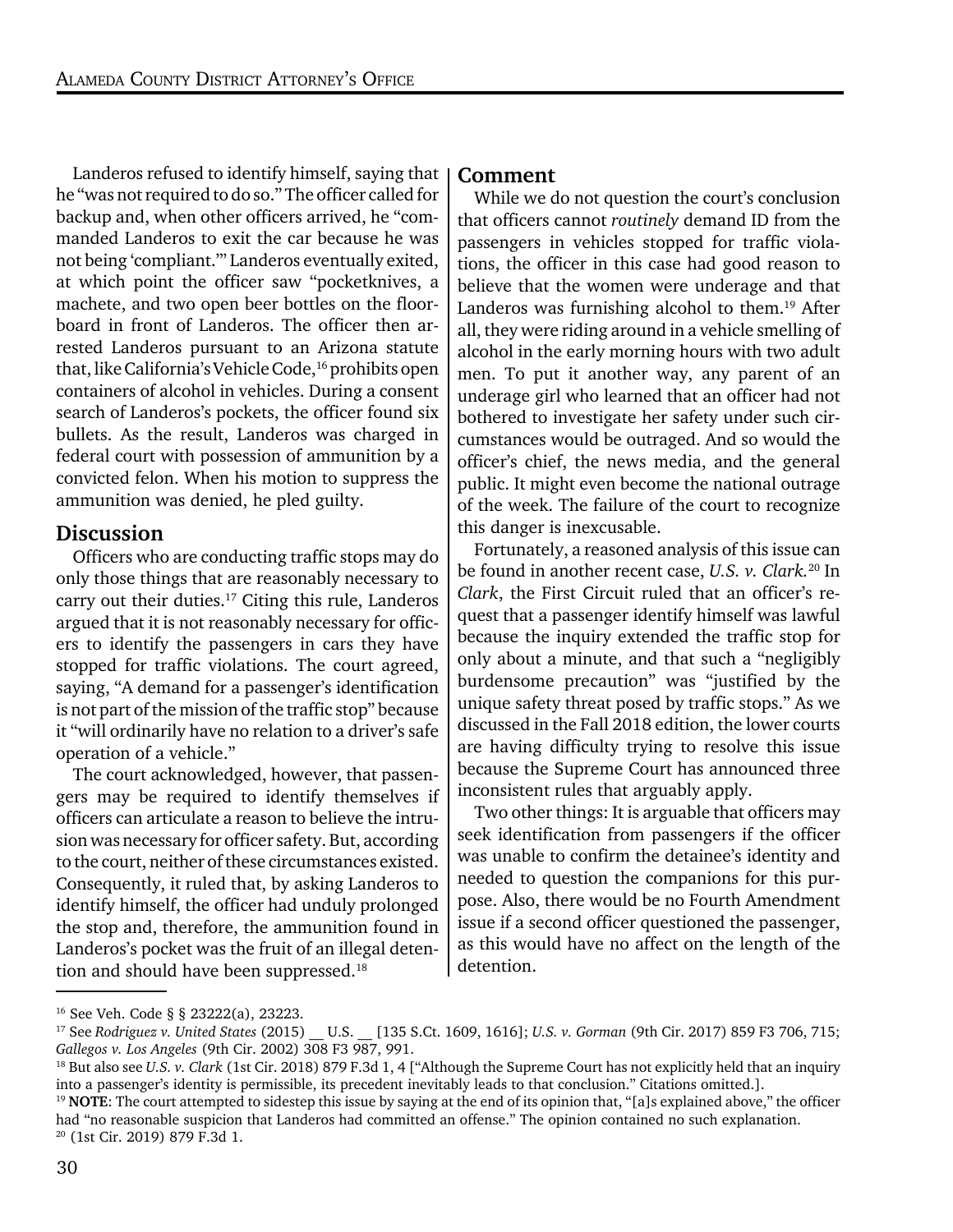#### Gonzalez v. Moreno

(1st Cir. 2019) 919 F.3d 582

#### Issue

Was a suspect's consent to search his computer invalid because officers lied to him about their reasons for wanting to search it.

#### Facts

While investigating a report that Gonzalez was downloading child pornography, FBI agents in Puerto Rico went to his home in hopes of obtaining consent to search his laptop. When Gonzalez answered the door, the agents told him they needed to search his computer because they had reason to believe that his modem was "sending a signal and/ or viruses to computers in Washington," and that he "could no longer touch or access the laptop because it contained evidence of a crime."

Gonzalez consented and the agents took his computer which was examined by FBI technicians who found that it contained child pornography. Gonzalez was arrested and filed a motion to suppress the images on grounds that the agents' misrepresentations invalidated his consent. Instead of responding to the allegation, the U.S. Attorney dismissed the case. Gonzalez then sued the agents for violating his civil rights. When the district court rejected the agents' argument that they were entitled to qualified immunity, the government appealed to the First Circuit.

#### **Discussion**

Obtaining consent to search by means of a ruse or other misrepresentation is legal—most of the time. That is because consent, unlike a waiver of constitutional rights, need not be "knowing and intelligent."21 This is why undercover officers do not violate the Fourth Amendment when they obtain a suspect's consent to enter his home or business to buy drugs.<sup>22</sup>

But consent is ineffective if officers—whether undercover or not—claim that they needed to enter for a *lawful* purpose. For example, the courts have invalidated consent when an undercover officer claimed that he was a building inspector, property manager, or a friend of the Sears repairman who was currently working inside the suspect's home.<sup>23</sup>

Although there is no simple test for determining when a misrepresentation of the officers' purpose will invalidate consent, it is always unlawful if the officers falsely represented that they had some official or otherwise legitimate reason for entering or searching. Accordingly, the court had "little difficulty" in ruling that the FBI agents crossed the line when they said they needed to enter to defuse a national emergency. Said the court, "[T]he agents here relied on the predictable acquiescence of citizens to assist law enforcement where it reasonably could be inferred that national interests were at stake." Accordingly, the court ruled that the agents were not entitled to qualified immunity and, therefore, the case could proceed to trial.

#### People v. Rubio

(2019) Cal.App.5th [2019 WL 3230857]

#### Issue

Did a warrantless entry into a garage fall within the "community caretaking" exception to the warrant requirement?

#### Facts

At about 10:40 P.M., East Palo Alto police received a "ShotSpotter" alert that gunshots had just been fired near 2400 Gonzaga St. Several officers responded, and one of them was notified by witnesses that the shots were fired from behind a boat that was parked in the driveway. As officers approached, the found spent shell casings on the ground, and two others near the gate leading from

<sup>21</sup> See *Schneckloth v. Bustamonte* (1973) 412 U.S. 218, 243.

<sup>22</sup> See *Lewis v. United States* (1966) 385 U.S. 206, 211; *U.S. v. Bullock* (5th Cir. 1979) 590 F.2d 117 [undercover ATF agent obtained consent from Bullock, a Ku Klux Klan member, to enter Bullock's house to discuss joining the Klan].

<sup>23</sup> *People v. Mesaris* (1970) 14 Cal.App.3d 71. Also see *Mann v. Superior Court* (1970) 3 Cal.3d 1, 9.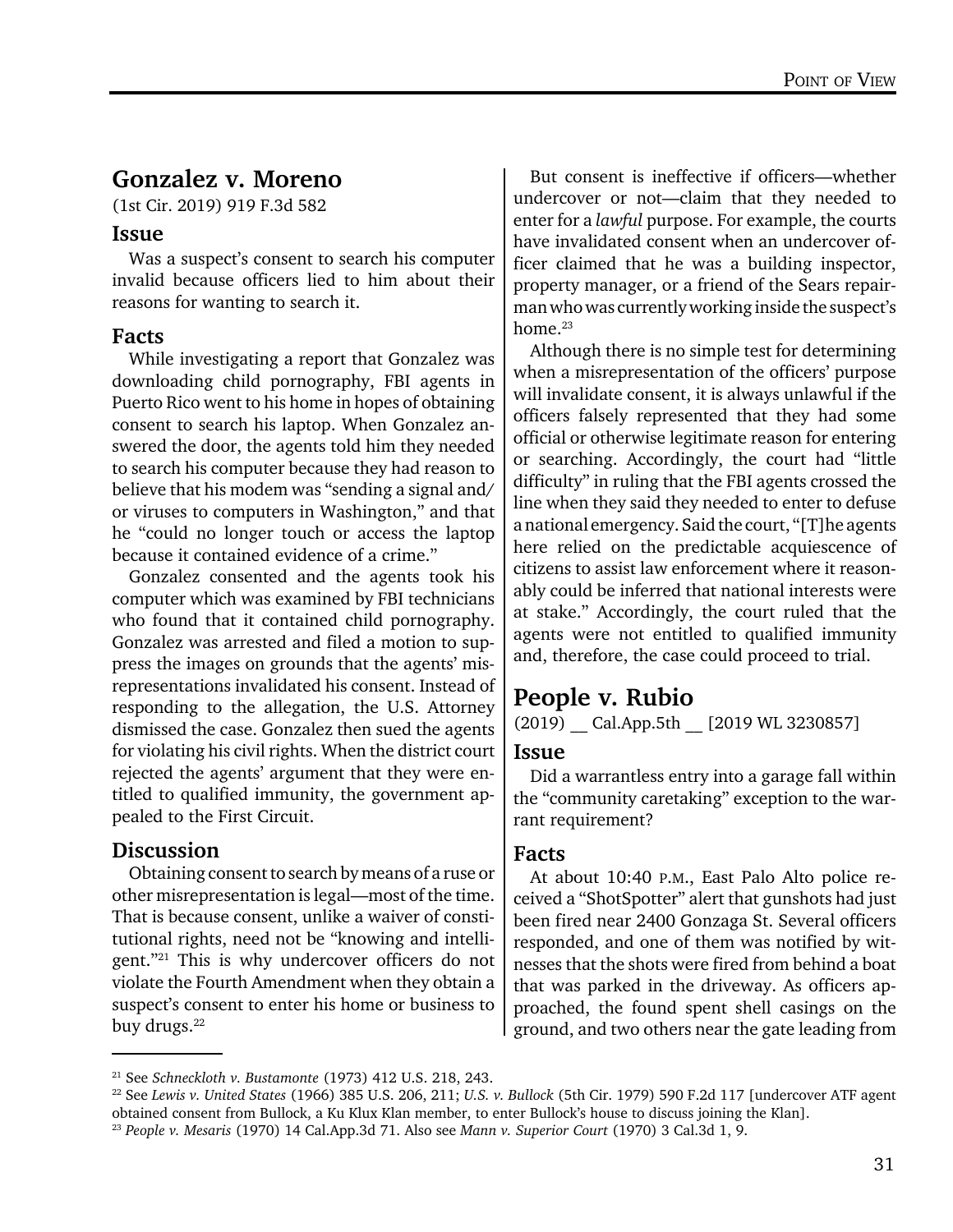the driveway to the back yard. A sergeant at the scene concluded that the shots were fired from near the gate but he could not tell from which side. Just then, a man later identified as Joshua Bazan walked through the gate from the back yard to the driveway, yelling obscenities and assuming a combative position." Officers arrested him.

The sergeant then pounded on the door to the garage. Although no one responded, he heard a sound in the garage as if someone was trying to barricade the door. He testified that, at this point, he was "investigating whether or not we had a victim or a shooter who was hiding out." Other officers spoke with the owner who consented to a search of the house. He also said that his son, Alan Rubio, was inside the garage, but he "did not know" whether anyone had been shot." At this point, Rubio walked into the house from the garage and started yelling at the officers, demanding that they shoot him. He then threw a key ring into the kitchen sink, and officers used the key to try to open the garage but it didn't work. So they broke in and saw "an explosive device" and a .45 caliber semiautomatic pistol on a shelf.

After clearing the house of all occupants, the officers obtained a warrant to search the premises and found a .357 Smith & Wesson handgun, twenty .40-caliber bullets, 87 live .357-caliber bullets, a body armor vest, spent .357-caliber shell casings, and surveillance equipment that recorded the view from the driveway. When officers played the video, they saw Rubio and two other men walking down the driveway and firing six shots into the air.

Rubio was charged with discharging a firearm with gross negligence, unlawful possession of a firearm and ammunition, and possession of an explosive device. When his motion to suppress the evidence was denied, he pled no contest to some counts and others were dropped.

#### **Discussion**

On appeal, Rubio argued that the evidence should have been suppressed because the officers did not have a warrant to search the garage. Prosecutors contended the search was lawful pursuant to the "community caretaking" exception to the warrant requirement.

"Community caretaking" is a type of exigent circumstance in which officers reasonably believed that an immediate warrantless entry or search was necessary because of a threat to a person's health, safety, or property, but that the threat—while pressing—did not rise to the level of a traditional exigent circumstance.<sup>24</sup> Like exigent circumstances, an entry based on community caretaking is permitted if the officers responded in a reasonable manner. The question, then, was whether the facts known to the officers reasonably indicated that there might be someone in the garage who needed immediate assistance.

The court ruled the answer was yes, and in explaining why, it essentially adopted the trial judge's reasoning, as follows: "[W]hat the defense is asking is for this court to second guess the actions of an officer in the field who knows that shots have been fired, sees physical evidence of the location where the firearm was discharged, hears movement within the home that he seeks entry to that is consistent with a reasonable fear that a victim of a shooting may be secreted within the residence based on his prior experience." The court also noted that "there's physical activity suggesting an attempt to barricade the door" and the sudden aggressive appearance of Bazan who, the officers were aware, did not live in the house.

Consequently, the court ruled that the entry and search of the garage was lawful pursuant to the community caretaking exception to the warrant requirement. POV

<sup>24</sup> See *Cady v. Dombrowski* (1973) 413 US 433, 441 [officers must "engage in what, for want of a better term, may be described as community caretaking functions, totally divorced from the detection, investigation, or acquisition of evidence relating to the violation of a criminal statute."]; *Indianapolis v. Edmond* (2000) 531 US 32, 37 ["[W]e have upheld certain regimes of suspicionless searches where the program was designed to serve 'special needs,' beyond the normal need for law enforcement."; *Illinois v. McArthur* (2001) 531 US 326, 330 ["When faced with special law enforcement needs ... the Court has found that certain general, or individual circumstances may render warrantless search or seizure reasonable."].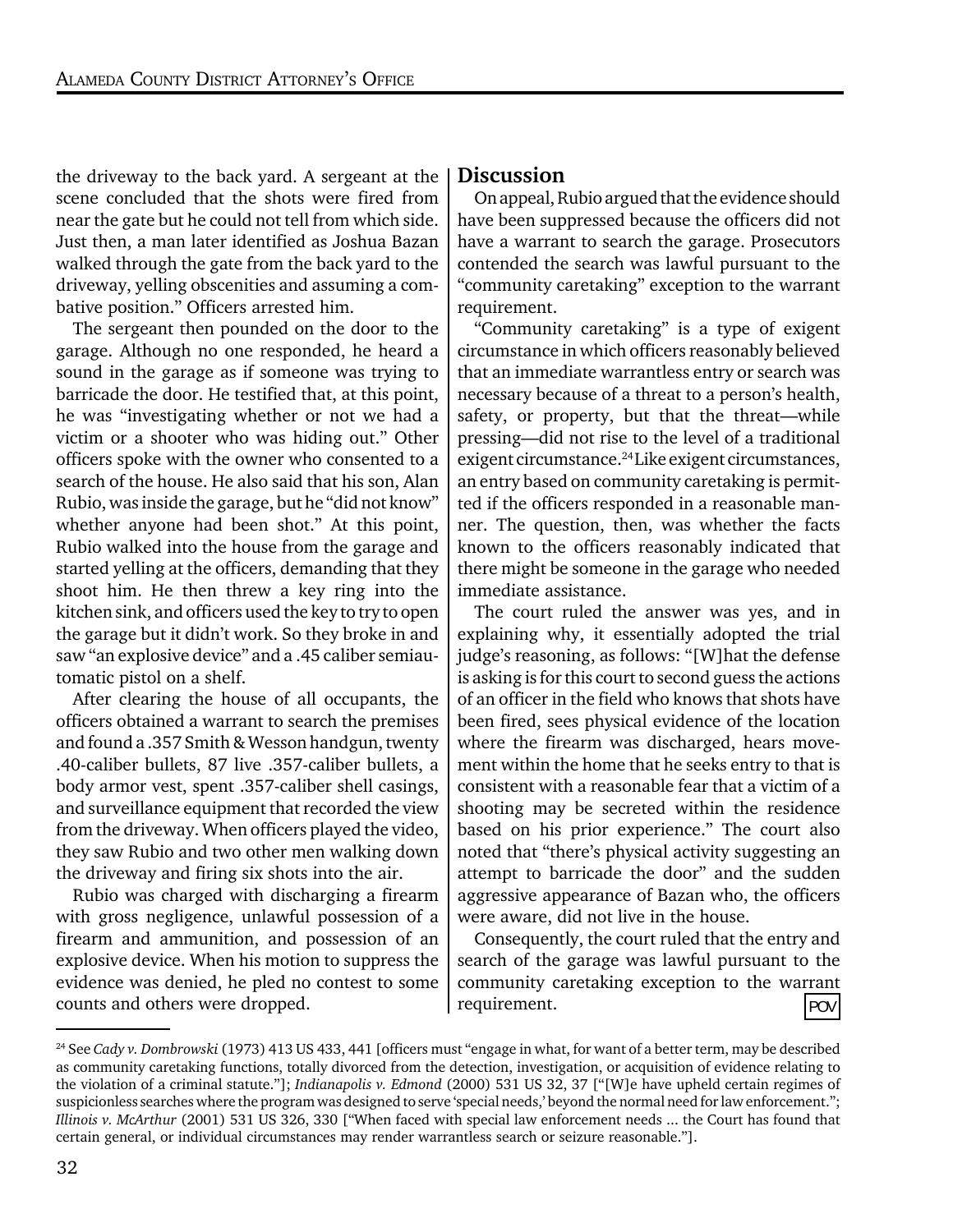### Coming in December

### The 24th Annual Edition of California Criminal Investigation

*Revised and Updated*

For details or to order online www.le.alcoda.org